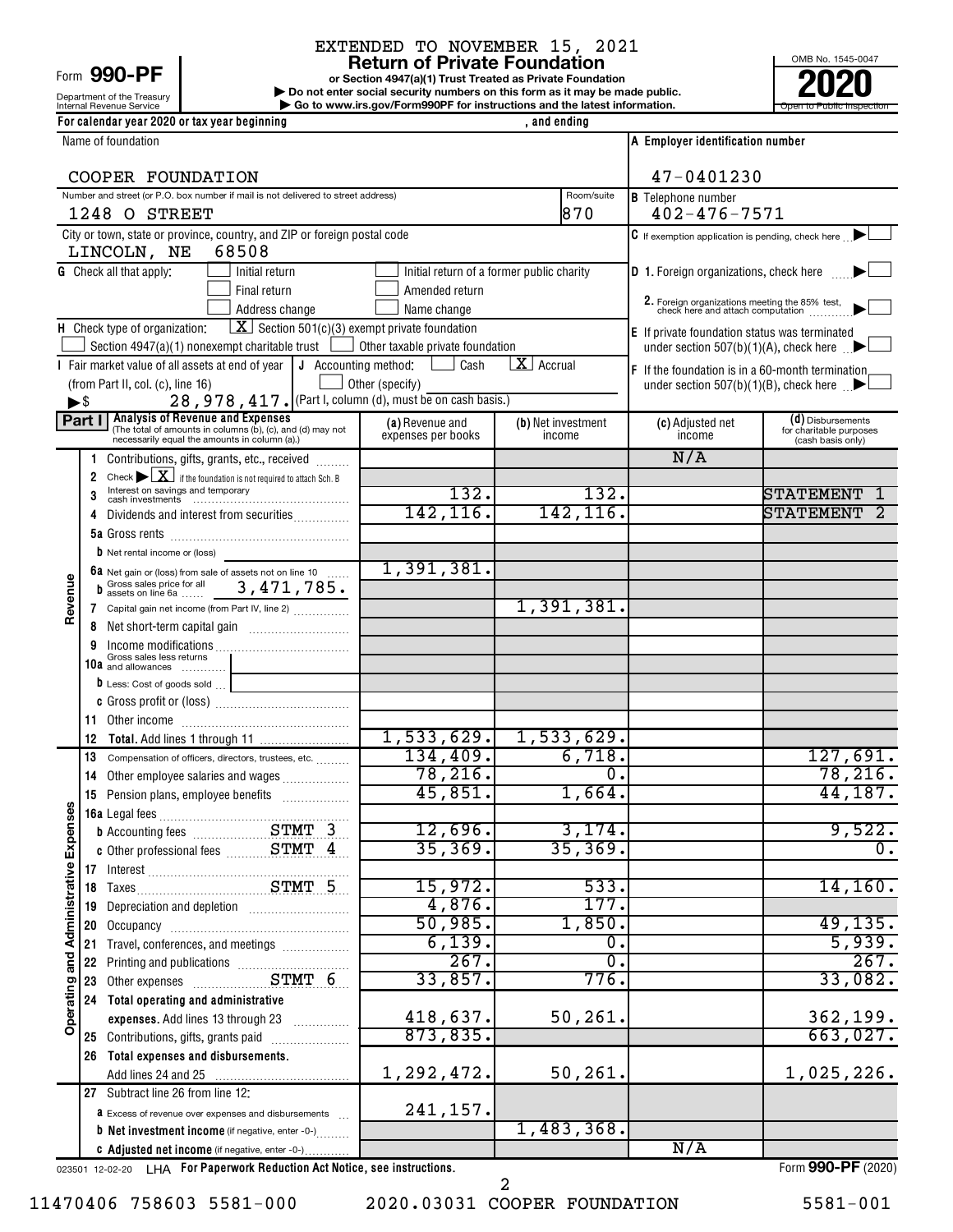|                                                                                                         |          | COOPER FOUNDATION<br>Form 990-PF (2020)                                                                                                                                                                                        |                         |                                           | 47-0401230<br>Page 2  |  |  |  |
|---------------------------------------------------------------------------------------------------------|----------|--------------------------------------------------------------------------------------------------------------------------------------------------------------------------------------------------------------------------------|-------------------------|-------------------------------------------|-----------------------|--|--|--|
| Beginning of year<br><b>Balance Sheets</b> Attached schedules and amounts in the description<br>Part II |          |                                                                                                                                                                                                                                | End of year             |                                           |                       |  |  |  |
|                                                                                                         |          | column should be for end-of-year amounts only.                                                                                                                                                                                 | (a) Book Value          | (b) Book Value                            | (c) Fair Market Value |  |  |  |
|                                                                                                         |          | Cash - non-interest-bearing                                                                                                                                                                                                    | 1,147.                  | 973.                                      | 973.                  |  |  |  |
|                                                                                                         |          |                                                                                                                                                                                                                                | 284,681.                | 382, 830.                                 | 382, 830.             |  |  |  |
|                                                                                                         |          | 3 Accounts receivable                                                                                                                                                                                                          |                         |                                           |                       |  |  |  |
|                                                                                                         |          | Less: allowance for doubtful accounts $\blacktriangleright$                                                                                                                                                                    |                         |                                           |                       |  |  |  |
|                                                                                                         |          | 4 Pledges receivable $\blacktriangleright$                                                                                                                                                                                     |                         |                                           |                       |  |  |  |
|                                                                                                         |          | Less: allowance for doubtful accounts                                                                                                                                                                                          |                         |                                           |                       |  |  |  |
|                                                                                                         | 5        |                                                                                                                                                                                                                                |                         |                                           |                       |  |  |  |
|                                                                                                         |          | 6 Receivables due from officers, directors, trustees, and other                                                                                                                                                                |                         |                                           |                       |  |  |  |
|                                                                                                         |          |                                                                                                                                                                                                                                |                         |                                           |                       |  |  |  |
|                                                                                                         |          |                                                                                                                                                                                                                                |                         |                                           |                       |  |  |  |
|                                                                                                         |          |                                                                                                                                                                                                                                |                         |                                           |                       |  |  |  |
|                                                                                                         |          | Less: allowance for doubtful accounts                                                                                                                                                                                          |                         |                                           |                       |  |  |  |
| Assets                                                                                                  |          |                                                                                                                                                                                                                                |                         |                                           |                       |  |  |  |
|                                                                                                         |          |                                                                                                                                                                                                                                | 20,848.                 | 17,786.                                   | 17,786.               |  |  |  |
|                                                                                                         |          | 10a Investments - U.S. and state government obligations                                                                                                                                                                        |                         |                                           |                       |  |  |  |
|                                                                                                         |          |                                                                                                                                                                                                                                |                         |                                           |                       |  |  |  |
|                                                                                                         |          |                                                                                                                                                                                                                                |                         |                                           |                       |  |  |  |
|                                                                                                         |          | 11 Investments - land, buildings, and equipment: basis  > _______________                                                                                                                                                      |                         |                                           |                       |  |  |  |
|                                                                                                         |          | Less: accumulated depreciation (1999) (1999) (1999) (1999) (1999) (1999) (1999) (1999) (1999) (1999) (1999) (1                                                                                                                 |                         |                                           |                       |  |  |  |
|                                                                                                         |          |                                                                                                                                                                                                                                |                         |                                           |                       |  |  |  |
|                                                                                                         |          |                                                                                                                                                                                                                                | 25, 101, 937.           | 28, 436, 002.                             | 28,436,002.           |  |  |  |
|                                                                                                         |          | 140,826.<br>14 Land, buildings, and equipment: basis >                                                                                                                                                                         |                         |                                           |                       |  |  |  |
|                                                                                                         |          | Less: accumulated depreciation STMT 8 > 131,084.                                                                                                                                                                               | 7,886.                  | 9,742.                                    | 140,826.              |  |  |  |
|                                                                                                         |          | 15 Other assets (describe                                                                                                                                                                                                      |                         |                                           |                       |  |  |  |
|                                                                                                         |          | 16 Total assets (to be completed by all filers - see the                                                                                                                                                                       |                         |                                           |                       |  |  |  |
|                                                                                                         |          |                                                                                                                                                                                                                                |                         |                                           | 28,978,417.           |  |  |  |
|                                                                                                         |          |                                                                                                                                                                                                                                |                         | $\frac{25,416,499.}{25,466.}$ 28,847,333. |                       |  |  |  |
|                                                                                                         | 18       |                                                                                                                                                                                                                                | 69,607.                 | 280, 414.                                 |                       |  |  |  |
|                                                                                                         | 19       |                                                                                                                                                                                                                                |                         |                                           |                       |  |  |  |
|                                                                                                         |          | Deferred revenue information and contain an account of the contract of the contact of the contact of the contact of the contact of the contact of the contact of the contact of the contact of the contact of the contact of t |                         |                                           |                       |  |  |  |
| Liabilities                                                                                             | 20       | Loans from officers, directors, trustees, and other disqualified persons [                                                                                                                                                     |                         |                                           |                       |  |  |  |
|                                                                                                         |          |                                                                                                                                                                                                                                |                         |                                           |                       |  |  |  |
|                                                                                                         |          | 22 Other liabilities (describe >                                                                                                                                                                                               |                         |                                           |                       |  |  |  |
|                                                                                                         |          |                                                                                                                                                                                                                                |                         |                                           |                       |  |  |  |
|                                                                                                         |          |                                                                                                                                                                                                                                | 95,073.                 | 306,978.                                  |                       |  |  |  |
|                                                                                                         |          | Foundations that follow FASB ASC 958, check here $\Box$ $\blacktriangleright$ $\Box X$                                                                                                                                         |                         |                                           |                       |  |  |  |
|                                                                                                         |          | and complete lines 24, 25, 29, and 30.                                                                                                                                                                                         |                         |                                           |                       |  |  |  |
|                                                                                                         | 24       | Net assets without donor restrictions                                                                                                                                                                                          |                         |                                           |                       |  |  |  |
| <b>Fund Balances</b>                                                                                    |          | 25 Net assets with donor restrictions                                                                                                                                                                                          | 25, 321, 426.           | 28, 540, 355.                             |                       |  |  |  |
|                                                                                                         |          | Foundations that do not follow FASB ASC 958, check here $\blacktriangleright$                                                                                                                                                  |                         |                                           |                       |  |  |  |
|                                                                                                         |          | and complete lines 26 through 30.                                                                                                                                                                                              |                         |                                           |                       |  |  |  |
| ৯                                                                                                       |          |                                                                                                                                                                                                                                |                         |                                           |                       |  |  |  |
|                                                                                                         |          | 27 Paid-in or capital surplus, or land, bldg., and equipment fund                                                                                                                                                              |                         |                                           |                       |  |  |  |
| Net Assets                                                                                              | 28       | Retained earnings, accumulated income, endowment, or other funds                                                                                                                                                               |                         |                                           |                       |  |  |  |
|                                                                                                         | 29       |                                                                                                                                                                                                                                | 25, 321, 426.           | 28,540,355.                               |                       |  |  |  |
|                                                                                                         |          |                                                                                                                                                                                                                                |                         |                                           |                       |  |  |  |
|                                                                                                         | 30       | Total liabilities and net assets/fund balances                                                                                                                                                                                 | 25,416,499.             | 28,847,333.                               |                       |  |  |  |
|                                                                                                         | Part III | Analysis of Changes in Net Assets or Fund Balances                                                                                                                                                                             |                         |                                           |                       |  |  |  |
|                                                                                                         |          | 1 Total net assets or fund balances at beginning of year - Part II, column (a), line 29                                                                                                                                        |                         |                                           |                       |  |  |  |
|                                                                                                         |          |                                                                                                                                                                                                                                |                         | 1                                         | 25, 321, 426.         |  |  |  |
|                                                                                                         |          | 2 Enter amount from Part I, line 27a                                                                                                                                                                                           | $\overline{\mathbf{2}}$ | 241, 157.                                 |                       |  |  |  |
|                                                                                                         |          | Other increases not included in line 2 (itemize) > UNREALIZED GAINS                                                                                                                                                            |                         |                                           | 2,977,772.            |  |  |  |
| 3                                                                                                       |          |                                                                                                                                                                                                                                |                         | 3                                         | 28, 540, 355.         |  |  |  |
| 4                                                                                                       |          | Add lines 1, 2, and 3                                                                                                                                                                                                          |                         | 4                                         |                       |  |  |  |
| 5                                                                                                       |          | Decreases not included in line 2 (itemize)                                                                                                                                                                                     |                         | 5                                         | 0.<br>28,540,355.     |  |  |  |
| 6                                                                                                       |          |                                                                                                                                                                                                                                |                         | 6                                         |                       |  |  |  |

Form (2020) **990-PF**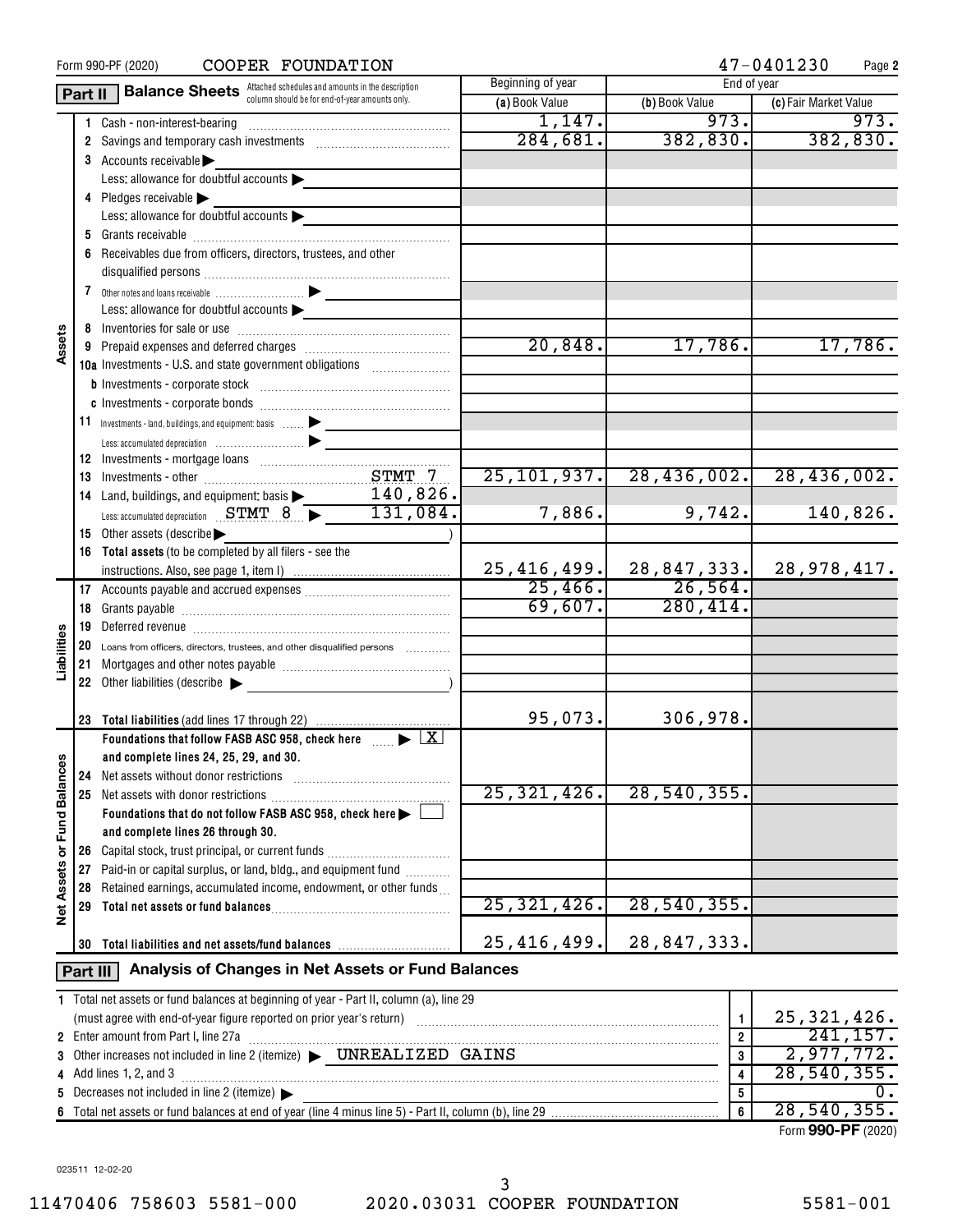| Form 990-PF (2020)                                                                                                                                                                                                                  | COOPER FOUNDATION                                                                                                                            |                                                 |                 |                                                  |                                        | 47-0401230                                            |                                  | Page 3     |
|-------------------------------------------------------------------------------------------------------------------------------------------------------------------------------------------------------------------------------------|----------------------------------------------------------------------------------------------------------------------------------------------|-------------------------------------------------|-----------------|--------------------------------------------------|----------------------------------------|-------------------------------------------------------|----------------------------------|------------|
| Part IV                                                                                                                                                                                                                             | <b>Capital Gains and Losses for Tax on Investment Income</b>                                                                                 |                                                 |                 |                                                  |                                        |                                                       |                                  |            |
|                                                                                                                                                                                                                                     | (a) List and describe the kind(s) of property sold (for example, real estate,<br>2-story brick warehouse; or common stock, 200 shs. MLC Co.) |                                                 |                 | (b) How acquired<br>P - Purchase<br>D - Donation | (c) Date acquired<br>(mo., day, yr.)   |                                                       | (d) Date sold<br>(mo., day, yr.) |            |
| 1a                                                                                                                                                                                                                                  |                                                                                                                                              |                                                 |                 |                                                  |                                        |                                                       |                                  |            |
| <b>SEE ATTACHED</b><br>b                                                                                                                                                                                                            | <b>STATEMENT</b>                                                                                                                             |                                                 |                 |                                                  |                                        |                                                       |                                  |            |
| C                                                                                                                                                                                                                                   |                                                                                                                                              |                                                 |                 |                                                  |                                        |                                                       |                                  |            |
| d                                                                                                                                                                                                                                   |                                                                                                                                              |                                                 |                 |                                                  |                                        |                                                       |                                  |            |
| e                                                                                                                                                                                                                                   |                                                                                                                                              |                                                 |                 |                                                  |                                        |                                                       |                                  |            |
| (e) Gross sales price                                                                                                                                                                                                               | (f) Depreciation allowed<br>(or allowable)                                                                                                   | (g) Cost or other basis<br>plus expense of sale |                 |                                                  |                                        | (h) Gain or (loss)<br>$((e)$ plus $(f)$ minus $(g)$ ) |                                  |            |
| а                                                                                                                                                                                                                                   |                                                                                                                                              |                                                 |                 |                                                  |                                        |                                                       |                                  |            |
| b                                                                                                                                                                                                                                   |                                                                                                                                              |                                                 |                 |                                                  |                                        |                                                       |                                  |            |
| C                                                                                                                                                                                                                                   |                                                                                                                                              |                                                 |                 |                                                  |                                        |                                                       |                                  |            |
| d                                                                                                                                                                                                                                   |                                                                                                                                              |                                                 |                 |                                                  |                                        |                                                       |                                  |            |
| 3,471,785.<br>e                                                                                                                                                                                                                     | Complete only for assets showing gain in column (h) and owned by the foundation on 12/31/69.                                                 | 2,080,404.                                      |                 |                                                  |                                        |                                                       |                                  | 1,391,381. |
|                                                                                                                                                                                                                                     |                                                                                                                                              |                                                 |                 |                                                  | col. (k), but not less than $-0$ -) or | (I) Gains (Col. (h) gain minus                        |                                  |            |
| (i) FMV as of 12/31/69                                                                                                                                                                                                              | (j) Adjusted basis<br>as of 12/31/69                                                                                                         | (k) Excess of col. (i)<br>over col. (j), if any |                 |                                                  |                                        | Losses (from col. (h))                                |                                  |            |
| а                                                                                                                                                                                                                                   |                                                                                                                                              |                                                 |                 |                                                  |                                        |                                                       |                                  |            |
| b                                                                                                                                                                                                                                   |                                                                                                                                              |                                                 |                 |                                                  |                                        |                                                       |                                  |            |
| C                                                                                                                                                                                                                                   |                                                                                                                                              |                                                 |                 |                                                  |                                        |                                                       |                                  |            |
| d                                                                                                                                                                                                                                   |                                                                                                                                              |                                                 |                 |                                                  |                                        |                                                       |                                  | 1,391,381. |
| e                                                                                                                                                                                                                                   |                                                                                                                                              |                                                 |                 |                                                  |                                        |                                                       |                                  |            |
| 2 Capital gain net income or (net capital loss)                                                                                                                                                                                     | If gain, also enter in Part I, line 7<br>If (loss), enter -0- in Part I, line 7                                                              |                                                 |                 | 2                                                |                                        |                                                       |                                  | 1,391,381. |
|                                                                                                                                                                                                                                     |                                                                                                                                              |                                                 |                 |                                                  |                                        |                                                       |                                  |            |
| 3 Net short-term capital gain or (loss) as defined in sections 1222(5) and (6):                                                                                                                                                     | If gain, also enter in Part I, line 8, column (c). See instructions. If (loss), enter -0- in                                                 |                                                 |                 |                                                  |                                        |                                                       |                                  |            |
|                                                                                                                                                                                                                                     |                                                                                                                                              |                                                 |                 |                                                  | N/A                                    |                                                       |                                  |            |
| <b>Part V</b>                                                                                                                                                                                                                       | Qualification Under Section 4940(e) for Reduced Tax on Net Investment Income                                                                 |                                                 |                 |                                                  |                                        |                                                       |                                  |            |
|                                                                                                                                                                                                                                     | SECTION 4940(e) REPEALED ON DECEMBER 20, 2019 - DO NOT COMPLETE.                                                                             |                                                 |                 |                                                  |                                        |                                                       |                                  |            |
| Reserved                                                                                                                                                                                                                            |                                                                                                                                              |                                                 |                 |                                                  |                                        |                                                       |                                  |            |
| (a)<br>Reserved                                                                                                                                                                                                                     | (b)<br>Reserved                                                                                                                              |                                                 | (c)<br>Reserved |                                                  |                                        |                                                       | (d)<br>Reserved                  |            |
| Reserved                                                                                                                                                                                                                            |                                                                                                                                              |                                                 |                 |                                                  |                                        |                                                       |                                  |            |
| Reserved                                                                                                                                                                                                                            |                                                                                                                                              |                                                 |                 |                                                  |                                        |                                                       |                                  |            |
| Reserved                                                                                                                                                                                                                            |                                                                                                                                              |                                                 |                 |                                                  |                                        |                                                       |                                  |            |
| Reserved                                                                                                                                                                                                                            |                                                                                                                                              |                                                 |                 |                                                  |                                        |                                                       |                                  |            |
| Reserved                                                                                                                                                                                                                            |                                                                                                                                              |                                                 |                 |                                                  |                                        |                                                       |                                  |            |
|                                                                                                                                                                                                                                     |                                                                                                                                              |                                                 |                 |                                                  |                                        |                                                       |                                  |            |
| 2 Reserved <b>Maria Communication Communication</b> and a construction of the construction of the construction of the construction of the construction of the construction of the construction of the construction of the construct |                                                                                                                                              |                                                 |                 |                                                  | $\overline{2}$                         |                                                       |                                  |            |
|                                                                                                                                                                                                                                     |                                                                                                                                              |                                                 |                 |                                                  |                                        |                                                       |                                  |            |
|                                                                                                                                                                                                                                     |                                                                                                                                              |                                                 |                 |                                                  | 3                                      |                                                       |                                  |            |
|                                                                                                                                                                                                                                     |                                                                                                                                              |                                                 |                 |                                                  |                                        |                                                       |                                  |            |
|                                                                                                                                                                                                                                     |                                                                                                                                              |                                                 |                 |                                                  | 4                                      |                                                       |                                  |            |
|                                                                                                                                                                                                                                     |                                                                                                                                              |                                                 |                 |                                                  | 5                                      |                                                       |                                  |            |
|                                                                                                                                                                                                                                     |                                                                                                                                              |                                                 |                 |                                                  |                                        |                                                       |                                  |            |
|                                                                                                                                                                                                                                     |                                                                                                                                              |                                                 |                 |                                                  | 6                                      |                                                       |                                  |            |
|                                                                                                                                                                                                                                     |                                                                                                                                              |                                                 |                 |                                                  | 7                                      |                                                       |                                  |            |
|                                                                                                                                                                                                                                     |                                                                                                                                              |                                                 |                 |                                                  |                                        |                                                       |                                  |            |
|                                                                                                                                                                                                                                     |                                                                                                                                              |                                                 |                 |                                                  | 8                                      |                                                       |                                  |            |

Form (2020) **990-PF**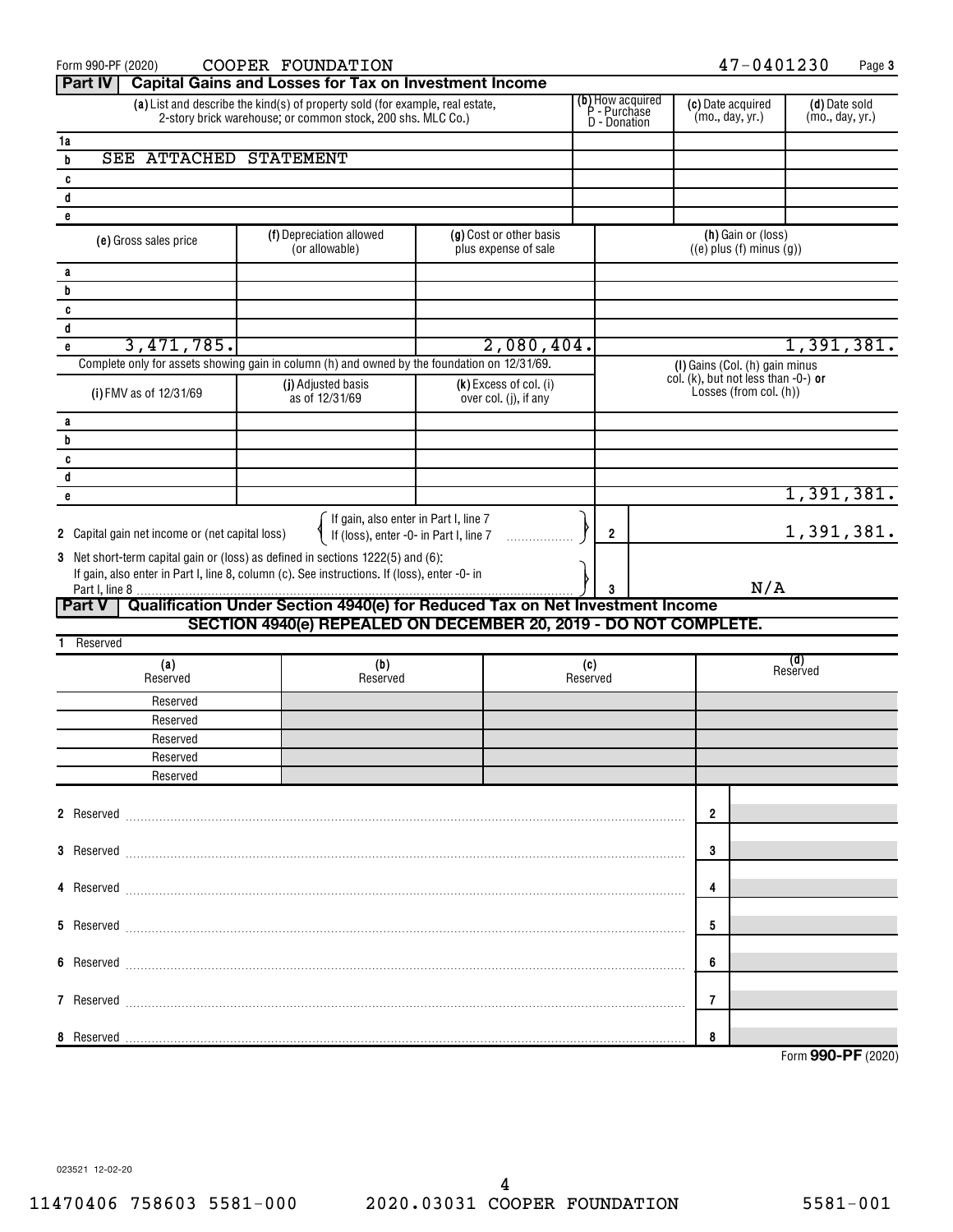| COOPER FOUNDATION<br>Form 990-PF (2020)                                                                                                                                                                                        |                                         |                  | 47-0401230              |                    |                       | Page 4                |
|--------------------------------------------------------------------------------------------------------------------------------------------------------------------------------------------------------------------------------|-----------------------------------------|------------------|-------------------------|--------------------|-----------------------|-----------------------|
| Part VI   Excise Tax Based on Investment Income (Section 4940(a), 4940(b), or 4948 - see instructions)                                                                                                                         |                                         |                  |                         |                    |                       |                       |
| 1a Exempt operating foundations described in section $4940(d)(2)$ , check here $\blacktriangleright$ and enter "N/A" on line 1.                                                                                                |                                         |                  |                         |                    |                       |                       |
|                                                                                                                                                                                                                                |                                         |                  |                         |                    |                       |                       |
|                                                                                                                                                                                                                                |                                         |                  | 1                       |                    | 20,619.               |                       |
| c All other domestic foundations enter 1.39% of line 27b. Exempt foreign organizations, enter 4%                                                                                                                               |                                         |                  |                         |                    |                       |                       |
|                                                                                                                                                                                                                                |                                         |                  |                         |                    |                       |                       |
| 2                                                                                                                                                                                                                              |                                         |                  | $\overline{2}$          |                    |                       | υ.                    |
| Add lines 1 and 2<br>3                                                                                                                                                                                                         |                                         |                  | 3                       |                    | 20,619.               |                       |
| 4                                                                                                                                                                                                                              |                                         |                  | $\overline{\mathbf{4}}$ |                    |                       | о.                    |
| 5                                                                                                                                                                                                                              |                                         |                  | 5                       |                    |                       | 20,619.               |
| Credits/Payments:<br>6                                                                                                                                                                                                         |                                         |                  |                         |                    |                       |                       |
| a 2020 estimated tax payments and 2019 overpayment credited to 2020 [11, 12, 12, 13, 13, 13, 13, 13, 13, 13, 1                                                                                                                 | 6а                                      | 9,341.           |                         |                    |                       |                       |
|                                                                                                                                                                                                                                | 6b                                      | $\overline{0}$ . |                         |                    |                       |                       |
|                                                                                                                                                                                                                                | 6с                                      | О.               |                         |                    |                       |                       |
|                                                                                                                                                                                                                                | 6d                                      | $\overline{0}$ . |                         |                    |                       |                       |
| 7 Total credits and payments. Add lines 6a through 6d [11] [12] Martin Martin Martin Martin Martin Martin Martin Martin Martin Martin Martin Martin Martin Martin Martin Martin Martin Martin Martin Martin Martin Martin Mart |                                         |                  | 7                       |                    | 9,341.                |                       |
| 8                                                                                                                                                                                                                              |                                         |                  | 8                       |                    |                       |                       |
| 9                                                                                                                                                                                                                              |                                         |                  | 9                       |                    | 11,278.               |                       |
| 10                                                                                                                                                                                                                             |                                         |                  | 10                      |                    |                       |                       |
| 11 Enter the amount of line 10 to be: Credited to 2021 estimated tax                                                                                                                                                           | <u> 1990 - Johann Barbara, martin a</u> | Refunded         | 11                      |                    |                       |                       |
| <b>Part VII-A   Statements Regarding Activities</b>                                                                                                                                                                            |                                         |                  |                         |                    |                       |                       |
| 1a During the tax year, did the foundation attempt to influence any national, state, or local legislation or did it participate or intervene in                                                                                |                                         |                  |                         |                    | Yes  No               |                       |
|                                                                                                                                                                                                                                |                                         |                  |                         | 1a                 |                       | X                     |
| b Did it spend more than \$100 during the year (either directly or indirectly) for political purposes? See the instructions for the definition                                                                                 |                                         |                  |                         | 1 <sub>b</sub>     |                       | X                     |
| If the answer is "Yes" to 1a or 1b, attach a detailed description of the activities and copies of any materials published or                                                                                                   |                                         |                  |                         |                    |                       |                       |
| distributed by the foundation in connection with the activities.                                                                                                                                                               |                                         |                  |                         |                    |                       |                       |
|                                                                                                                                                                                                                                |                                         |                  |                         | 1c                 |                       | x                     |
| d Enter the amount (if any) of tax on political expenditures (section 4955) imposed during the year:                                                                                                                           |                                         |                  |                         |                    |                       |                       |
|                                                                                                                                                                                                                                |                                         | 0.               |                         |                    |                       |                       |
| e Enter the reimbursement (if any) paid by the foundation during the year for political expenditure tax imposed on foundation                                                                                                  |                                         |                  |                         |                    |                       |                       |
| 0.                                                                                                                                                                                                                             |                                         |                  |                         |                    |                       |                       |
| managers. $\triangleright$ \$                                                                                                                                                                                                  |                                         |                  |                         |                    |                       | x                     |
| 2 Has the foundation engaged in any activities that have not previously been reported to the IRS? [[[[[[[[[[[[[[[[[[[[[[[[[]]]]]]]]]]                                                                                          |                                         |                  |                         | $\overline{2}$     |                       |                       |
| If "Yes," attach a detailed description of the activities.                                                                                                                                                                     |                                         |                  |                         |                    |                       |                       |
| 3 Has the foundation made any changes, not previously reported to the IRS, in its governing instrument, articles of incorporation, or                                                                                          |                                         |                  |                         |                    |                       | х                     |
|                                                                                                                                                                                                                                |                                         |                  |                         | 3                  |                       | $\overline{\text{x}}$ |
| 4a Did the foundation have unrelated business gross income of \$1,000 or more during the year?                                                                                                                                 |                                         |                  |                         | 4a                 |                       |                       |
|                                                                                                                                                                                                                                |                                         |                  | N/A                     | 4b                 |                       | $\overline{\text{X}}$ |
|                                                                                                                                                                                                                                |                                         |                  |                         | 5                  |                       |                       |
| If "Yes," attach the statement required by General Instruction T.                                                                                                                                                              |                                         |                  |                         |                    |                       |                       |
| Are the requirements of section 508(e) (relating to sections 4941 through 4945) satisfied either:                                                                                                                              |                                         |                  |                         |                    |                       |                       |
| • By language in the governing instrument, or                                                                                                                                                                                  |                                         |                  |                         |                    |                       |                       |
| • By state legislation that effectively amends the governing instrument so that no mandatory directions that conflict with the state law                                                                                       |                                         |                  |                         |                    |                       |                       |
|                                                                                                                                                                                                                                |                                         |                  |                         | 6                  | х                     |                       |
| 7                                                                                                                                                                                                                              |                                         |                  |                         | $\overline{7}$     | $\overline{\text{x}}$ |                       |
|                                                                                                                                                                                                                                |                                         |                  |                         |                    |                       |                       |
| 8a Enter the states to which the foundation reports or with which it is registered. See instructions. $\blacktriangleright$                                                                                                    |                                         |                  |                         |                    |                       |                       |
| ΝE                                                                                                                                                                                                                             |                                         |                  |                         |                    |                       |                       |
| <b>b</b> If the answer is "Yes" to line 7, has the foundation furnished a copy of Form 990-PF to the Attorney General (or designate)                                                                                           |                                         |                  |                         |                    |                       |                       |
|                                                                                                                                                                                                                                |                                         |                  |                         | 8b                 | х                     |                       |
| Is the foundation claiming status as a private operating foundation within the meaning of section $4942(j)(3)$ or $4942(j)(5)$ for calendar<br>9                                                                               |                                         |                  |                         |                    |                       |                       |
|                                                                                                                                                                                                                                |                                         |                  |                         | 9                  |                       | х                     |
| 10                                                                                                                                                                                                                             |                                         |                  |                         | 10                 |                       | $\overline{\text{x}}$ |
|                                                                                                                                                                                                                                |                                         |                  |                         | Form 990-PF (2020) |                       |                       |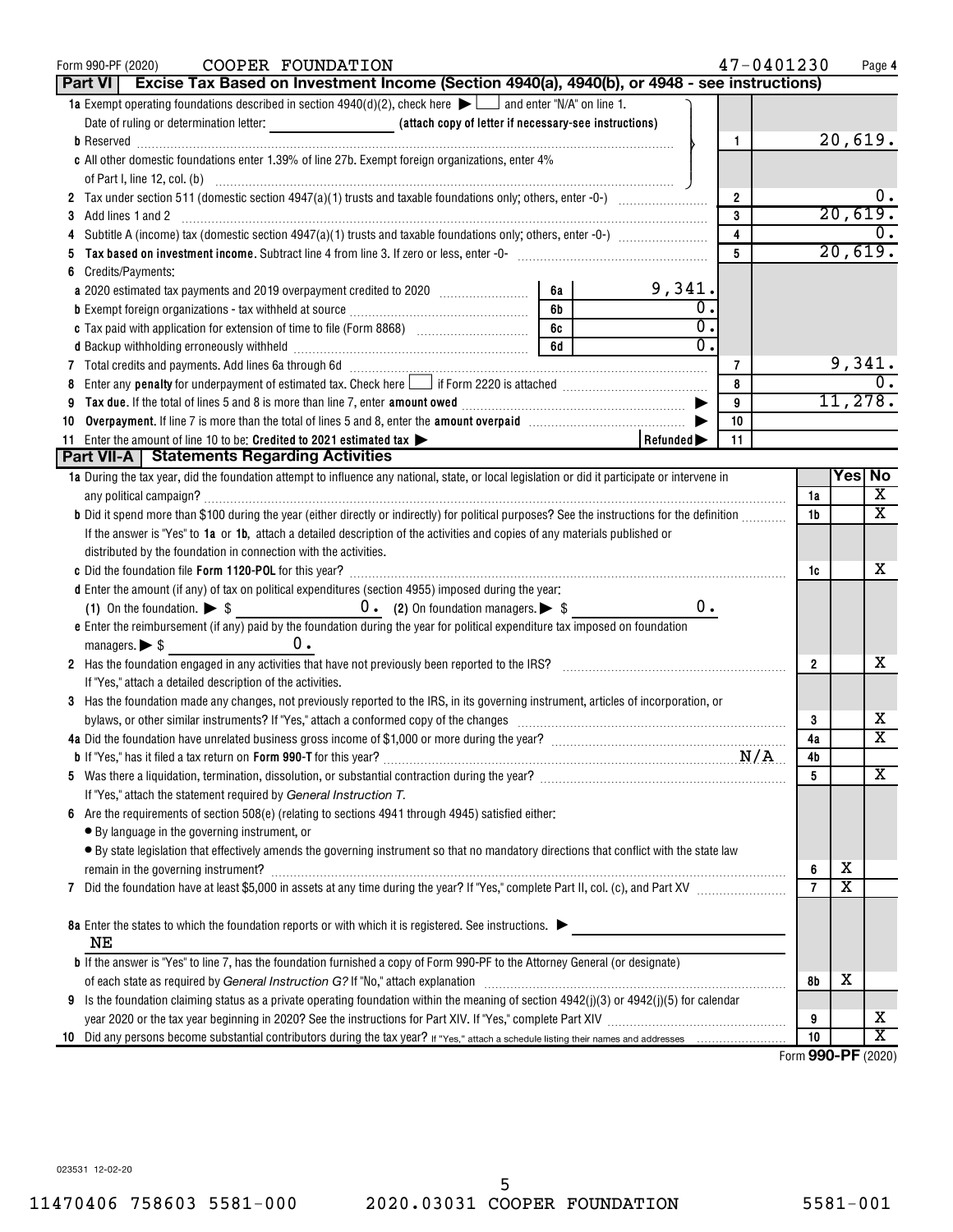| Yesl<br>No<br>11 At any time during the year, did the foundation, directly or indirectly, own a controlled entity within the meaning of<br>X<br>11<br>12 Did the foundation make a distribution to a donor advised fund over which the foundation or a disqualified person had advisory privileges?<br>X<br>If "Yes," attach statement. See instructions<br>12<br>$\overline{\textbf{x}}$<br>13<br>13 Did the foundation comply with the public inspection requirements for its annual returns and exemption application?<br>Website address > WWW.COOPERFOUNDATION.ORG<br>Telephone no. > 402-476-7571<br>14 The books are in care of FIHE FOUNDATION<br>$\frac{ZIP+4}{9}$ $\rightarrow$ 68508<br>Located at > 1248 O STREET, NO. 870, LINCOLN, NE<br>N/A<br>Yes <br>No<br>16 At any time during calendar year 2020, did the foundation have an interest in or a signature or other authority over a bank,<br>x<br>securities, or other financial account in a foreign country?<br>16<br>See the instructions for exceptions and filing requirements for FinCEN Form 114. If "Yes," enter the name of the<br>foreign country<br>Part VII-B   Statements Regarding Activities for Which Form 4720 May Be Required<br>Yes <br>No<br>File Form 4720 if any item is checked in the "Yes" column, unless an exception applies.<br>1a During the year, did the foundation (either directly or indirectly):<br>$\blacksquare$ Yes $\boxed{\mathrm{X}}$ No<br>(1) Engage in the sale or exchange, or leasing of property with a disqualified person?<br>(2) Borrow money from, lend money to, or otherwise extend credit to (or accept it from)<br>$\blacksquare$ Yes $\boxed{\mathrm{X}}$ No<br>a disqualified person?<br>$\blacksquare$ Yes $\boxed{\mathrm{X}}$ No<br>Yes $X$ No<br>(5) Transfer any income or assets to a disqualified person (or make any of either available<br>$\blacksquare$ Yes $\boxed{\mathrm{X}}$ No<br>for the benefit or use of a disqualified person)?<br>(6) Agree to pay money or property to a government official? (Exception. Check "No"<br>if the foundation agreed to make a grant to or to employ the official for a period after<br>$\boxed{\phantom{1}}$ Yes $\boxed{\text{X}}$ No<br>termination of government service, if terminating within 90 days.) [10] manufacture in the service contraction<br><b>b</b> If any answer is "Yes" to $1a(1)-(6)$ , did any of the acts fail to qualify under the exceptions described in Regulations<br>section 53.4941(d)-3 or in a current notice regarding disaster assistance? See instructions $M/A$<br>1b<br>c Did the foundation engage in a prior year in any of the acts described in 1a, other than excepted acts, that were not corrected<br>x<br>1c<br>2 Taxes on failure to distribute income (section 4942) (does not apply for years the foundation was a private operating foundation<br>defined in section $4942(j)(3)$ or $4942(j)(5)$ :<br>a At the end of tax year 2020, did the foundation have any undistributed income (Part XIII, lines<br>If "Yes," list the years $\blacktriangleright$<br><b>b</b> Are there any years listed in 2a for which the foundation is <b>not</b> applying the provisions of section $4942(a)(2)$ (relating to incorrect<br>valuation of assets) to the year's undistributed income? (If applying section 4942(a)(2) to all years listed, answer "No" and attach<br>N/A<br>2b<br>statement - see instructions.) 2000 minimum contract and the intervention of the statement - see instructions.<br>c If the provisions of section $4942(a)(2)$ are being applied to any of the years listed in 2a, list the years here.<br>3a Did the foundation hold more than a 2% direct or indirect interest in any business enterprise at any time<br>Yes $X$ No<br><b>b</b> If "Yes," did it have excess business holdings in 2020 as a result of (1) any purchase by the foundation or disqualified persons after<br>May 26, 1969; (2) the lapse of the 5-year period (or longer period approved by the Commissioner under section $4943(c)(7)$ ) to dispose<br>of holdings acquired by gift or bequest; or (3) the lapse of the 10-, 15-, or 20-year first phase holding period? (Use Form 4720,<br>3b<br>х<br>4a<br><b>b</b> Did the foundation make any investment in a prior year (but after December 31, 1969) that could jeopardize its charitable purpose that<br>х<br>4b | <b>Part VII-A   Statements Regarding Activities (continued)</b> |  |  |
|-----------------------------------------------------------------------------------------------------------------------------------------------------------------------------------------------------------------------------------------------------------------------------------------------------------------------------------------------------------------------------------------------------------------------------------------------------------------------------------------------------------------------------------------------------------------------------------------------------------------------------------------------------------------------------------------------------------------------------------------------------------------------------------------------------------------------------------------------------------------------------------------------------------------------------------------------------------------------------------------------------------------------------------------------------------------------------------------------------------------------------------------------------------------------------------------------------------------------------------------------------------------------------------------------------------------------------------------------------------------------------------------------------------------------------------------------------------------------------------------------------------------------------------------------------------------------------------------------------------------------------------------------------------------------------------------------------------------------------------------------------------------------------------------------------------------------------------------------------------------------------------------------------------------------------------------------------------------------------------------------------------------------------------------------------------------------------------------------------------------------------------------------------------------------------------------------------------------------------------------------------------------------------------------------------------------------------------------------------------------------------------------------------------------------------------------------------------------------------------------------------------------------------------------------------------------------------------------------------------------------------------------------------------------------------------------------------------------------------------------------------------------------------------------------------------------------------------------------------------------------------------------------------------------------------------------------------------------------------------------------------------------------------------------------------------------------------------------------------------------------------------------------------------------------------------------------------------------------------------------------------------------------------------------------------------------------------------------------------------------------------------------------------------------------------------------------------------------------------------------------------------------------------------------------------------------------------------------------------------------------------------------------------------------------------------------------------------------------------------------------------------------------------------------------------------------------------------------------------------------------------------------------------------------------------------------------------------------------------------------------------------------------------------------------------------------------------------------------------------------------------------------------------------------------------------------------------------------------------------------------------------------------------------------------------------------------------------------------------------------------------------------------------|-----------------------------------------------------------------|--|--|
|                                                                                                                                                                                                                                                                                                                                                                                                                                                                                                                                                                                                                                                                                                                                                                                                                                                                                                                                                                                                                                                                                                                                                                                                                                                                                                                                                                                                                                                                                                                                                                                                                                                                                                                                                                                                                                                                                                                                                                                                                                                                                                                                                                                                                                                                                                                                                                                                                                                                                                                                                                                                                                                                                                                                                                                                                                                                                                                                                                                                                                                                                                                                                                                                                                                                                                                                                                                                                                                                                                                                                                                                                                                                                                                                                                                                                                                                                                                                                                                                                                                                                                                                                                                                                                                                                                                                                                                                     |                                                                 |  |  |
|                                                                                                                                                                                                                                                                                                                                                                                                                                                                                                                                                                                                                                                                                                                                                                                                                                                                                                                                                                                                                                                                                                                                                                                                                                                                                                                                                                                                                                                                                                                                                                                                                                                                                                                                                                                                                                                                                                                                                                                                                                                                                                                                                                                                                                                                                                                                                                                                                                                                                                                                                                                                                                                                                                                                                                                                                                                                                                                                                                                                                                                                                                                                                                                                                                                                                                                                                                                                                                                                                                                                                                                                                                                                                                                                                                                                                                                                                                                                                                                                                                                                                                                                                                                                                                                                                                                                                                                                     |                                                                 |  |  |
|                                                                                                                                                                                                                                                                                                                                                                                                                                                                                                                                                                                                                                                                                                                                                                                                                                                                                                                                                                                                                                                                                                                                                                                                                                                                                                                                                                                                                                                                                                                                                                                                                                                                                                                                                                                                                                                                                                                                                                                                                                                                                                                                                                                                                                                                                                                                                                                                                                                                                                                                                                                                                                                                                                                                                                                                                                                                                                                                                                                                                                                                                                                                                                                                                                                                                                                                                                                                                                                                                                                                                                                                                                                                                                                                                                                                                                                                                                                                                                                                                                                                                                                                                                                                                                                                                                                                                                                                     |                                                                 |  |  |
|                                                                                                                                                                                                                                                                                                                                                                                                                                                                                                                                                                                                                                                                                                                                                                                                                                                                                                                                                                                                                                                                                                                                                                                                                                                                                                                                                                                                                                                                                                                                                                                                                                                                                                                                                                                                                                                                                                                                                                                                                                                                                                                                                                                                                                                                                                                                                                                                                                                                                                                                                                                                                                                                                                                                                                                                                                                                                                                                                                                                                                                                                                                                                                                                                                                                                                                                                                                                                                                                                                                                                                                                                                                                                                                                                                                                                                                                                                                                                                                                                                                                                                                                                                                                                                                                                                                                                                                                     |                                                                 |  |  |
|                                                                                                                                                                                                                                                                                                                                                                                                                                                                                                                                                                                                                                                                                                                                                                                                                                                                                                                                                                                                                                                                                                                                                                                                                                                                                                                                                                                                                                                                                                                                                                                                                                                                                                                                                                                                                                                                                                                                                                                                                                                                                                                                                                                                                                                                                                                                                                                                                                                                                                                                                                                                                                                                                                                                                                                                                                                                                                                                                                                                                                                                                                                                                                                                                                                                                                                                                                                                                                                                                                                                                                                                                                                                                                                                                                                                                                                                                                                                                                                                                                                                                                                                                                                                                                                                                                                                                                                                     |                                                                 |  |  |
|                                                                                                                                                                                                                                                                                                                                                                                                                                                                                                                                                                                                                                                                                                                                                                                                                                                                                                                                                                                                                                                                                                                                                                                                                                                                                                                                                                                                                                                                                                                                                                                                                                                                                                                                                                                                                                                                                                                                                                                                                                                                                                                                                                                                                                                                                                                                                                                                                                                                                                                                                                                                                                                                                                                                                                                                                                                                                                                                                                                                                                                                                                                                                                                                                                                                                                                                                                                                                                                                                                                                                                                                                                                                                                                                                                                                                                                                                                                                                                                                                                                                                                                                                                                                                                                                                                                                                                                                     |                                                                 |  |  |
|                                                                                                                                                                                                                                                                                                                                                                                                                                                                                                                                                                                                                                                                                                                                                                                                                                                                                                                                                                                                                                                                                                                                                                                                                                                                                                                                                                                                                                                                                                                                                                                                                                                                                                                                                                                                                                                                                                                                                                                                                                                                                                                                                                                                                                                                                                                                                                                                                                                                                                                                                                                                                                                                                                                                                                                                                                                                                                                                                                                                                                                                                                                                                                                                                                                                                                                                                                                                                                                                                                                                                                                                                                                                                                                                                                                                                                                                                                                                                                                                                                                                                                                                                                                                                                                                                                                                                                                                     |                                                                 |  |  |
|                                                                                                                                                                                                                                                                                                                                                                                                                                                                                                                                                                                                                                                                                                                                                                                                                                                                                                                                                                                                                                                                                                                                                                                                                                                                                                                                                                                                                                                                                                                                                                                                                                                                                                                                                                                                                                                                                                                                                                                                                                                                                                                                                                                                                                                                                                                                                                                                                                                                                                                                                                                                                                                                                                                                                                                                                                                                                                                                                                                                                                                                                                                                                                                                                                                                                                                                                                                                                                                                                                                                                                                                                                                                                                                                                                                                                                                                                                                                                                                                                                                                                                                                                                                                                                                                                                                                                                                                     |                                                                 |  |  |
|                                                                                                                                                                                                                                                                                                                                                                                                                                                                                                                                                                                                                                                                                                                                                                                                                                                                                                                                                                                                                                                                                                                                                                                                                                                                                                                                                                                                                                                                                                                                                                                                                                                                                                                                                                                                                                                                                                                                                                                                                                                                                                                                                                                                                                                                                                                                                                                                                                                                                                                                                                                                                                                                                                                                                                                                                                                                                                                                                                                                                                                                                                                                                                                                                                                                                                                                                                                                                                                                                                                                                                                                                                                                                                                                                                                                                                                                                                                                                                                                                                                                                                                                                                                                                                                                                                                                                                                                     |                                                                 |  |  |
|                                                                                                                                                                                                                                                                                                                                                                                                                                                                                                                                                                                                                                                                                                                                                                                                                                                                                                                                                                                                                                                                                                                                                                                                                                                                                                                                                                                                                                                                                                                                                                                                                                                                                                                                                                                                                                                                                                                                                                                                                                                                                                                                                                                                                                                                                                                                                                                                                                                                                                                                                                                                                                                                                                                                                                                                                                                                                                                                                                                                                                                                                                                                                                                                                                                                                                                                                                                                                                                                                                                                                                                                                                                                                                                                                                                                                                                                                                                                                                                                                                                                                                                                                                                                                                                                                                                                                                                                     |                                                                 |  |  |
|                                                                                                                                                                                                                                                                                                                                                                                                                                                                                                                                                                                                                                                                                                                                                                                                                                                                                                                                                                                                                                                                                                                                                                                                                                                                                                                                                                                                                                                                                                                                                                                                                                                                                                                                                                                                                                                                                                                                                                                                                                                                                                                                                                                                                                                                                                                                                                                                                                                                                                                                                                                                                                                                                                                                                                                                                                                                                                                                                                                                                                                                                                                                                                                                                                                                                                                                                                                                                                                                                                                                                                                                                                                                                                                                                                                                                                                                                                                                                                                                                                                                                                                                                                                                                                                                                                                                                                                                     |                                                                 |  |  |
|                                                                                                                                                                                                                                                                                                                                                                                                                                                                                                                                                                                                                                                                                                                                                                                                                                                                                                                                                                                                                                                                                                                                                                                                                                                                                                                                                                                                                                                                                                                                                                                                                                                                                                                                                                                                                                                                                                                                                                                                                                                                                                                                                                                                                                                                                                                                                                                                                                                                                                                                                                                                                                                                                                                                                                                                                                                                                                                                                                                                                                                                                                                                                                                                                                                                                                                                                                                                                                                                                                                                                                                                                                                                                                                                                                                                                                                                                                                                                                                                                                                                                                                                                                                                                                                                                                                                                                                                     |                                                                 |  |  |
|                                                                                                                                                                                                                                                                                                                                                                                                                                                                                                                                                                                                                                                                                                                                                                                                                                                                                                                                                                                                                                                                                                                                                                                                                                                                                                                                                                                                                                                                                                                                                                                                                                                                                                                                                                                                                                                                                                                                                                                                                                                                                                                                                                                                                                                                                                                                                                                                                                                                                                                                                                                                                                                                                                                                                                                                                                                                                                                                                                                                                                                                                                                                                                                                                                                                                                                                                                                                                                                                                                                                                                                                                                                                                                                                                                                                                                                                                                                                                                                                                                                                                                                                                                                                                                                                                                                                                                                                     |                                                                 |  |  |
|                                                                                                                                                                                                                                                                                                                                                                                                                                                                                                                                                                                                                                                                                                                                                                                                                                                                                                                                                                                                                                                                                                                                                                                                                                                                                                                                                                                                                                                                                                                                                                                                                                                                                                                                                                                                                                                                                                                                                                                                                                                                                                                                                                                                                                                                                                                                                                                                                                                                                                                                                                                                                                                                                                                                                                                                                                                                                                                                                                                                                                                                                                                                                                                                                                                                                                                                                                                                                                                                                                                                                                                                                                                                                                                                                                                                                                                                                                                                                                                                                                                                                                                                                                                                                                                                                                                                                                                                     |                                                                 |  |  |
|                                                                                                                                                                                                                                                                                                                                                                                                                                                                                                                                                                                                                                                                                                                                                                                                                                                                                                                                                                                                                                                                                                                                                                                                                                                                                                                                                                                                                                                                                                                                                                                                                                                                                                                                                                                                                                                                                                                                                                                                                                                                                                                                                                                                                                                                                                                                                                                                                                                                                                                                                                                                                                                                                                                                                                                                                                                                                                                                                                                                                                                                                                                                                                                                                                                                                                                                                                                                                                                                                                                                                                                                                                                                                                                                                                                                                                                                                                                                                                                                                                                                                                                                                                                                                                                                                                                                                                                                     |                                                                 |  |  |
|                                                                                                                                                                                                                                                                                                                                                                                                                                                                                                                                                                                                                                                                                                                                                                                                                                                                                                                                                                                                                                                                                                                                                                                                                                                                                                                                                                                                                                                                                                                                                                                                                                                                                                                                                                                                                                                                                                                                                                                                                                                                                                                                                                                                                                                                                                                                                                                                                                                                                                                                                                                                                                                                                                                                                                                                                                                                                                                                                                                                                                                                                                                                                                                                                                                                                                                                                                                                                                                                                                                                                                                                                                                                                                                                                                                                                                                                                                                                                                                                                                                                                                                                                                                                                                                                                                                                                                                                     |                                                                 |  |  |
|                                                                                                                                                                                                                                                                                                                                                                                                                                                                                                                                                                                                                                                                                                                                                                                                                                                                                                                                                                                                                                                                                                                                                                                                                                                                                                                                                                                                                                                                                                                                                                                                                                                                                                                                                                                                                                                                                                                                                                                                                                                                                                                                                                                                                                                                                                                                                                                                                                                                                                                                                                                                                                                                                                                                                                                                                                                                                                                                                                                                                                                                                                                                                                                                                                                                                                                                                                                                                                                                                                                                                                                                                                                                                                                                                                                                                                                                                                                                                                                                                                                                                                                                                                                                                                                                                                                                                                                                     |                                                                 |  |  |
|                                                                                                                                                                                                                                                                                                                                                                                                                                                                                                                                                                                                                                                                                                                                                                                                                                                                                                                                                                                                                                                                                                                                                                                                                                                                                                                                                                                                                                                                                                                                                                                                                                                                                                                                                                                                                                                                                                                                                                                                                                                                                                                                                                                                                                                                                                                                                                                                                                                                                                                                                                                                                                                                                                                                                                                                                                                                                                                                                                                                                                                                                                                                                                                                                                                                                                                                                                                                                                                                                                                                                                                                                                                                                                                                                                                                                                                                                                                                                                                                                                                                                                                                                                                                                                                                                                                                                                                                     |                                                                 |  |  |
|                                                                                                                                                                                                                                                                                                                                                                                                                                                                                                                                                                                                                                                                                                                                                                                                                                                                                                                                                                                                                                                                                                                                                                                                                                                                                                                                                                                                                                                                                                                                                                                                                                                                                                                                                                                                                                                                                                                                                                                                                                                                                                                                                                                                                                                                                                                                                                                                                                                                                                                                                                                                                                                                                                                                                                                                                                                                                                                                                                                                                                                                                                                                                                                                                                                                                                                                                                                                                                                                                                                                                                                                                                                                                                                                                                                                                                                                                                                                                                                                                                                                                                                                                                                                                                                                                                                                                                                                     |                                                                 |  |  |
|                                                                                                                                                                                                                                                                                                                                                                                                                                                                                                                                                                                                                                                                                                                                                                                                                                                                                                                                                                                                                                                                                                                                                                                                                                                                                                                                                                                                                                                                                                                                                                                                                                                                                                                                                                                                                                                                                                                                                                                                                                                                                                                                                                                                                                                                                                                                                                                                                                                                                                                                                                                                                                                                                                                                                                                                                                                                                                                                                                                                                                                                                                                                                                                                                                                                                                                                                                                                                                                                                                                                                                                                                                                                                                                                                                                                                                                                                                                                                                                                                                                                                                                                                                                                                                                                                                                                                                                                     |                                                                 |  |  |
|                                                                                                                                                                                                                                                                                                                                                                                                                                                                                                                                                                                                                                                                                                                                                                                                                                                                                                                                                                                                                                                                                                                                                                                                                                                                                                                                                                                                                                                                                                                                                                                                                                                                                                                                                                                                                                                                                                                                                                                                                                                                                                                                                                                                                                                                                                                                                                                                                                                                                                                                                                                                                                                                                                                                                                                                                                                                                                                                                                                                                                                                                                                                                                                                                                                                                                                                                                                                                                                                                                                                                                                                                                                                                                                                                                                                                                                                                                                                                                                                                                                                                                                                                                                                                                                                                                                                                                                                     |                                                                 |  |  |
|                                                                                                                                                                                                                                                                                                                                                                                                                                                                                                                                                                                                                                                                                                                                                                                                                                                                                                                                                                                                                                                                                                                                                                                                                                                                                                                                                                                                                                                                                                                                                                                                                                                                                                                                                                                                                                                                                                                                                                                                                                                                                                                                                                                                                                                                                                                                                                                                                                                                                                                                                                                                                                                                                                                                                                                                                                                                                                                                                                                                                                                                                                                                                                                                                                                                                                                                                                                                                                                                                                                                                                                                                                                                                                                                                                                                                                                                                                                                                                                                                                                                                                                                                                                                                                                                                                                                                                                                     |                                                                 |  |  |
|                                                                                                                                                                                                                                                                                                                                                                                                                                                                                                                                                                                                                                                                                                                                                                                                                                                                                                                                                                                                                                                                                                                                                                                                                                                                                                                                                                                                                                                                                                                                                                                                                                                                                                                                                                                                                                                                                                                                                                                                                                                                                                                                                                                                                                                                                                                                                                                                                                                                                                                                                                                                                                                                                                                                                                                                                                                                                                                                                                                                                                                                                                                                                                                                                                                                                                                                                                                                                                                                                                                                                                                                                                                                                                                                                                                                                                                                                                                                                                                                                                                                                                                                                                                                                                                                                                                                                                                                     |                                                                 |  |  |
|                                                                                                                                                                                                                                                                                                                                                                                                                                                                                                                                                                                                                                                                                                                                                                                                                                                                                                                                                                                                                                                                                                                                                                                                                                                                                                                                                                                                                                                                                                                                                                                                                                                                                                                                                                                                                                                                                                                                                                                                                                                                                                                                                                                                                                                                                                                                                                                                                                                                                                                                                                                                                                                                                                                                                                                                                                                                                                                                                                                                                                                                                                                                                                                                                                                                                                                                                                                                                                                                                                                                                                                                                                                                                                                                                                                                                                                                                                                                                                                                                                                                                                                                                                                                                                                                                                                                                                                                     |                                                                 |  |  |
|                                                                                                                                                                                                                                                                                                                                                                                                                                                                                                                                                                                                                                                                                                                                                                                                                                                                                                                                                                                                                                                                                                                                                                                                                                                                                                                                                                                                                                                                                                                                                                                                                                                                                                                                                                                                                                                                                                                                                                                                                                                                                                                                                                                                                                                                                                                                                                                                                                                                                                                                                                                                                                                                                                                                                                                                                                                                                                                                                                                                                                                                                                                                                                                                                                                                                                                                                                                                                                                                                                                                                                                                                                                                                                                                                                                                                                                                                                                                                                                                                                                                                                                                                                                                                                                                                                                                                                                                     |                                                                 |  |  |
|                                                                                                                                                                                                                                                                                                                                                                                                                                                                                                                                                                                                                                                                                                                                                                                                                                                                                                                                                                                                                                                                                                                                                                                                                                                                                                                                                                                                                                                                                                                                                                                                                                                                                                                                                                                                                                                                                                                                                                                                                                                                                                                                                                                                                                                                                                                                                                                                                                                                                                                                                                                                                                                                                                                                                                                                                                                                                                                                                                                                                                                                                                                                                                                                                                                                                                                                                                                                                                                                                                                                                                                                                                                                                                                                                                                                                                                                                                                                                                                                                                                                                                                                                                                                                                                                                                                                                                                                     |                                                                 |  |  |
|                                                                                                                                                                                                                                                                                                                                                                                                                                                                                                                                                                                                                                                                                                                                                                                                                                                                                                                                                                                                                                                                                                                                                                                                                                                                                                                                                                                                                                                                                                                                                                                                                                                                                                                                                                                                                                                                                                                                                                                                                                                                                                                                                                                                                                                                                                                                                                                                                                                                                                                                                                                                                                                                                                                                                                                                                                                                                                                                                                                                                                                                                                                                                                                                                                                                                                                                                                                                                                                                                                                                                                                                                                                                                                                                                                                                                                                                                                                                                                                                                                                                                                                                                                                                                                                                                                                                                                                                     |                                                                 |  |  |
|                                                                                                                                                                                                                                                                                                                                                                                                                                                                                                                                                                                                                                                                                                                                                                                                                                                                                                                                                                                                                                                                                                                                                                                                                                                                                                                                                                                                                                                                                                                                                                                                                                                                                                                                                                                                                                                                                                                                                                                                                                                                                                                                                                                                                                                                                                                                                                                                                                                                                                                                                                                                                                                                                                                                                                                                                                                                                                                                                                                                                                                                                                                                                                                                                                                                                                                                                                                                                                                                                                                                                                                                                                                                                                                                                                                                                                                                                                                                                                                                                                                                                                                                                                                                                                                                                                                                                                                                     |                                                                 |  |  |
|                                                                                                                                                                                                                                                                                                                                                                                                                                                                                                                                                                                                                                                                                                                                                                                                                                                                                                                                                                                                                                                                                                                                                                                                                                                                                                                                                                                                                                                                                                                                                                                                                                                                                                                                                                                                                                                                                                                                                                                                                                                                                                                                                                                                                                                                                                                                                                                                                                                                                                                                                                                                                                                                                                                                                                                                                                                                                                                                                                                                                                                                                                                                                                                                                                                                                                                                                                                                                                                                                                                                                                                                                                                                                                                                                                                                                                                                                                                                                                                                                                                                                                                                                                                                                                                                                                                                                                                                     |                                                                 |  |  |
|                                                                                                                                                                                                                                                                                                                                                                                                                                                                                                                                                                                                                                                                                                                                                                                                                                                                                                                                                                                                                                                                                                                                                                                                                                                                                                                                                                                                                                                                                                                                                                                                                                                                                                                                                                                                                                                                                                                                                                                                                                                                                                                                                                                                                                                                                                                                                                                                                                                                                                                                                                                                                                                                                                                                                                                                                                                                                                                                                                                                                                                                                                                                                                                                                                                                                                                                                                                                                                                                                                                                                                                                                                                                                                                                                                                                                                                                                                                                                                                                                                                                                                                                                                                                                                                                                                                                                                                                     |                                                                 |  |  |
|                                                                                                                                                                                                                                                                                                                                                                                                                                                                                                                                                                                                                                                                                                                                                                                                                                                                                                                                                                                                                                                                                                                                                                                                                                                                                                                                                                                                                                                                                                                                                                                                                                                                                                                                                                                                                                                                                                                                                                                                                                                                                                                                                                                                                                                                                                                                                                                                                                                                                                                                                                                                                                                                                                                                                                                                                                                                                                                                                                                                                                                                                                                                                                                                                                                                                                                                                                                                                                                                                                                                                                                                                                                                                                                                                                                                                                                                                                                                                                                                                                                                                                                                                                                                                                                                                                                                                                                                     |                                                                 |  |  |
|                                                                                                                                                                                                                                                                                                                                                                                                                                                                                                                                                                                                                                                                                                                                                                                                                                                                                                                                                                                                                                                                                                                                                                                                                                                                                                                                                                                                                                                                                                                                                                                                                                                                                                                                                                                                                                                                                                                                                                                                                                                                                                                                                                                                                                                                                                                                                                                                                                                                                                                                                                                                                                                                                                                                                                                                                                                                                                                                                                                                                                                                                                                                                                                                                                                                                                                                                                                                                                                                                                                                                                                                                                                                                                                                                                                                                                                                                                                                                                                                                                                                                                                                                                                                                                                                                                                                                                                                     |                                                                 |  |  |
|                                                                                                                                                                                                                                                                                                                                                                                                                                                                                                                                                                                                                                                                                                                                                                                                                                                                                                                                                                                                                                                                                                                                                                                                                                                                                                                                                                                                                                                                                                                                                                                                                                                                                                                                                                                                                                                                                                                                                                                                                                                                                                                                                                                                                                                                                                                                                                                                                                                                                                                                                                                                                                                                                                                                                                                                                                                                                                                                                                                                                                                                                                                                                                                                                                                                                                                                                                                                                                                                                                                                                                                                                                                                                                                                                                                                                                                                                                                                                                                                                                                                                                                                                                                                                                                                                                                                                                                                     |                                                                 |  |  |
|                                                                                                                                                                                                                                                                                                                                                                                                                                                                                                                                                                                                                                                                                                                                                                                                                                                                                                                                                                                                                                                                                                                                                                                                                                                                                                                                                                                                                                                                                                                                                                                                                                                                                                                                                                                                                                                                                                                                                                                                                                                                                                                                                                                                                                                                                                                                                                                                                                                                                                                                                                                                                                                                                                                                                                                                                                                                                                                                                                                                                                                                                                                                                                                                                                                                                                                                                                                                                                                                                                                                                                                                                                                                                                                                                                                                                                                                                                                                                                                                                                                                                                                                                                                                                                                                                                                                                                                                     |                                                                 |  |  |
|                                                                                                                                                                                                                                                                                                                                                                                                                                                                                                                                                                                                                                                                                                                                                                                                                                                                                                                                                                                                                                                                                                                                                                                                                                                                                                                                                                                                                                                                                                                                                                                                                                                                                                                                                                                                                                                                                                                                                                                                                                                                                                                                                                                                                                                                                                                                                                                                                                                                                                                                                                                                                                                                                                                                                                                                                                                                                                                                                                                                                                                                                                                                                                                                                                                                                                                                                                                                                                                                                                                                                                                                                                                                                                                                                                                                                                                                                                                                                                                                                                                                                                                                                                                                                                                                                                                                                                                                     |                                                                 |  |  |
|                                                                                                                                                                                                                                                                                                                                                                                                                                                                                                                                                                                                                                                                                                                                                                                                                                                                                                                                                                                                                                                                                                                                                                                                                                                                                                                                                                                                                                                                                                                                                                                                                                                                                                                                                                                                                                                                                                                                                                                                                                                                                                                                                                                                                                                                                                                                                                                                                                                                                                                                                                                                                                                                                                                                                                                                                                                                                                                                                                                                                                                                                                                                                                                                                                                                                                                                                                                                                                                                                                                                                                                                                                                                                                                                                                                                                                                                                                                                                                                                                                                                                                                                                                                                                                                                                                                                                                                                     |                                                                 |  |  |
|                                                                                                                                                                                                                                                                                                                                                                                                                                                                                                                                                                                                                                                                                                                                                                                                                                                                                                                                                                                                                                                                                                                                                                                                                                                                                                                                                                                                                                                                                                                                                                                                                                                                                                                                                                                                                                                                                                                                                                                                                                                                                                                                                                                                                                                                                                                                                                                                                                                                                                                                                                                                                                                                                                                                                                                                                                                                                                                                                                                                                                                                                                                                                                                                                                                                                                                                                                                                                                                                                                                                                                                                                                                                                                                                                                                                                                                                                                                                                                                                                                                                                                                                                                                                                                                                                                                                                                                                     |                                                                 |  |  |
|                                                                                                                                                                                                                                                                                                                                                                                                                                                                                                                                                                                                                                                                                                                                                                                                                                                                                                                                                                                                                                                                                                                                                                                                                                                                                                                                                                                                                                                                                                                                                                                                                                                                                                                                                                                                                                                                                                                                                                                                                                                                                                                                                                                                                                                                                                                                                                                                                                                                                                                                                                                                                                                                                                                                                                                                                                                                                                                                                                                                                                                                                                                                                                                                                                                                                                                                                                                                                                                                                                                                                                                                                                                                                                                                                                                                                                                                                                                                                                                                                                                                                                                                                                                                                                                                                                                                                                                                     |                                                                 |  |  |
|                                                                                                                                                                                                                                                                                                                                                                                                                                                                                                                                                                                                                                                                                                                                                                                                                                                                                                                                                                                                                                                                                                                                                                                                                                                                                                                                                                                                                                                                                                                                                                                                                                                                                                                                                                                                                                                                                                                                                                                                                                                                                                                                                                                                                                                                                                                                                                                                                                                                                                                                                                                                                                                                                                                                                                                                                                                                                                                                                                                                                                                                                                                                                                                                                                                                                                                                                                                                                                                                                                                                                                                                                                                                                                                                                                                                                                                                                                                                                                                                                                                                                                                                                                                                                                                                                                                                                                                                     |                                                                 |  |  |
|                                                                                                                                                                                                                                                                                                                                                                                                                                                                                                                                                                                                                                                                                                                                                                                                                                                                                                                                                                                                                                                                                                                                                                                                                                                                                                                                                                                                                                                                                                                                                                                                                                                                                                                                                                                                                                                                                                                                                                                                                                                                                                                                                                                                                                                                                                                                                                                                                                                                                                                                                                                                                                                                                                                                                                                                                                                                                                                                                                                                                                                                                                                                                                                                                                                                                                                                                                                                                                                                                                                                                                                                                                                                                                                                                                                                                                                                                                                                                                                                                                                                                                                                                                                                                                                                                                                                                                                                     |                                                                 |  |  |
|                                                                                                                                                                                                                                                                                                                                                                                                                                                                                                                                                                                                                                                                                                                                                                                                                                                                                                                                                                                                                                                                                                                                                                                                                                                                                                                                                                                                                                                                                                                                                                                                                                                                                                                                                                                                                                                                                                                                                                                                                                                                                                                                                                                                                                                                                                                                                                                                                                                                                                                                                                                                                                                                                                                                                                                                                                                                                                                                                                                                                                                                                                                                                                                                                                                                                                                                                                                                                                                                                                                                                                                                                                                                                                                                                                                                                                                                                                                                                                                                                                                                                                                                                                                                                                                                                                                                                                                                     |                                                                 |  |  |
|                                                                                                                                                                                                                                                                                                                                                                                                                                                                                                                                                                                                                                                                                                                                                                                                                                                                                                                                                                                                                                                                                                                                                                                                                                                                                                                                                                                                                                                                                                                                                                                                                                                                                                                                                                                                                                                                                                                                                                                                                                                                                                                                                                                                                                                                                                                                                                                                                                                                                                                                                                                                                                                                                                                                                                                                                                                                                                                                                                                                                                                                                                                                                                                                                                                                                                                                                                                                                                                                                                                                                                                                                                                                                                                                                                                                                                                                                                                                                                                                                                                                                                                                                                                                                                                                                                                                                                                                     |                                                                 |  |  |
|                                                                                                                                                                                                                                                                                                                                                                                                                                                                                                                                                                                                                                                                                                                                                                                                                                                                                                                                                                                                                                                                                                                                                                                                                                                                                                                                                                                                                                                                                                                                                                                                                                                                                                                                                                                                                                                                                                                                                                                                                                                                                                                                                                                                                                                                                                                                                                                                                                                                                                                                                                                                                                                                                                                                                                                                                                                                                                                                                                                                                                                                                                                                                                                                                                                                                                                                                                                                                                                                                                                                                                                                                                                                                                                                                                                                                                                                                                                                                                                                                                                                                                                                                                                                                                                                                                                                                                                                     |                                                                 |  |  |
|                                                                                                                                                                                                                                                                                                                                                                                                                                                                                                                                                                                                                                                                                                                                                                                                                                                                                                                                                                                                                                                                                                                                                                                                                                                                                                                                                                                                                                                                                                                                                                                                                                                                                                                                                                                                                                                                                                                                                                                                                                                                                                                                                                                                                                                                                                                                                                                                                                                                                                                                                                                                                                                                                                                                                                                                                                                                                                                                                                                                                                                                                                                                                                                                                                                                                                                                                                                                                                                                                                                                                                                                                                                                                                                                                                                                                                                                                                                                                                                                                                                                                                                                                                                                                                                                                                                                                                                                     |                                                                 |  |  |
|                                                                                                                                                                                                                                                                                                                                                                                                                                                                                                                                                                                                                                                                                                                                                                                                                                                                                                                                                                                                                                                                                                                                                                                                                                                                                                                                                                                                                                                                                                                                                                                                                                                                                                                                                                                                                                                                                                                                                                                                                                                                                                                                                                                                                                                                                                                                                                                                                                                                                                                                                                                                                                                                                                                                                                                                                                                                                                                                                                                                                                                                                                                                                                                                                                                                                                                                                                                                                                                                                                                                                                                                                                                                                                                                                                                                                                                                                                                                                                                                                                                                                                                                                                                                                                                                                                                                                                                                     |                                                                 |  |  |
|                                                                                                                                                                                                                                                                                                                                                                                                                                                                                                                                                                                                                                                                                                                                                                                                                                                                                                                                                                                                                                                                                                                                                                                                                                                                                                                                                                                                                                                                                                                                                                                                                                                                                                                                                                                                                                                                                                                                                                                                                                                                                                                                                                                                                                                                                                                                                                                                                                                                                                                                                                                                                                                                                                                                                                                                                                                                                                                                                                                                                                                                                                                                                                                                                                                                                                                                                                                                                                                                                                                                                                                                                                                                                                                                                                                                                                                                                                                                                                                                                                                                                                                                                                                                                                                                                                                                                                                                     |                                                                 |  |  |
|                                                                                                                                                                                                                                                                                                                                                                                                                                                                                                                                                                                                                                                                                                                                                                                                                                                                                                                                                                                                                                                                                                                                                                                                                                                                                                                                                                                                                                                                                                                                                                                                                                                                                                                                                                                                                                                                                                                                                                                                                                                                                                                                                                                                                                                                                                                                                                                                                                                                                                                                                                                                                                                                                                                                                                                                                                                                                                                                                                                                                                                                                                                                                                                                                                                                                                                                                                                                                                                                                                                                                                                                                                                                                                                                                                                                                                                                                                                                                                                                                                                                                                                                                                                                                                                                                                                                                                                                     |                                                                 |  |  |
|                                                                                                                                                                                                                                                                                                                                                                                                                                                                                                                                                                                                                                                                                                                                                                                                                                                                                                                                                                                                                                                                                                                                                                                                                                                                                                                                                                                                                                                                                                                                                                                                                                                                                                                                                                                                                                                                                                                                                                                                                                                                                                                                                                                                                                                                                                                                                                                                                                                                                                                                                                                                                                                                                                                                                                                                                                                                                                                                                                                                                                                                                                                                                                                                                                                                                                                                                                                                                                                                                                                                                                                                                                                                                                                                                                                                                                                                                                                                                                                                                                                                                                                                                                                                                                                                                                                                                                                                     |                                                                 |  |  |
|                                                                                                                                                                                                                                                                                                                                                                                                                                                                                                                                                                                                                                                                                                                                                                                                                                                                                                                                                                                                                                                                                                                                                                                                                                                                                                                                                                                                                                                                                                                                                                                                                                                                                                                                                                                                                                                                                                                                                                                                                                                                                                                                                                                                                                                                                                                                                                                                                                                                                                                                                                                                                                                                                                                                                                                                                                                                                                                                                                                                                                                                                                                                                                                                                                                                                                                                                                                                                                                                                                                                                                                                                                                                                                                                                                                                                                                                                                                                                                                                                                                                                                                                                                                                                                                                                                                                                                                                     |                                                                 |  |  |
|                                                                                                                                                                                                                                                                                                                                                                                                                                                                                                                                                                                                                                                                                                                                                                                                                                                                                                                                                                                                                                                                                                                                                                                                                                                                                                                                                                                                                                                                                                                                                                                                                                                                                                                                                                                                                                                                                                                                                                                                                                                                                                                                                                                                                                                                                                                                                                                                                                                                                                                                                                                                                                                                                                                                                                                                                                                                                                                                                                                                                                                                                                                                                                                                                                                                                                                                                                                                                                                                                                                                                                                                                                                                                                                                                                                                                                                                                                                                                                                                                                                                                                                                                                                                                                                                                                                                                                                                     |                                                                 |  |  |
|                                                                                                                                                                                                                                                                                                                                                                                                                                                                                                                                                                                                                                                                                                                                                                                                                                                                                                                                                                                                                                                                                                                                                                                                                                                                                                                                                                                                                                                                                                                                                                                                                                                                                                                                                                                                                                                                                                                                                                                                                                                                                                                                                                                                                                                                                                                                                                                                                                                                                                                                                                                                                                                                                                                                                                                                                                                                                                                                                                                                                                                                                                                                                                                                                                                                                                                                                                                                                                                                                                                                                                                                                                                                                                                                                                                                                                                                                                                                                                                                                                                                                                                                                                                                                                                                                                                                                                                                     |                                                                 |  |  |
| Form 990-PF (2020)                                                                                                                                                                                                                                                                                                                                                                                                                                                                                                                                                                                                                                                                                                                                                                                                                                                                                                                                                                                                                                                                                                                                                                                                                                                                                                                                                                                                                                                                                                                                                                                                                                                                                                                                                                                                                                                                                                                                                                                                                                                                                                                                                                                                                                                                                                                                                                                                                                                                                                                                                                                                                                                                                                                                                                                                                                                                                                                                                                                                                                                                                                                                                                                                                                                                                                                                                                                                                                                                                                                                                                                                                                                                                                                                                                                                                                                                                                                                                                                                                                                                                                                                                                                                                                                                                                                                                                                  |                                                                 |  |  |

Form 990-PF (2020)  $COOPER$   $FOUNDATION$   $47-0401230$   $Page$ 

**5**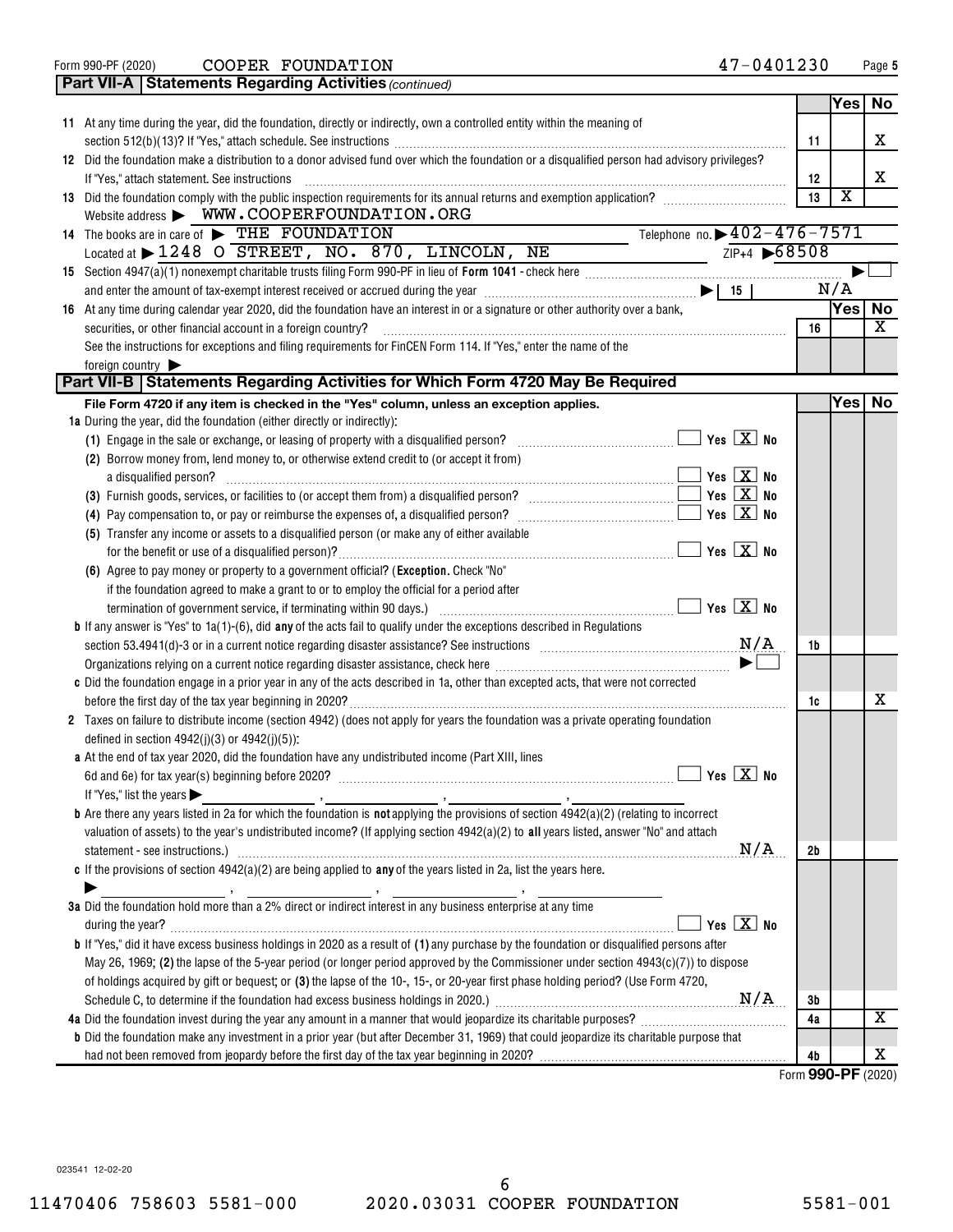| COOPER FOUNDATION<br>Form 990-PF (2020)                                                               |                                                                                                                                         |                                                   | 47-0401230 |      | Page 6         |
|-------------------------------------------------------------------------------------------------------|-----------------------------------------------------------------------------------------------------------------------------------------|---------------------------------------------------|------------|------|----------------|
|                                                                                                       | Part VII-B   Statements Regarding Activities for Which Form 4720 May Be Required (continued)                                            |                                                   |            |      |                |
| 5a During the year, did the foundation pay or incur any amount to:                                    |                                                                                                                                         |                                                   |            | Yes⊺ | $\overline{N}$ |
|                                                                                                       |                                                                                                                                         | $\boxed{\phantom{1}}$ Yes $\boxed{\textbf{X}}$ No |            |      |                |
|                                                                                                       | (2) Influence the outcome of any specific public election (see section 4955); or to carry on, directly or indirectly,                   |                                                   |            |      |                |
|                                                                                                       |                                                                                                                                         | $\sqrt{Y}$ es $\boxed{X}$ No                      |            |      |                |
|                                                                                                       |                                                                                                                                         | $Yes \; X$ No                                     |            |      |                |
|                                                                                                       | (4) Provide a grant to an organization other than a charitable, etc., organization described in section                                 |                                                   |            |      |                |
|                                                                                                       |                                                                                                                                         | Yes $\boxed{\mathbf{X}}$ No                       |            |      |                |
|                                                                                                       | (5) Provide for any purpose other than religious, charitable, scientific, literary, or educational purposes, or for                     |                                                   |            |      |                |
|                                                                                                       |                                                                                                                                         | Yes $X$ No                                        |            |      |                |
|                                                                                                       | <b>b</b> If any answer is "Yes" to 5a(1)-(5), did any of the transactions fail to qualify under the exceptions described in Regulations |                                                   |            |      |                |
|                                                                                                       | section 53.4945 or in a current notice regarding disaster assistance? See instructions $M/A$                                            |                                                   |            | 5b   |                |
|                                                                                                       |                                                                                                                                         |                                                   | ▶∣         |      |                |
|                                                                                                       | c If the answer is "Yes" to question 5a(4), does the foundation claim exemption from the tax because it maintained                      |                                                   |            |      |                |
|                                                                                                       |                                                                                                                                         | Yes                                               | No         |      |                |
| If "Yes," attach the statement required by Regulations section 53.4945-5(d).                          |                                                                                                                                         |                                                   |            |      |                |
| 6a Did the foundation, during the year, receive any funds, directly or indirectly, to pay premiums on |                                                                                                                                         |                                                   |            |      |                |
| a personal benefit contract?                                                                          |                                                                                                                                         | $\sqrt{Y}$ es $\boxed{X}$ No                      |            |      |                |
|                                                                                                       |                                                                                                                                         |                                                   |            | 6b   | x              |
| If "Yes" to 6b, file Form 8870.                                                                       |                                                                                                                                         |                                                   |            |      |                |
|                                                                                                       | 7a At any time during the tax year, was the foundation a party to a prohibited tax shelter transaction? $\ldots$                        |                                                   |            |      |                |
|                                                                                                       |                                                                                                                                         |                                                   |            | 7b   |                |
|                                                                                                       | 8 Is the foundation subject to the section 4960 tax on payment(s) of more than \$1,000,000 in remuneration or                           |                                                   |            |      |                |
| excess parachute payment(s) during the year?                                                          |                                                                                                                                         | Yes $X$ No                                        |            |      |                |
| <b>Part VIII</b>                                                                                      | Information About Officers, Directors, Trustees, Foundation Managers, Highly                                                            |                                                   |            |      |                |

**Information About Directors** 

**1 List all officers, directors, trustees, and foundation managers and their compensation.**

| (a) Name and address                                                                                        | (b) Title, and average<br>hours per week devoted<br>to position | (c) Compensation<br>(If not paid,<br>enter -0-) | (d) Contributions to<br>employee benefit plans<br>and deferred<br>compensation | (e) Expense<br>account, other<br>allowances |
|-------------------------------------------------------------------------------------------------------------|-----------------------------------------------------------------|-------------------------------------------------|--------------------------------------------------------------------------------|---------------------------------------------|
| STATEMENT 9<br>SEE                                                                                          |                                                                 | 134,409.                                        | 29,495.                                                                        | 420.                                        |
|                                                                                                             |                                                                 |                                                 |                                                                                |                                             |
|                                                                                                             |                                                                 |                                                 |                                                                                |                                             |
|                                                                                                             |                                                                 |                                                 |                                                                                |                                             |
| 2 Compensation of five highest-paid employees (other than those included on line 1). If none, enter "NONE." |                                                                 |                                                 |                                                                                |                                             |
| (a) Name and address of each employee paid more than \$50,000                                               | (b) Title, and average<br>hours per week<br>devoted to position | (c) Compensation                                | (d) Contributions to<br>employee benefit plans<br>and deferred<br>compensation | (e) Expense<br>account, other<br>allowances |
| <b>NONE</b>                                                                                                 |                                                                 |                                                 |                                                                                |                                             |
|                                                                                                             |                                                                 |                                                 |                                                                                |                                             |
|                                                                                                             |                                                                 |                                                 |                                                                                |                                             |
|                                                                                                             |                                                                 |                                                 |                                                                                |                                             |
|                                                                                                             |                                                                 |                                                 |                                                                                |                                             |
| Total number of other employees paid over \$50,000                                                          |                                                                 |                                                 |                                                                                | $\overline{0}$                              |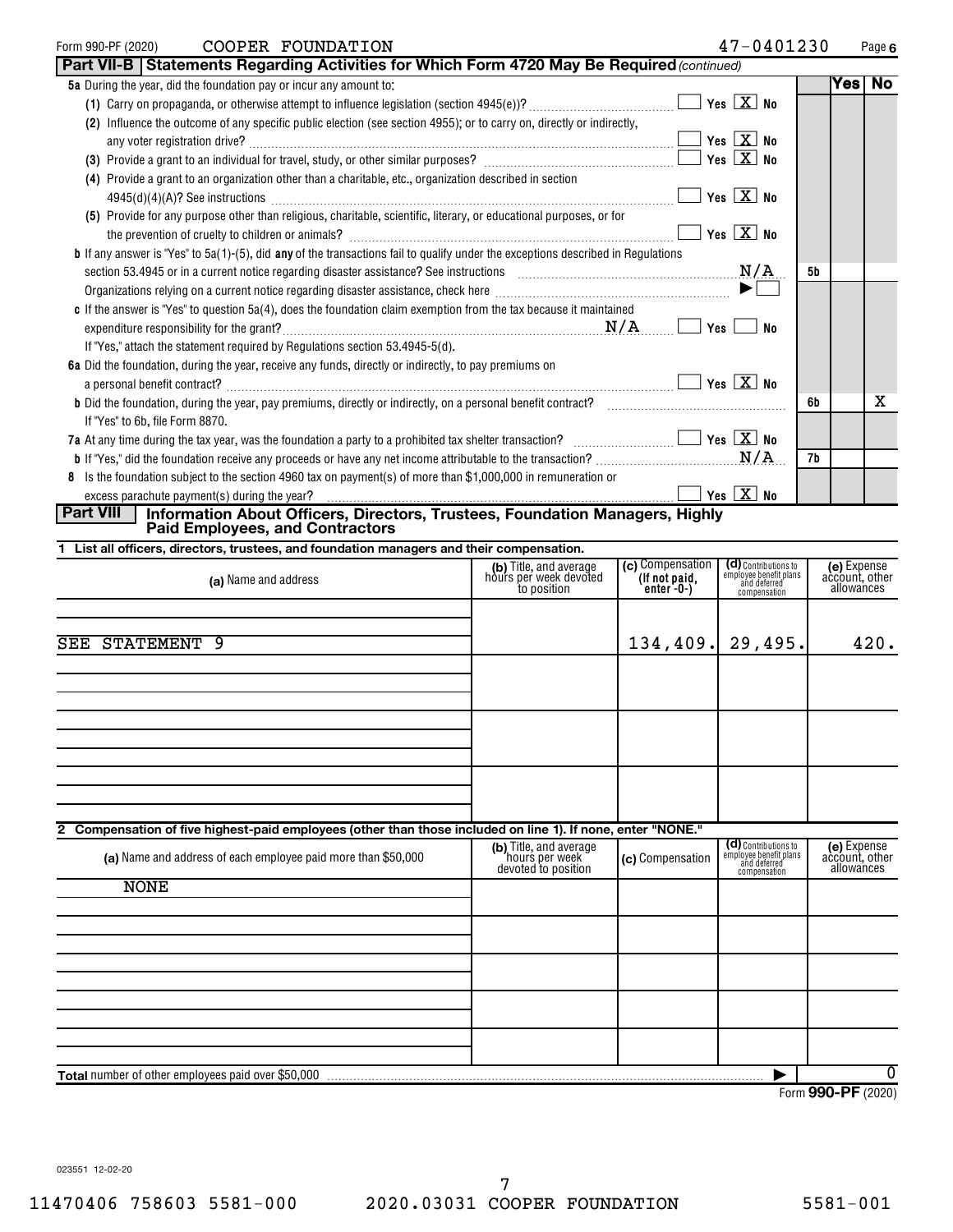| <b>Part VIII</b><br>Information About Officers, Directors, Trustees, Foundation Managers, Highly<br>Paid Employees, and Contractors (continued) |                    |
|-------------------------------------------------------------------------------------------------------------------------------------------------|--------------------|
| 3 Five highest-paid independent contractors for professional services. If none, enter "NONE."                                                   |                    |
| (a) Name and address of each person paid more than \$50,000<br>(b) Type of service                                                              | (c) Compensation   |
| <b>NONE</b>                                                                                                                                     |                    |
|                                                                                                                                                 |                    |
|                                                                                                                                                 |                    |
|                                                                                                                                                 |                    |
|                                                                                                                                                 |                    |
|                                                                                                                                                 |                    |
|                                                                                                                                                 |                    |
|                                                                                                                                                 |                    |
|                                                                                                                                                 |                    |
|                                                                                                                                                 | ⊽                  |
| <b>Part IX-A   Summary of Direct Charitable Activities</b>                                                                                      |                    |
| List the foundation's four largest direct charitable activities during the tax year. Include relevant statistical information such as the       |                    |
| number of organizations and other beneficiaries served, conferences convened, research papers produced, etc.                                    | Expenses           |
| N/A<br>1.                                                                                                                                       |                    |
|                                                                                                                                                 |                    |
|                                                                                                                                                 |                    |
| 2                                                                                                                                               |                    |
|                                                                                                                                                 |                    |
|                                                                                                                                                 |                    |
| 3                                                                                                                                               |                    |
|                                                                                                                                                 |                    |
|                                                                                                                                                 |                    |
| 4                                                                                                                                               |                    |
|                                                                                                                                                 |                    |
| Part IX-B Summary of Program-Related Investments                                                                                                |                    |
| Describe the two largest program-related investments made by the foundation during the tax year on lines 1 and 2.                               | Amount             |
| N/A<br>1.                                                                                                                                       |                    |
|                                                                                                                                                 |                    |
|                                                                                                                                                 |                    |
| 2                                                                                                                                               |                    |
|                                                                                                                                                 |                    |
|                                                                                                                                                 |                    |
| All other program-related investments. See instructions.                                                                                        |                    |
| 3                                                                                                                                               |                    |
|                                                                                                                                                 |                    |
|                                                                                                                                                 |                    |
|                                                                                                                                                 |                    |
|                                                                                                                                                 |                    |
| ▶<br>Total. Add lines 1 through 3                                                                                                               | $\overline{0}$ .   |
|                                                                                                                                                 | Form 990-PF (2020) |

Form 990-PF (2020)  $\qquad$   $\qquad$   $\qquad$   $\qquad$   $\qquad$   $\qquad$   $\qquad$   $\qquad$   $\qquad$   $\qquad$   $\qquad$   $\qquad$   $\qquad$   $\qquad$   $\qquad$   $\qquad$   $\qquad$   $\qquad$   $\qquad$   $\qquad$   $\qquad$   $\qquad$   $\qquad$   $\qquad$   $\qquad$   $\qquad$   $\qquad$   $\qquad$   $\qquad$   $\qquad$   $\qquad$   $\qquad$   $\qquad$   $\qquad$ 

**7**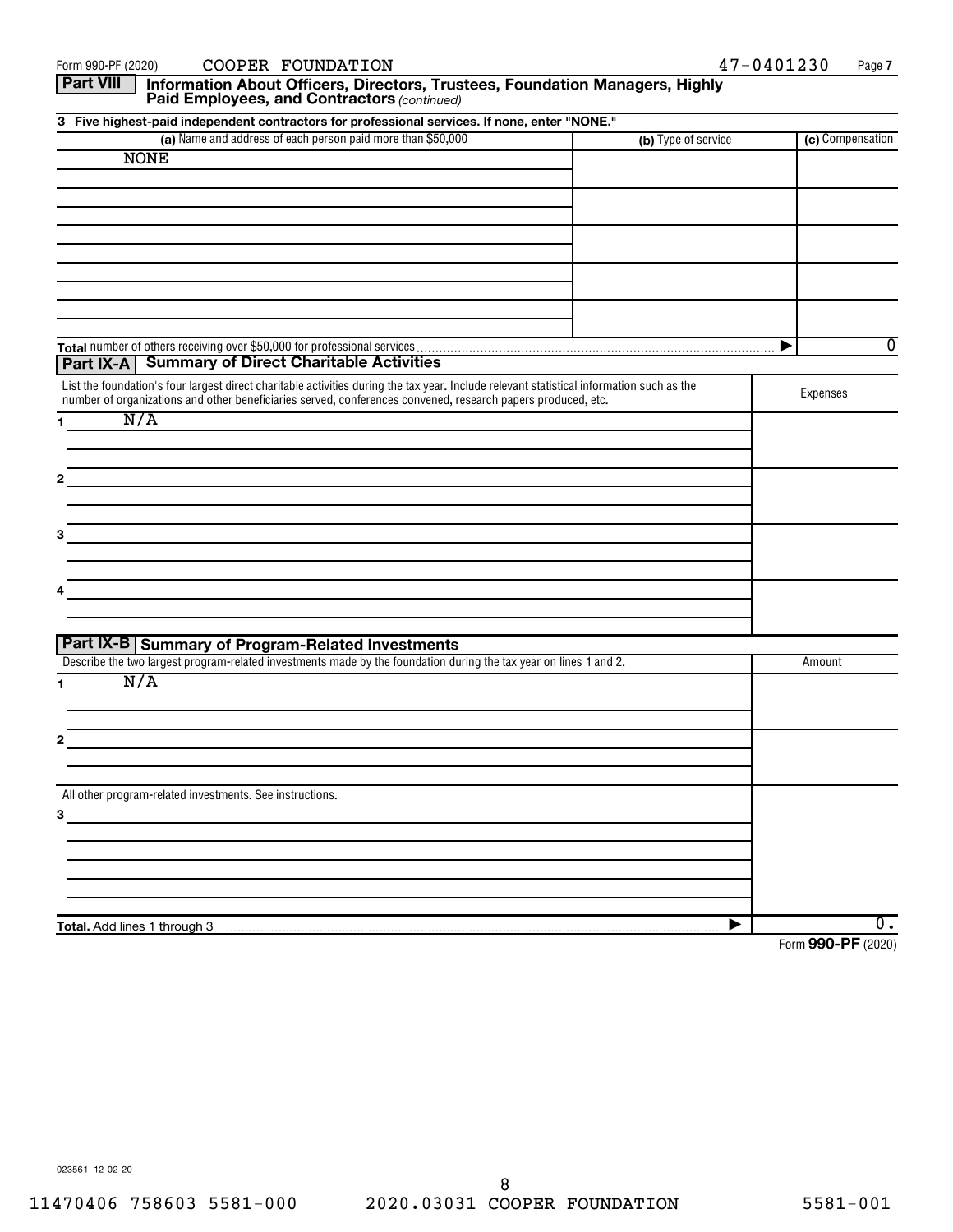Form 990-PF (2020)  $\qquad$   $\qquad$   $\qquad$   $\qquad$   $\qquad$   $\qquad$   $\qquad$   $\qquad$   $\qquad$   $\qquad$   $\qquad$   $\qquad$   $\qquad$   $\qquad$   $\qquad$   $\qquad$   $\qquad$   $\qquad$   $\qquad$   $\qquad$   $\qquad$   $\qquad$   $\qquad$   $\qquad$   $\qquad$   $\qquad$   $\qquad$   $\qquad$   $\qquad$   $\qquad$   $\qquad$   $\qquad$   $\qquad$   $\qquad$ 

|                | Part X<br>Minimum Investment Return (All domestic foundations must complete this part. Foreign foundations, see instructions.)                                                                                                 |                |         |                 |                   |
|----------------|--------------------------------------------------------------------------------------------------------------------------------------------------------------------------------------------------------------------------------|----------------|---------|-----------------|-------------------|
| 1.             | Fair market value of assets not used (or held for use) directly in carrying out charitable, etc., purposes:                                                                                                                    |                |         |                 |                   |
|                | a Average monthly fair market value of securities [11] match match match match of the control of the securities match of the second match match match match match match match match match match match match match match match  |                |         | 1a              | 23,592,526.       |
|                | b Average of monthly cash balances encounteral contracts and a series of monthly cash balances                                                                                                                                 |                |         | 1b              | 30,859.           |
|                |                                                                                                                                                                                                                                |                |         | 1c              | 35,289.           |
|                | d Total (add lines 1a, b, and c) manufactured and control of the control of the control of the control of the control of the control of the control of the control of the control of the control of the control of the control |                |         | 1 <sub>d</sub>  | 23,658,674.       |
|                | e Reduction claimed for blockage or other factors reported on lines 1a and                                                                                                                                                     |                |         |                 |                   |
|                |                                                                                                                                                                                                                                |                | 0.      |                 |                   |
| $\overline{2}$ | Acquisition indebtedness applicable to line 1 assets [11, 2010] Acquisition indebtedness applicable to line 1 assets [11, 2010] Acquisition indebtedness applicable to line 1 assets [11, 2010] Acquisition independent of the |                |         | $\mathbf{2}$    | 0.                |
| 3              | Subtract line 2 from line 1d <b>Machinese and Contract Line 2</b> from line 1d <b>Machinese Automobile 2</b>                                                                                                                   |                |         | 3               | 23,658,674.       |
| 4              |                                                                                                                                                                                                                                |                |         | 4               | 354,880.          |
| 5              |                                                                                                                                                                                                                                |                |         | 5               | 23, 303, 794.     |
|                | Minimum investment return. Enter 5% of line 5                                                                                                                                                                                  |                |         | 6               | 1, 165, 190.      |
|                | <b>Part XI</b> Distributable Amount (see instructions) (Section 4942(j)(3) and (j)(5) private operating foundations and certain                                                                                                |                |         |                 |                   |
|                | foreign organizations, check here $\blacktriangleright$ $\Box$ and do not complete this part.)                                                                                                                                 |                |         |                 |                   |
| 1              | Minimum investment return from Part X, line 6 [11] Minimum material contracts and the set of the set of the set of the set of the set of the set of the set of the set of the set of the set of the set of the set of the set  |                |         | $\mathbf{1}$    | 1,165,190.        |
|                |                                                                                                                                                                                                                                |                | 20,619. |                 |                   |
| b              | Income tax for 2020. (This does not include the tax from Part VI.)                                                                                                                                                             | 2 <sub>b</sub> |         |                 |                   |
|                |                                                                                                                                                                                                                                |                |         | 2c              | 20,619.           |
| 3              |                                                                                                                                                                                                                                |                |         | 3               | 1,144,571.        |
| 4              |                                                                                                                                                                                                                                |                |         | 4               | $\overline{0}$ .  |
| 5              |                                                                                                                                                                                                                                |                |         | 5               | 1,144,571.        |
| 6              |                                                                                                                                                                                                                                |                |         | 6               |                   |
| 7              |                                                                                                                                                                                                                                |                |         | $\overline{7}$  | 1, 144, 571.      |
|                | <b>Part XII</b> Qualifying Distributions (see instructions)                                                                                                                                                                    |                |         |                 |                   |
|                |                                                                                                                                                                                                                                |                |         |                 |                   |
| 1.             | Amounts paid (including administrative expenses) to accomplish charitable, etc., purposes:                                                                                                                                     |                |         |                 |                   |
|                |                                                                                                                                                                                                                                |                |         | 1a              | <u>1,025,226.</u> |
|                | <b>b</b> Program-related investments - total from Part IX-B                                                                                                                                                                    |                |         | 1b              |                   |
| 2              |                                                                                                                                                                                                                                |                |         | $\overline{2}$  |                   |
| 3              | Amounts set aside for specific charitable projects that satisfy the:                                                                                                                                                           |                |         |                 |                   |
|                |                                                                                                                                                                                                                                | 3a             |         |                 |                   |
|                |                                                                                                                                                                                                                                | 3b             |         |                 |                   |
| 4              |                                                                                                                                                                                                                                |                |         | 4               | 1,025,226.        |
| 5              | Foundations that qualify under section 4940(e) for the reduced rate of tax on net investment                                                                                                                                   |                |         |                 |                   |
|                | income. Enter 1% of Part I, line 27b [ with the content to the content of the content of the content of the content of the content of the content of the content of the content of the content of the content of the content o |                |         | 5               | 0.                |
| 6.             |                                                                                                                                                                                                                                |                |         | $6\overline{6}$ | 1,025,226.        |
|                | Note: The amount on line 6 will be used in Part V, column (b), in subsequent years when calculating whether the foundation qualifies for the section<br>4940(e) reduction of tax in those years.                               |                |         |                 |                   |

Form (2020) **990-PF**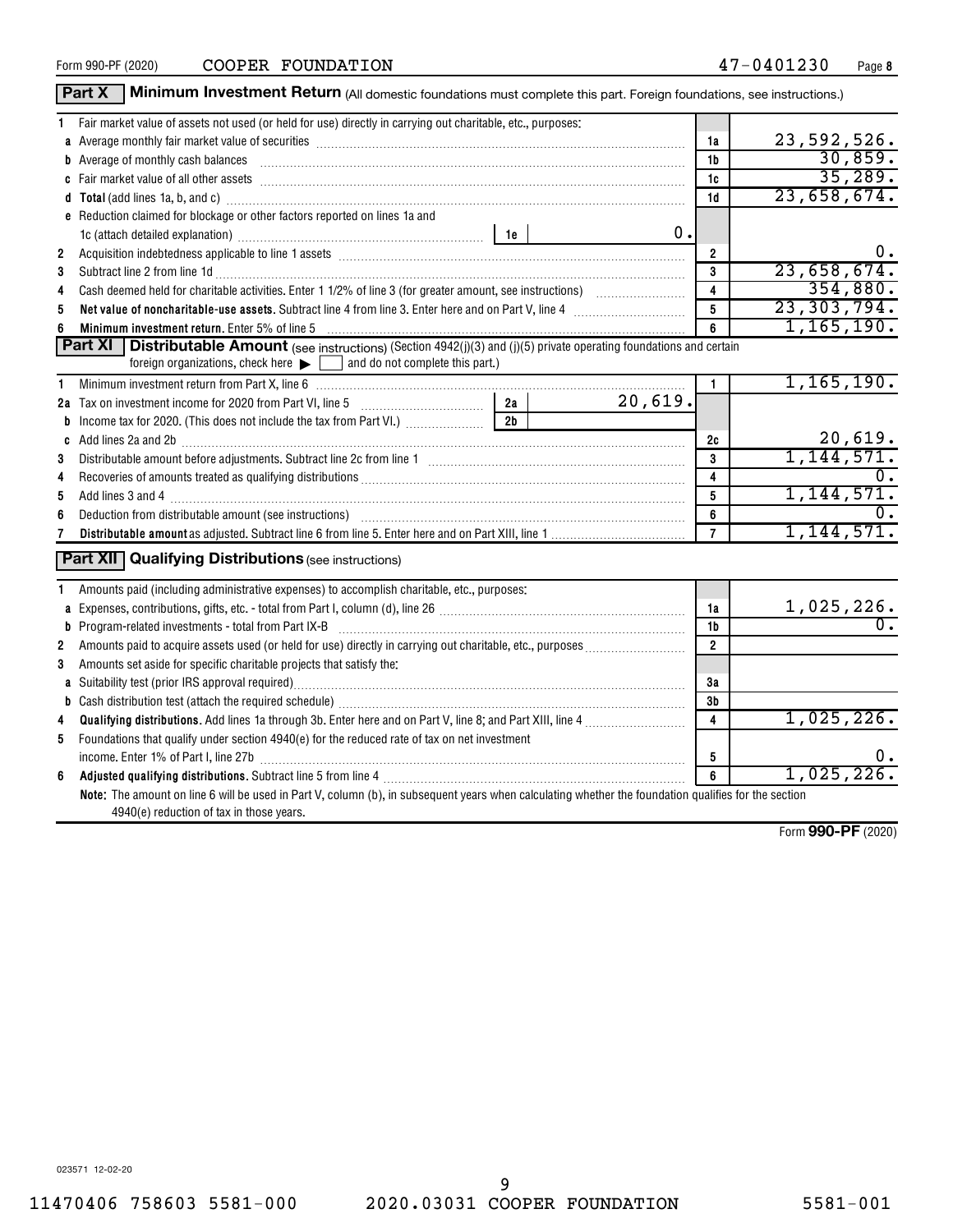## **Part XIII Undistributed Income** (see instructions)

|                                                                                     | (a)<br>Corpus | (b)<br>Years prior to 2019 | (c)<br>2019 | (d)<br>2020  |
|-------------------------------------------------------------------------------------|---------------|----------------------------|-------------|--------------|
| 1 Distributable amount for 2020 from Part XI,                                       |               |                            |             |              |
|                                                                                     |               |                            |             | 1, 144, 571. |
| 2 Undistributed income, if any, as of the end of 2020:                              |               |                            |             |              |
|                                                                                     |               |                            | 0.          |              |
| <b>b</b> Total for prior years:                                                     |               | о.                         |             |              |
| 3 Excess distributions carryover, if any, to 2020:                                  |               |                            |             |              |
| a From 2015<br>.                                                                    |               |                            |             |              |
| 16,426.<br><b>bFrom 2016</b><br>.                                                   |               |                            |             |              |
| c From 2017<br>.                                                                    |               |                            |             |              |
| <b>dFrom 2018</b><br>.                                                              |               |                            |             |              |
| 76, 736.<br>e From 2019                                                             |               |                            |             |              |
|                                                                                     | 93, 162.      |                            |             |              |
| 4 Qualifying distributions for 2020 from                                            |               |                            |             |              |
| Part XII, line 4: ▶ \$ 1, 025, 226.                                                 |               |                            |             |              |
| a Applied to 2019, but not more than line 2a                                        |               |                            | О.          |              |
| <b>b</b> Applied to undistributed income of prior                                   |               |                            |             |              |
| years (Election required - see instructions)                                        |               | 0.                         |             |              |
| c Treated as distributions out of corpus                                            | 0.            |                            |             |              |
| (Election required - see instructions)<br>d Applied to 2020 distributable amount    |               |                            |             | 1,025,226.   |
| e Remaining amount distributed out of corpus                                        | σ.            |                            |             |              |
| 5 Excess distributions carryover applied to 2020                                    |               |                            |             |              |
| (If an amount appears in column (d), the same amount                                | 93,162.       |                            |             | 93,162.      |
| Enter the net total of each column as<br>6<br>indicated below;                      |               |                            |             |              |
| <b>a</b> Corpus. Add lines 3f, 4c, and 4e. Subtract line 5                          | 0.            |                            |             |              |
| <b>b</b> Prior years' undistributed income. Subtract                                |               |                            |             |              |
|                                                                                     |               | о.                         |             |              |
| c Enter the amount of prior years'<br>undistributed income for which a notice of    |               |                            |             |              |
| deficiency has been issued, or on which                                             |               |                            |             |              |
| the section 4942(a) tax has been previously<br>assessed                             |               | о.                         |             |              |
| d Subtract line 6c from line 6b. Taxable                                            |               |                            |             |              |
|                                                                                     |               | 0.                         |             |              |
| e Undistributed income for 2019. Subtract line                                      |               |                            |             |              |
| 4a from line 2a. Taxable amount - see instr.                                        |               |                            | 0.          |              |
| f Undistributed income for 2020. Subtract                                           |               |                            |             |              |
| lines 4d and 5 from line 1. This amount must                                        |               |                            |             |              |
|                                                                                     |               |                            |             | 26,183.      |
| 7 Amounts treated as distributions out of                                           |               |                            |             |              |
| corpus to satisfy requirements imposed by                                           |               |                            |             |              |
| section 170(b)(1)(F) or 4942(g)(3) (Election<br>may be required - see instructions) | $\mathbf 0$ . |                            |             |              |
| 8 Excess distributions carryover from 2015                                          |               |                            |             |              |
| not applied on line 5 or line 7                                                     | $\mathbf 0$ . |                            |             |              |
| 9 Excess distributions carryover to 2021.                                           |               |                            |             |              |
| Subtract lines 7 and 8 from line 6a                                                 | 0.            |                            |             |              |
| 10 Analysis of line 9:                                                              |               |                            |             |              |
| a Excess from 2016.                                                                 |               |                            |             |              |
| <b>b</b> Excess from 2017 $\ldots$                                                  |               |                            |             |              |
| c Excess from 2018.                                                                 |               |                            |             |              |
| d Excess from 2019                                                                  |               |                            |             |              |
| e Excess from 2020                                                                  |               |                            |             |              |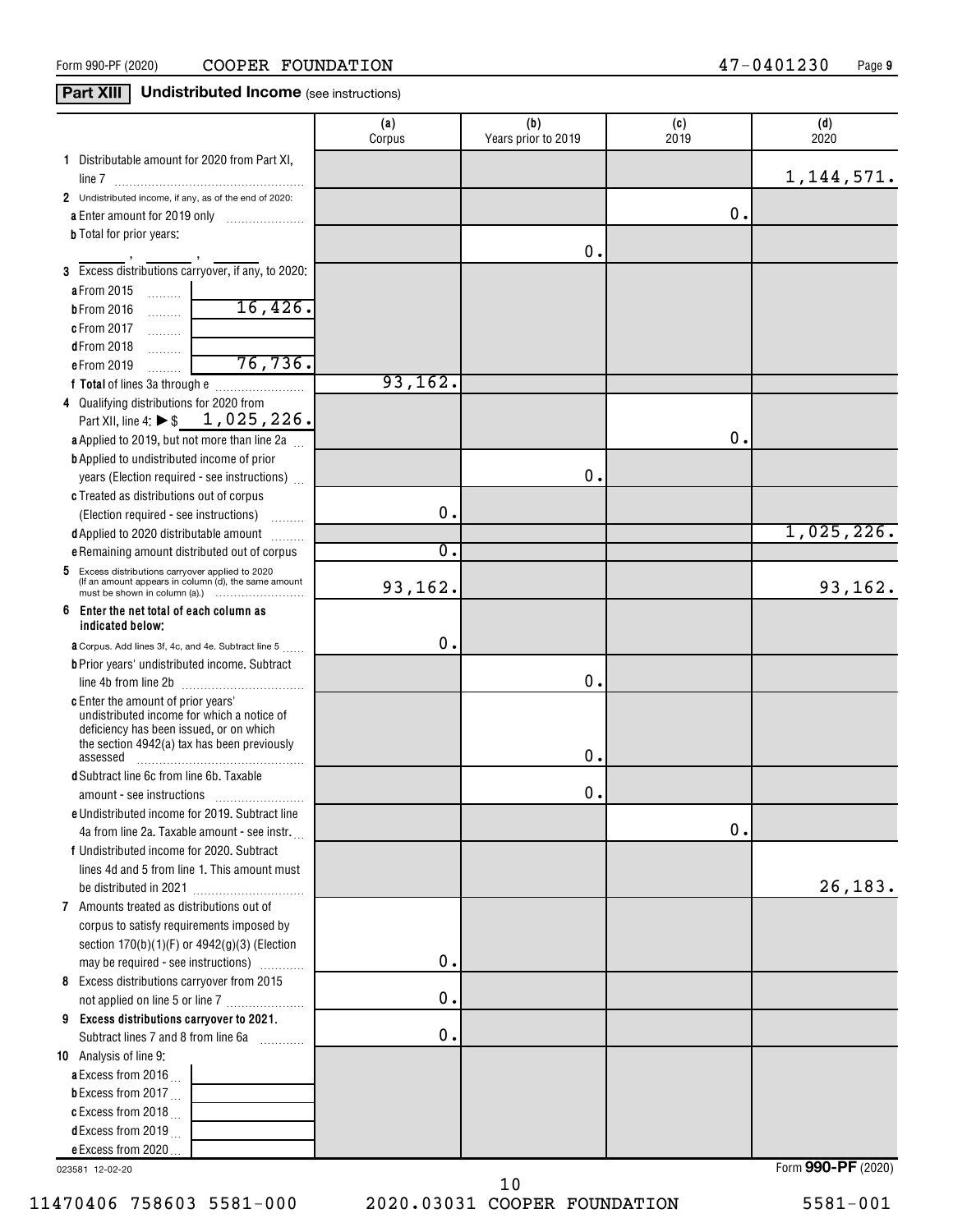| Form 990-PF (2020)                                                                                                                                  | COOPER FOUNDATION |          |               | 47-0401230    | Page 10    |
|-----------------------------------------------------------------------------------------------------------------------------------------------------|-------------------|----------|---------------|---------------|------------|
| <b>Part XIV Private Operating Foundations</b> (see instructions and Part VII-A, question 9)                                                         |                   |          |               | N/A           |            |
| 1 a If the foundation has received a ruling or determination letter that it is a private operating                                                  |                   |          |               |               |            |
| foundation, and the ruling is effective for 2020, enter the date of the ruling                                                                      |                   |          | ▶             |               |            |
| <b>b</b> Check box to indicate whether the foundation is a private operating foundation described in section                                        |                   |          | .             | 4942(j)(3) or | 4942(j)(5) |
| 2 a Enter the lesser of the adjusted net                                                                                                            | Tax year          |          | Prior 3 years |               |            |
| income from Part I or the minimum                                                                                                                   | (a) 2020          | (b) 2019 | $(c)$ 2018    | $(d)$ 2017    | (e) Total  |
| investment return from Part X for                                                                                                                   |                   |          |               |               |            |
|                                                                                                                                                     |                   |          |               |               |            |
|                                                                                                                                                     |                   |          |               |               |            |
| c Qualifying distributions from Part XII,                                                                                                           |                   |          |               |               |            |
| line 4, for each year listed                                                                                                                        |                   |          |               |               |            |
| d Amounts included in line 2c not                                                                                                                   |                   |          |               |               |            |
| used directly for active conduct of                                                                                                                 |                   |          |               |               |            |
| exempt activities                                                                                                                                   |                   |          |               |               |            |
| e Qualifying distributions made directly                                                                                                            |                   |          |               |               |            |
| for active conduct of exempt activities.                                                                                                            |                   |          |               |               |            |
| Subtract line 2d from line 2c                                                                                                                       |                   |          |               |               |            |
| Complete 3a, b, or c for the<br>3<br>alternative test relied upon:                                                                                  |                   |          |               |               |            |
| a "Assets" alternative test - enter:                                                                                                                |                   |          |               |               |            |
| (1) Value of all assets                                                                                                                             |                   |          |               |               |            |
| (2) Value of assets qualifying                                                                                                                      |                   |          |               |               |            |
| under section $4942(j)(3)(B)(i)$                                                                                                                    |                   |          |               |               |            |
| <b>b</b> "Endowment" alternative test - enter<br>2/3 of minimum investment return                                                                   |                   |          |               |               |            |
| shown in Part X, line 6, for each year                                                                                                              |                   |          |               |               |            |
|                                                                                                                                                     |                   |          |               |               |            |
| c "Support" alternative test - enter:                                                                                                               |                   |          |               |               |            |
| (1) Total support other than gross<br>investment income (interest,                                                                                  |                   |          |               |               |            |
| dividends, rents, payments on                                                                                                                       |                   |          |               |               |            |
| securities loans (section                                                                                                                           |                   |          |               |               |            |
| $512(a)(5)$ , or royalties)                                                                                                                         |                   |          |               |               |            |
| (2) Support from general public<br>and 5 or more exempt                                                                                             |                   |          |               |               |            |
| organizations as provided in                                                                                                                        |                   |          |               |               |            |
| section 4942(j)(3)(B)(iii)                                                                                                                          |                   |          |               |               |            |
| (3) Largest amount of support from                                                                                                                  |                   |          |               |               |            |
| an exempt organization                                                                                                                              |                   |          |               |               |            |
| (4) Gross investment income<br>Supplementary Information (Complete this part only if the foundation had \$5,000 or more in assets<br><b>Part XV</b> |                   |          |               |               |            |
| at any time during the year-see instructions.)                                                                                                      |                   |          |               |               |            |
|                                                                                                                                                     |                   |          |               |               |            |

#### **1 Information Regarding Foundation Managers:**

**a** List any managers of the foundation who have contributed more than 2% of the total contributions received by the foundation before the close of any tax year (but only if they have contributed more than \$5,000). (See section 507(d)(2).)

#### NONE

**b** List any managers of the foundation who own 10% or more of the stock of a corporation (or an equally large portion of the ownership of a partnership or other entity) of which the foundation has a 10% or greater interest.

#### NONE

#### **2 Information Regarding Contribution, Grant, Gift, Loan, Scholarship, etc., Programs:** Check here  $\sum_{n=0}^{\infty}$  if the foundation only makes contributions to preselected charitable organizations and does not accept unsolicited requests for funds. If

the foundation makes gifts, grants, etc., to individuals or organizations under other conditions, complete items 2a, b, c, and d.

**a** The name, address, and telephone number or email address of the person to whom applications should be addressed:

#### SEE STATEMENT 10

**b** The form in which applications should be submitted and information and materials they should include:

#### **c** Any submission deadlines:

**d** Any restrictions or limitations on awards, such as by geographical areas, charitable fields, kinds of institutions, or other factors:

023601 12-02-20

11470406 758603 5581-000 2020.03031 COOPER FOUNDATION 5581-001 11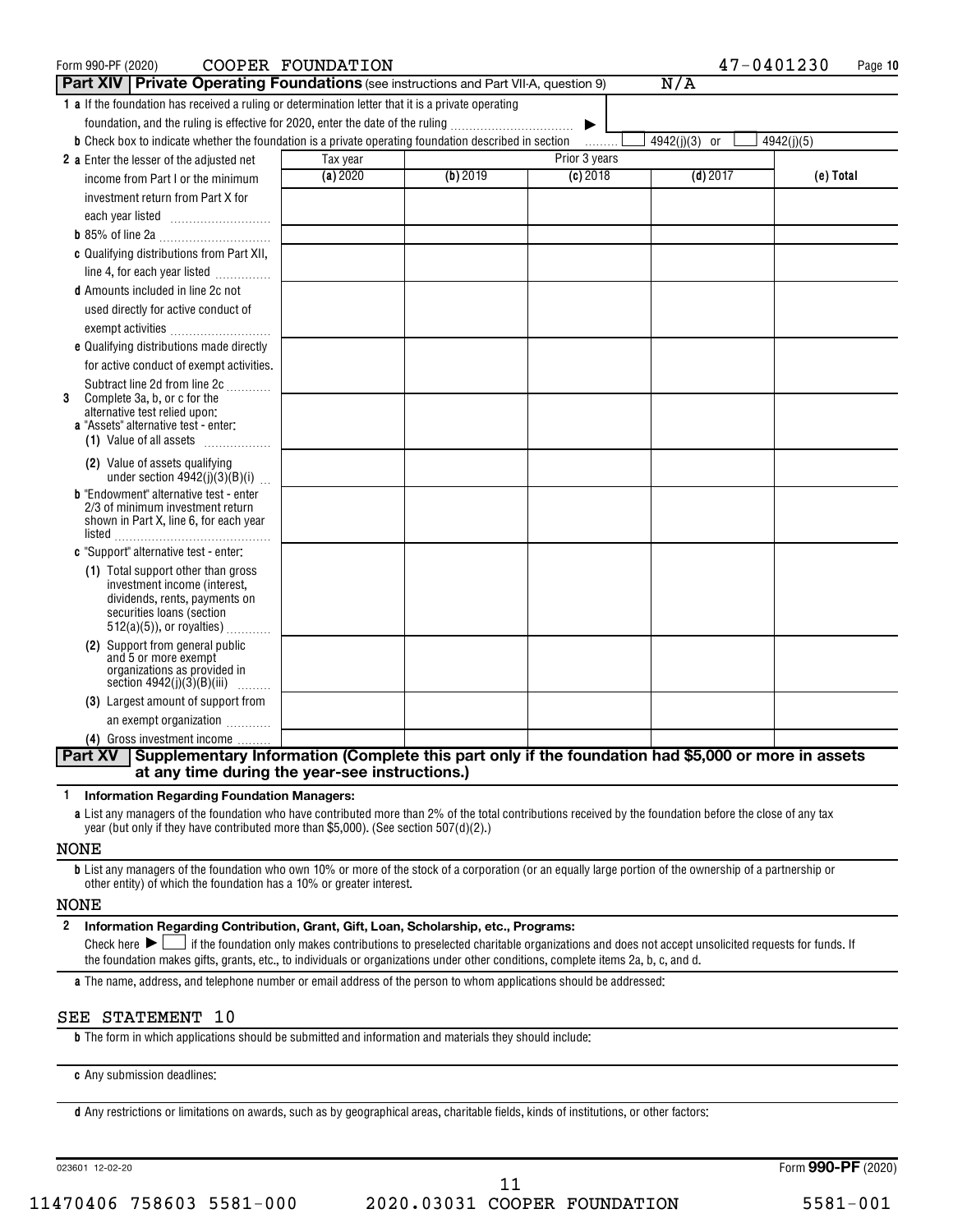Form 990-PF (2020)  $\qquad$   $\qquad$   $\qquad$   $\qquad$   $\qquad$   $\qquad$   $\qquad$   $\qquad$   $\qquad$   $\qquad$   $\qquad$   $\qquad$   $\qquad$   $\qquad$   $\qquad$   $\qquad$   $\qquad$   $\qquad$   $\qquad$   $\qquad$   $\qquad$   $\qquad$   $\qquad$   $\qquad$   $\qquad$   $\qquad$   $\qquad$   $\qquad$   $\qquad$   $\qquad$   $\qquad$   $\qquad$   $\qquad$   $\qquad$ 

**Part XV** | Supplementary Information (continued)

| 3<br>Grants and Contributions Paid During the Year or Approved for Future Payment |                                                            |                        |                                     |                    |  |  |
|-----------------------------------------------------------------------------------|------------------------------------------------------------|------------------------|-------------------------------------|--------------------|--|--|
| Recipient                                                                         | If recipient is an individual,<br>show any relationship to | Foundation             |                                     |                    |  |  |
| Name and address (home or business)                                               | any foundation manager<br>or substantial contributor       | status of<br>recipient | Purpose of grant or<br>contribution | Amount             |  |  |
| a Paid during the year                                                            |                                                            |                        |                                     |                    |  |  |
|                                                                                   |                                                            |                        |                                     |                    |  |  |
|                                                                                   |                                                            |                        |                                     |                    |  |  |
| FLATWATER SHAKESPEARE COMPANY                                                     |                                                            | ÞС                     | GENERAL OPERATING                   |                    |  |  |
| PO BOX 84935                                                                      |                                                            |                        | <b>SUPPORT</b>                      |                    |  |  |
| LINCOLN, NE 68501                                                                 |                                                            |                        |                                     | 2,500.             |  |  |
|                                                                                   |                                                            |                        |                                     |                    |  |  |
|                                                                                   |                                                            |                        |                                     |                    |  |  |
|                                                                                   |                                                            |                        |                                     |                    |  |  |
| LINCOLN ARTS COUNCIL<br>211 N. 14TH ST.                                           |                                                            | ÞС                     | GENERAL OPERATING<br>SUPPORT        |                    |  |  |
| LINCOLN, NE 68508                                                                 |                                                            |                        |                                     | 5,000.             |  |  |
|                                                                                   |                                                            |                        |                                     |                    |  |  |
|                                                                                   |                                                            |                        |                                     |                    |  |  |
|                                                                                   |                                                            |                        |                                     |                    |  |  |
| LINCOLN COMMUNITY PLAYHOUSE                                                       |                                                            | ÞС                     | GENERAL OPERATING                   |                    |  |  |
| 2500 S. 56TH ST                                                                   |                                                            |                        | SUPPORT                             |                    |  |  |
| LINCOLN, NE 68506                                                                 |                                                            |                        |                                     | 7,500.             |  |  |
|                                                                                   |                                                            |                        |                                     |                    |  |  |
|                                                                                   |                                                            |                        |                                     |                    |  |  |
| LINCOLN MUSIC TEACHERS ASSOCIATION                                                |                                                            | ÞС                     | LMTA MUSIC OUTREACH                 |                    |  |  |
| 6820 BERNESE BLVD                                                                 |                                                            |                        | PROGRAM 2019-2020                   |                    |  |  |
| LINCOLN, NE 68516                                                                 |                                                            |                        |                                     | 2,500.             |  |  |
|                                                                                   |                                                            |                        |                                     |                    |  |  |
|                                                                                   |                                                            |                        |                                     |                    |  |  |
| LINCOLN ORCHESTRA ASSOCIATION                                                     |                                                            | ÞС                     | GENERAL OPERATING                   |                    |  |  |
| 233 S. 13TH ST, STE 1702                                                          |                                                            |                        | <b>SUPPORT</b>                      |                    |  |  |
| LINCOLN, NE 68508                                                                 |                                                            |                        |                                     | 15,000.            |  |  |
| Total <b>Example 2018</b> SEE CONTINUATION SHEET(S)                               |                                                            |                        | $\blacktriangleright$ 3a            | 663,027.           |  |  |
| <b>b</b> Approved for future payment                                              |                                                            |                        |                                     |                    |  |  |
|                                                                                   |                                                            |                        |                                     |                    |  |  |
|                                                                                   |                                                            |                        |                                     |                    |  |  |
| MID-AMERICA ARTS ALLIANCE                                                         |                                                            | PС                     | STRATEGIC PLANNING                  |                    |  |  |
| 2018 BALTIMORE AVE                                                                |                                                            |                        |                                     |                    |  |  |
| KANSAS CITY, MO 64108                                                             |                                                            |                        |                                     | 10,000.            |  |  |
|                                                                                   |                                                            |                        |                                     |                    |  |  |
|                                                                                   |                                                            |                        |                                     |                    |  |  |
| COMMUNITY CROPS                                                                   |                                                            | PС                     | DEI TRAINING PROJECT                |                    |  |  |
| 1301 S 11ST ST                                                                    |                                                            |                        |                                     |                    |  |  |
| LINCOLN, NE 68502                                                                 |                                                            |                        |                                     | 14,700.            |  |  |
|                                                                                   |                                                            |                        |                                     |                    |  |  |
|                                                                                   |                                                            |                        |                                     |                    |  |  |
| EDUCARE LINCOLN                                                                   |                                                            | PС                     | SUPPORT FOR STAFF                   |                    |  |  |
| 3435 N 14TH ST                                                                    |                                                            |                        |                                     |                    |  |  |
| LINCOLN, NE 68521                                                                 |                                                            |                        |                                     | 25,000.            |  |  |
| Total                                                                             | SEE CONTINUATION SHEET (S)                                 |                        | $\blacktriangleright$ 3b            | 247,200.           |  |  |
|                                                                                   |                                                            |                        |                                     | Form 990-PF (2020) |  |  |

023611 12-02-20

11470406 758603 5581-000 2020.03031 COOPER FOUNDATION 5581-001 12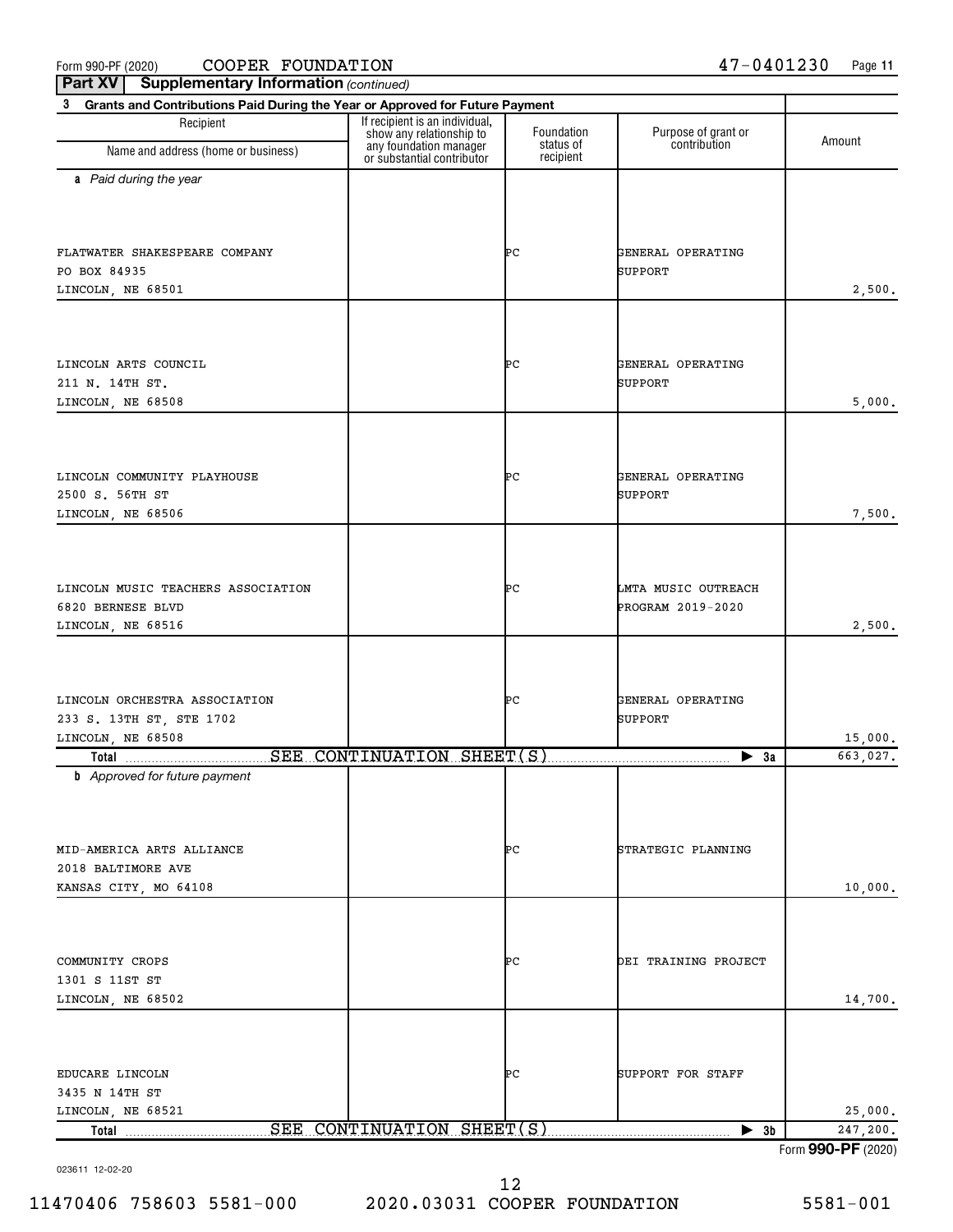## **Part XVI-A Analysis of Income-Producing Activities**

| Enter gross amounts unless otherwise indicated.                                                                                                       |                                | Unrelated business income |                                        | Excluded by section 512, 513, or 514 | (e)                                  |
|-------------------------------------------------------------------------------------------------------------------------------------------------------|--------------------------------|---------------------------|----------------------------------------|--------------------------------------|--------------------------------------|
| 1 Program service revenue:                                                                                                                            | (a)<br><b>Business</b><br>code | (b)<br>Amount             | _ <b>(C)</b><br>Exclu-<br>sion<br>code | (d)<br>Amount                        | Related or exempt<br>function income |
| a                                                                                                                                                     |                                |                           |                                        |                                      |                                      |
| b                                                                                                                                                     |                                |                           |                                        |                                      |                                      |
| c                                                                                                                                                     |                                |                           |                                        |                                      |                                      |
|                                                                                                                                                       |                                |                           |                                        |                                      |                                      |
|                                                                                                                                                       |                                |                           |                                        |                                      |                                      |
|                                                                                                                                                       |                                |                           |                                        |                                      |                                      |
| Fees and contracts from government agencies<br>g                                                                                                      |                                |                           |                                        |                                      |                                      |
|                                                                                                                                                       |                                |                           |                                        |                                      |                                      |
| 3 Interest on savings and temporary cash                                                                                                              |                                |                           |                                        |                                      |                                      |
|                                                                                                                                                       |                                |                           | 14                                     | $\frac{132}{142,116}$                |                                      |
| 4 Dividends and interest from securities                                                                                                              |                                |                           | $\overline{14}$                        |                                      |                                      |
| 5 Net rental income or (loss) from real estate:                                                                                                       |                                |                           |                                        |                                      |                                      |
|                                                                                                                                                       |                                |                           |                                        |                                      |                                      |
|                                                                                                                                                       |                                |                           |                                        |                                      |                                      |
| 6 Net rental income or (loss) from personal                                                                                                           |                                |                           |                                        |                                      |                                      |
|                                                                                                                                                       |                                |                           |                                        |                                      |                                      |
|                                                                                                                                                       |                                |                           |                                        |                                      |                                      |
| 8 Gain or (loss) from sales of assets other                                                                                                           |                                |                           | 18                                     | 1,391,381.                           |                                      |
|                                                                                                                                                       |                                |                           |                                        |                                      |                                      |
| 10 Gross profit or (loss) from sales of inventory                                                                                                     |                                |                           |                                        |                                      |                                      |
| 11 Other revenue:                                                                                                                                     |                                |                           |                                        |                                      |                                      |
| a                                                                                                                                                     |                                |                           |                                        |                                      |                                      |
| b                                                                                                                                                     |                                |                           |                                        |                                      |                                      |
| c                                                                                                                                                     |                                |                           |                                        |                                      |                                      |
|                                                                                                                                                       |                                |                           |                                        |                                      |                                      |
|                                                                                                                                                       |                                |                           |                                        |                                      |                                      |
|                                                                                                                                                       |                                | 0.1                       |                                        | 1,533,629.                           | $0$ .                                |
|                                                                                                                                                       |                                |                           |                                        |                                      | 1,533,629.                           |
| (See worksheet in line 13 instructions to verify calculations.)                                                                                       |                                |                           |                                        |                                      |                                      |
| Relationship of Activities to the Accomplishment of Exempt Purposes<br>Part XVI-B                                                                     |                                |                           |                                        |                                      |                                      |
| Explain below how each activity for which income is reported in column (e) of Part XVI-A contributed importantly to the accomplishment of<br>Line No. |                                |                           |                                        |                                      |                                      |
| the foundation's exempt purposes (other than by providing funds for such purposes).<br>▼                                                              |                                |                           |                                        |                                      |                                      |
|                                                                                                                                                       |                                |                           |                                        |                                      |                                      |
|                                                                                                                                                       |                                |                           |                                        |                                      |                                      |
|                                                                                                                                                       |                                |                           |                                        |                                      |                                      |
|                                                                                                                                                       |                                |                           |                                        |                                      |                                      |
|                                                                                                                                                       |                                |                           |                                        |                                      |                                      |
|                                                                                                                                                       |                                |                           |                                        |                                      |                                      |
|                                                                                                                                                       |                                |                           |                                        |                                      |                                      |
|                                                                                                                                                       |                                |                           |                                        |                                      |                                      |
|                                                                                                                                                       |                                |                           |                                        |                                      |                                      |
|                                                                                                                                                       |                                |                           |                                        |                                      |                                      |
|                                                                                                                                                       |                                |                           |                                        |                                      |                                      |
|                                                                                                                                                       |                                |                           |                                        |                                      |                                      |
|                                                                                                                                                       |                                |                           |                                        |                                      |                                      |
|                                                                                                                                                       |                                |                           |                                        |                                      |                                      |
|                                                                                                                                                       |                                |                           |                                        |                                      |                                      |
|                                                                                                                                                       |                                |                           |                                        |                                      |                                      |
|                                                                                                                                                       |                                |                           |                                        |                                      |                                      |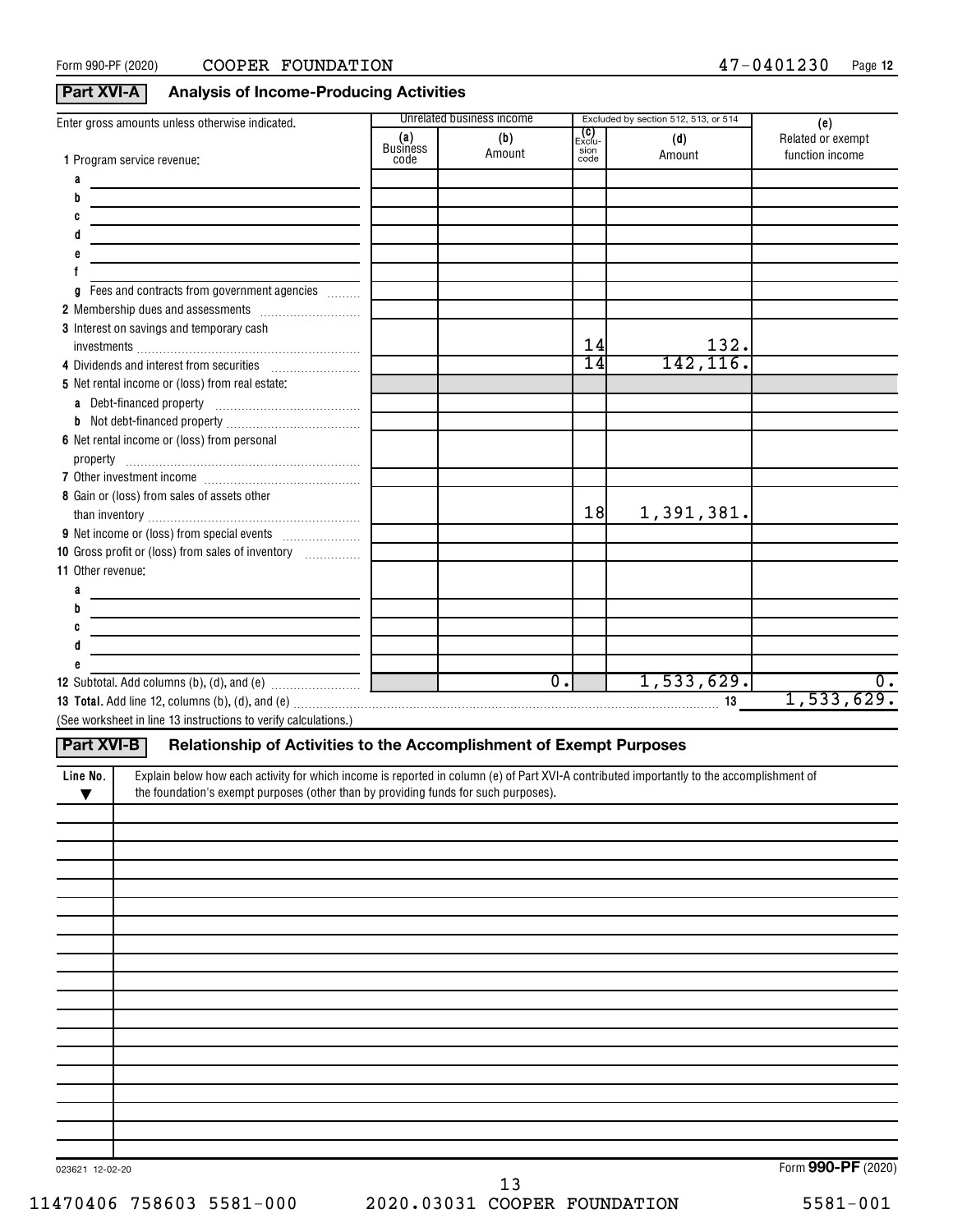|  |  | Form 990-PF (2020) |  |
|--|--|--------------------|--|
|--|--|--------------------|--|

Form 990-PF (2020) Page COOPER FOUNDATION 47-0401230

| <b>Part XVII</b> | <b>Exempt Organizations</b>                                                          |                        |                      |                                                                                                                                                                                                                                                                                                                           |           | Information Regarding Transfers to and Transactions and Relationships With Noncharitable                                                                                                                                            |                                                     |        |                         |
|------------------|--------------------------------------------------------------------------------------|------------------------|----------------------|---------------------------------------------------------------------------------------------------------------------------------------------------------------------------------------------------------------------------------------------------------------------------------------------------------------------------|-----------|-------------------------------------------------------------------------------------------------------------------------------------------------------------------------------------------------------------------------------------|-----------------------------------------------------|--------|-------------------------|
| $\mathbf{1}$     |                                                                                      |                        |                      | Did the organization directly or indirectly engage in any of the following with any other organization described in section 501(c)                                                                                                                                                                                        |           |                                                                                                                                                                                                                                     |                                                     | Yes No |                         |
|                  |                                                                                      |                        |                      | (other than section $501(c)(3)$ organizations) or in section 527, relating to political organizations?                                                                                                                                                                                                                    |           |                                                                                                                                                                                                                                     |                                                     |        |                         |
|                  | a Transfers from the reporting foundation to a noncharitable exempt organization of: |                        |                      |                                                                                                                                                                                                                                                                                                                           |           |                                                                                                                                                                                                                                     |                                                     |        |                         |
|                  |                                                                                      |                        |                      |                                                                                                                                                                                                                                                                                                                           |           |                                                                                                                                                                                                                                     | 1a(1)                                               |        | x                       |
|                  |                                                                                      |                        |                      |                                                                                                                                                                                                                                                                                                                           |           |                                                                                                                                                                                                                                     | 1a(2)                                               |        | $\overline{\texttt{x}}$ |
|                  | <b>b</b> Other transactions:                                                         |                        |                      |                                                                                                                                                                                                                                                                                                                           |           |                                                                                                                                                                                                                                     |                                                     |        |                         |
|                  |                                                                                      |                        |                      | (1) Sales of assets to a noncharitable exempt organization [11] Sales of assemnment can be a noncharitable exempt organization [11] Sales of assets to a noncharitable exempt organization [11] $\sim$                                                                                                                    |           |                                                                                                                                                                                                                                     | 1b(1)                                               |        | х                       |
|                  |                                                                                      |                        |                      |                                                                                                                                                                                                                                                                                                                           |           |                                                                                                                                                                                                                                     | 1b(2)                                               |        | $\overline{\text{x}}$   |
|                  |                                                                                      |                        |                      |                                                                                                                                                                                                                                                                                                                           |           | (3) Rental of facilities, equipment, or other assets [111] All and the content of the set of the set of the set of the set of the set of the set of the set of the set of the set of the set of the set of the set of the set       | 1b(3)                                               |        | $\overline{\mathbf{X}}$ |
|                  |                                                                                      |                        |                      |                                                                                                                                                                                                                                                                                                                           |           |                                                                                                                                                                                                                                     | 1b(4)                                               |        | $\overline{\textbf{x}}$ |
|                  |                                                                                      |                        |                      |                                                                                                                                                                                                                                                                                                                           |           | (5) Loans or loan guarantees <i>machines</i> and construction of the construction of the construction of the construction of the construction of the construction of the construction of the construction of the construction of th | 1b(5)                                               |        | $\overline{\mathbf{X}}$ |
|                  |                                                                                      |                        |                      |                                                                                                                                                                                                                                                                                                                           |           | (6) Performance of services or membership or fundraising solicitations [11] matches material content and services or membership or fundraising solicitations [11] material material content and the services of the services o      | 1b(6)                                               |        | $\overline{\text{x}}$   |
|                  |                                                                                      |                        |                      |                                                                                                                                                                                                                                                                                                                           |           |                                                                                                                                                                                                                                     | 1c                                                  |        | $\overline{\textbf{x}}$ |
|                  |                                                                                      |                        |                      |                                                                                                                                                                                                                                                                                                                           |           | d If the answer to any of the above is "Yes," complete the following schedule. Column (b) should always show the fair market value of the goods, other assets,                                                                      |                                                     |        |                         |
|                  |                                                                                      |                        |                      |                                                                                                                                                                                                                                                                                                                           |           | or services given by the reporting foundation. If the foundation received less than fair market value in any transaction or sharing arrangement, show in                                                                            |                                                     |        |                         |
|                  | column (d) the value of the goods, other assets, or services received.               |                        |                      |                                                                                                                                                                                                                                                                                                                           |           |                                                                                                                                                                                                                                     |                                                     |        |                         |
| $(a)$ Line no.   | (b) Amount involved                                                                  |                        |                      | (c) Name of noncharitable exempt organization                                                                                                                                                                                                                                                                             |           | (d) Description of transfers, transactions, and sharing arrangements                                                                                                                                                                |                                                     |        |                         |
|                  |                                                                                      |                        | N/A                  |                                                                                                                                                                                                                                                                                                                           |           |                                                                                                                                                                                                                                     |                                                     |        |                         |
|                  |                                                                                      |                        |                      |                                                                                                                                                                                                                                                                                                                           |           |                                                                                                                                                                                                                                     |                                                     |        |                         |
|                  |                                                                                      |                        |                      |                                                                                                                                                                                                                                                                                                                           |           |                                                                                                                                                                                                                                     |                                                     |        |                         |
|                  |                                                                                      |                        |                      |                                                                                                                                                                                                                                                                                                                           |           |                                                                                                                                                                                                                                     |                                                     |        |                         |
|                  |                                                                                      |                        |                      |                                                                                                                                                                                                                                                                                                                           |           |                                                                                                                                                                                                                                     |                                                     |        |                         |
|                  |                                                                                      |                        |                      |                                                                                                                                                                                                                                                                                                                           |           |                                                                                                                                                                                                                                     |                                                     |        |                         |
|                  |                                                                                      |                        |                      |                                                                                                                                                                                                                                                                                                                           |           |                                                                                                                                                                                                                                     |                                                     |        |                         |
|                  |                                                                                      |                        |                      |                                                                                                                                                                                                                                                                                                                           |           |                                                                                                                                                                                                                                     |                                                     |        |                         |
|                  |                                                                                      |                        |                      |                                                                                                                                                                                                                                                                                                                           |           |                                                                                                                                                                                                                                     |                                                     |        |                         |
|                  |                                                                                      |                        |                      |                                                                                                                                                                                                                                                                                                                           |           |                                                                                                                                                                                                                                     |                                                     |        |                         |
|                  |                                                                                      |                        |                      |                                                                                                                                                                                                                                                                                                                           |           |                                                                                                                                                                                                                                     |                                                     |        |                         |
|                  |                                                                                      |                        |                      |                                                                                                                                                                                                                                                                                                                           |           |                                                                                                                                                                                                                                     |                                                     |        |                         |
|                  |                                                                                      |                        |                      |                                                                                                                                                                                                                                                                                                                           |           |                                                                                                                                                                                                                                     |                                                     |        |                         |
|                  |                                                                                      |                        |                      |                                                                                                                                                                                                                                                                                                                           |           |                                                                                                                                                                                                                                     |                                                     |        |                         |
|                  |                                                                                      |                        |                      |                                                                                                                                                                                                                                                                                                                           |           |                                                                                                                                                                                                                                     |                                                     |        |                         |
|                  |                                                                                      |                        |                      | 2a Is the foundation directly or indirectly affiliated with, or related to, one or more tax-exempt organizations described                                                                                                                                                                                                |           |                                                                                                                                                                                                                                     |                                                     |        |                         |
|                  |                                                                                      |                        |                      |                                                                                                                                                                                                                                                                                                                           |           |                                                                                                                                                                                                                                     | Yes                                                 |        | $X$ No                  |
|                  | <b>b</b> If "Yes," complete the following schedule.                                  |                        |                      |                                                                                                                                                                                                                                                                                                                           |           |                                                                                                                                                                                                                                     |                                                     |        |                         |
|                  | (a) Name of organization                                                             |                        |                      | (b) Type of organization                                                                                                                                                                                                                                                                                                  |           | (c) Description of relationship                                                                                                                                                                                                     |                                                     |        |                         |
|                  | N/A                                                                                  |                        |                      |                                                                                                                                                                                                                                                                                                                           |           |                                                                                                                                                                                                                                     |                                                     |        |                         |
|                  |                                                                                      |                        |                      |                                                                                                                                                                                                                                                                                                                           |           |                                                                                                                                                                                                                                     |                                                     |        |                         |
|                  |                                                                                      |                        |                      |                                                                                                                                                                                                                                                                                                                           |           |                                                                                                                                                                                                                                     |                                                     |        |                         |
|                  |                                                                                      |                        |                      |                                                                                                                                                                                                                                                                                                                           |           |                                                                                                                                                                                                                                     |                                                     |        |                         |
|                  |                                                                                      |                        |                      |                                                                                                                                                                                                                                                                                                                           |           |                                                                                                                                                                                                                                     |                                                     |        |                         |
|                  |                                                                                      |                        |                      | Under penalties of perjury, I declare that I have examined this return, including accompanying schedules and statements, and to the best of my knowledge<br>and belief, it is true, correct, and complete. Declaration of preparer (other than taxpayer) is based on all information of which preparer has any knowledge. |           |                                                                                                                                                                                                                                     | May the IRS discuss this                            |        |                         |
| Sign             |                                                                                      |                        |                      |                                                                                                                                                                                                                                                                                                                           |           |                                                                                                                                                                                                                                     | return with the preparer<br>shown below? See instr. |        |                         |
| <b>Here</b>      |                                                                                      |                        |                      |                                                                                                                                                                                                                                                                                                                           | PRESIDENT |                                                                                                                                                                                                                                     | $\overline{X}$ Yes                                  |        | No                      |
|                  | Signature of officer or trustee                                                      |                        |                      | Date                                                                                                                                                                                                                                                                                                                      | Title     |                                                                                                                                                                                                                                     |                                                     |        |                         |
|                  | Print/Type preparer's name                                                           |                        | Preparer's signature |                                                                                                                                                                                                                                                                                                                           | Date      | PTIN<br>Check<br>if                                                                                                                                                                                                                 |                                                     |        |                         |
|                  | KRYSTAL L SIEBRANDT,                                                                 |                        |                      |                                                                                                                                                                                                                                                                                                                           |           | self-employed                                                                                                                                                                                                                       |                                                     |        |                         |
| Paid             | CPA, CFE, CGMA                                                                       |                        |                      | KRYSTAL L SIEBRAN                                                                                                                                                                                                                                                                                                         | 04/06/21  |                                                                                                                                                                                                                                     | P00543870                                           |        |                         |
| Preparer         | Firm's name FHBE LLP                                                                 |                        |                      |                                                                                                                                                                                                                                                                                                                           |           | Firm's EIN 17-0677245                                                                                                                                                                                                               |                                                     |        |                         |
| <b>Use Only</b>  |                                                                                      |                        |                      |                                                                                                                                                                                                                                                                                                                           |           |                                                                                                                                                                                                                                     |                                                     |        |                         |
|                  | Firm's address > 7140 STEPHANIE LANE                                                 |                        |                      | PO BOX 23110                                                                                                                                                                                                                                                                                                              |           |                                                                                                                                                                                                                                     |                                                     |        |                         |
|                  |                                                                                      | LINCOLN, NE 68542-3110 |                      |                                                                                                                                                                                                                                                                                                                           |           | Phone no. (402) 423-4343                                                                                                                                                                                                            |                                                     |        |                         |

Form (2020) **990-PF**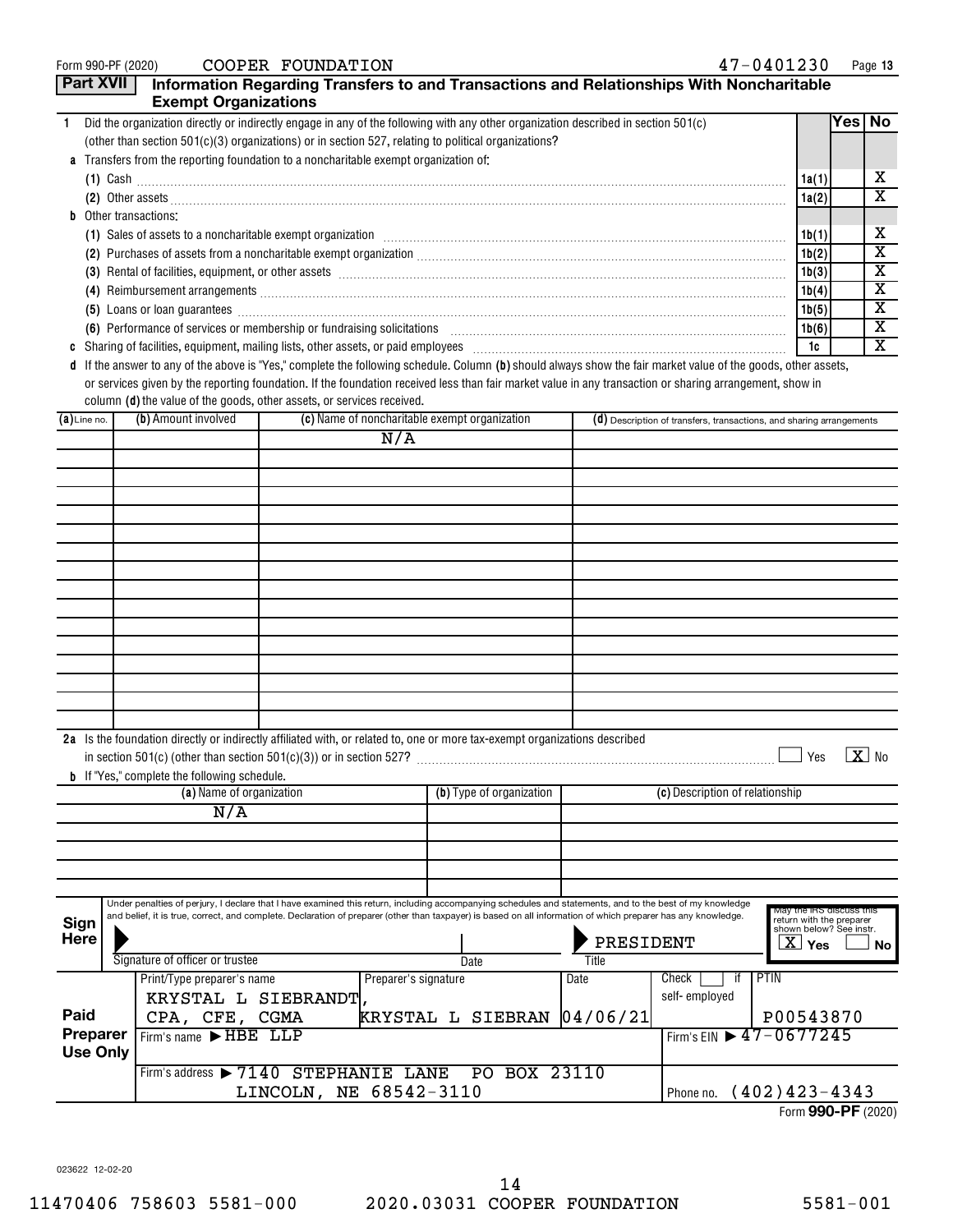| Part IV<br>Capital Gains and Losses for Tax on Investment Income                                                                                                                                                                                                                                                                                                                               |                                                                                             |                                                   |                |                                                                           |            |  |
|------------------------------------------------------------------------------------------------------------------------------------------------------------------------------------------------------------------------------------------------------------------------------------------------------------------------------------------------------------------------------------------------|---------------------------------------------------------------------------------------------|---------------------------------------------------|----------------|---------------------------------------------------------------------------|------------|--|
| (b) How acquired $(c)$ Date acquired<br>P - Purchase $\begin{pmatrix} (c) & \text{Date} & \text{acquired} \\ \text{C} & \text{C} & \text{day} & \text{yr} \end{pmatrix}$<br>(a) List and describe the kind(s) of property sold, e.g., real estate,<br>(d) Date sold<br>(mo., day, yr.)<br>(mo., day, yr.)<br>2-story brick warehouse; or common stock, 200 shs. MLC Co.<br><b>D</b> - Donation |                                                                                             |                                                   |                |                                                                           |            |  |
| 1a ALGER SPECTRA                                                                                                                                                                                                                                                                                                                                                                               |                                                                                             |                                                   |                |                                                                           |            |  |
| <b>b BLACKROCK EQUITY DIVIDEND</b>                                                                                                                                                                                                                                                                                                                                                             |                                                                                             |                                                   |                |                                                                           |            |  |
|                                                                                                                                                                                                                                                                                                                                                                                                | <b>C CARILLON EAGLE SMALL CAP GROWTH</b>                                                    |                                                   |                |                                                                           |            |  |
| d JOHN HANCOCK DISCIPLINED                                                                                                                                                                                                                                                                                                                                                                     | VALUE                                                                                       |                                                   |                |                                                                           |            |  |
| e MFS GLOBAL REAL ESTATE                                                                                                                                                                                                                                                                                                                                                                       |                                                                                             |                                                   |                |                                                                           |            |  |
| MFS                                                                                                                                                                                                                                                                                                                                                                                            | INTERNATIONAL NEW DISCOVERY                                                                 |                                                   |                |                                                                           |            |  |
| a                                                                                                                                                                                                                                                                                                                                                                                              | TEMPLETON INSTL FUNDS FOREIGN                                                               |                                                   |                |                                                                           |            |  |
| h INVESCO DEV MARKETS                                                                                                                                                                                                                                                                                                                                                                          |                                                                                             |                                                   |                |                                                                           |            |  |
| ROYCE OPPORTUNITY INSTL                                                                                                                                                                                                                                                                                                                                                                        | CLASS                                                                                       |                                                   |                |                                                                           |            |  |
| EUROPACIFIC GROWTH FUND                                                                                                                                                                                                                                                                                                                                                                        | F2                                                                                          |                                                   |                |                                                                           |            |  |
| <b>k CALAMOS GROWTH &amp; INCOME</b><br>HSBC OPPORTUNITY FUND                                                                                                                                                                                                                                                                                                                                  |                                                                                             |                                                   |                |                                                                           |            |  |
| m OAKMARK                                                                                                                                                                                                                                                                                                                                                                                      |                                                                                             |                                                   |                |                                                                           |            |  |
| CAPITAL GAINS DIVIDENDS                                                                                                                                                                                                                                                                                                                                                                        |                                                                                             |                                                   |                |                                                                           |            |  |
| n                                                                                                                                                                                                                                                                                                                                                                                              |                                                                                             |                                                   |                |                                                                           |            |  |
| 0                                                                                                                                                                                                                                                                                                                                                                                              | (f) Depreciation allowed                                                                    | (g) Cost or other basis                           |                | (h) Gain or (loss)                                                        |            |  |
| (e) Gross sales price                                                                                                                                                                                                                                                                                                                                                                          | (or allowable)                                                                              | plus expense of sale                              |                | $(e)$ plus $(f)$ minus $(g)$                                              |            |  |
| 601, 137.<br>a                                                                                                                                                                                                                                                                                                                                                                                 |                                                                                             | 299,077.                                          |                |                                                                           | 302,060.   |  |
| 27,703.<br>b                                                                                                                                                                                                                                                                                                                                                                                   |                                                                                             | 27,815.                                           |                |                                                                           | $-112.$    |  |
| 314,018.<br>C                                                                                                                                                                                                                                                                                                                                                                                  |                                                                                             | 235, 266.                                         |                |                                                                           | 78, 752.   |  |
| 83,261.<br>d                                                                                                                                                                                                                                                                                                                                                                                   |                                                                                             | 44,877.                                           |                |                                                                           | 38,384.    |  |
| 10,497.<br>e                                                                                                                                                                                                                                                                                                                                                                                   |                                                                                             | 11,619.                                           |                |                                                                           | $-1,122.$  |  |
| 31, 113.<br>$\mathsf{f}$                                                                                                                                                                                                                                                                                                                                                                       |                                                                                             | 18,630.                                           |                |                                                                           | 12,483.    |  |
| 52,558.<br>$\mathfrak{g}$                                                                                                                                                                                                                                                                                                                                                                      |                                                                                             | 41,634.                                           |                |                                                                           | 10,924.    |  |
| 148,125.<br>h                                                                                                                                                                                                                                                                                                                                                                                  |                                                                                             | 116,511.                                          |                |                                                                           | 31,614.    |  |
| 269, 152.<br>j.                                                                                                                                                                                                                                                                                                                                                                                |                                                                                             | 196, 763.                                         |                |                                                                           | 72,389.    |  |
| 180, 864.                                                                                                                                                                                                                                                                                                                                                                                      |                                                                                             | 133,762.                                          |                |                                                                           | 47,102.    |  |
| 330,068.<br>k                                                                                                                                                                                                                                                                                                                                                                                  |                                                                                             | 336,671.                                          |                |                                                                           | $-6,603.$  |  |
| 304, 182.<br>$\overline{\phantom{a}}$                                                                                                                                                                                                                                                                                                                                                          |                                                                                             | 359,070.                                          |                |                                                                           | $-54,888.$ |  |
| 219,498.<br>m                                                                                                                                                                                                                                                                                                                                                                                  |                                                                                             | 258,709.                                          |                |                                                                           | $-39,211.$ |  |
| 899,609.<br>n                                                                                                                                                                                                                                                                                                                                                                                  |                                                                                             |                                                   |                |                                                                           | 899,609.   |  |
| $\mathbf 0$                                                                                                                                                                                                                                                                                                                                                                                    |                                                                                             |                                                   |                |                                                                           |            |  |
|                                                                                                                                                                                                                                                                                                                                                                                                | Complete only for assets showing gain in column (h) and owned by the foundation on 12/31/69 |                                                   |                | $(I)$ Losses (from col. $(h)$ )                                           |            |  |
| (i) F.M.V. as of 12/31/69                                                                                                                                                                                                                                                                                                                                                                      | (j) Adjusted basis<br>as of 12/31/69                                                        | $(k)$ Excess of col. (i)<br>over col. (j), if any |                | Gains (excess of col. (h) gain over col. (k),<br>but not less than "-0-") |            |  |
| a                                                                                                                                                                                                                                                                                                                                                                                              |                                                                                             |                                                   |                |                                                                           | 302,060.   |  |
| b                                                                                                                                                                                                                                                                                                                                                                                              |                                                                                             |                                                   |                |                                                                           | $-112.$    |  |
| C                                                                                                                                                                                                                                                                                                                                                                                              |                                                                                             |                                                   |                |                                                                           | 78, 752.   |  |
| d                                                                                                                                                                                                                                                                                                                                                                                              |                                                                                             |                                                   |                |                                                                           | 38,384.    |  |
| e                                                                                                                                                                                                                                                                                                                                                                                              |                                                                                             |                                                   |                |                                                                           | $-1, 122.$ |  |
| $\mathsf f$                                                                                                                                                                                                                                                                                                                                                                                    |                                                                                             |                                                   |                |                                                                           | 12,483.    |  |
| $\mathfrak{g}$                                                                                                                                                                                                                                                                                                                                                                                 |                                                                                             |                                                   |                |                                                                           | 10,924.    |  |
| h                                                                                                                                                                                                                                                                                                                                                                                              |                                                                                             |                                                   |                |                                                                           | 31,614.    |  |
| j.                                                                                                                                                                                                                                                                                                                                                                                             |                                                                                             |                                                   |                |                                                                           | 72,389.    |  |
|                                                                                                                                                                                                                                                                                                                                                                                                |                                                                                             |                                                   |                |                                                                           | 47, 102.   |  |
| k                                                                                                                                                                                                                                                                                                                                                                                              |                                                                                             |                                                   |                |                                                                           | $-6,603.$  |  |
| $\overline{\phantom{a}}$                                                                                                                                                                                                                                                                                                                                                                       |                                                                                             |                                                   |                |                                                                           | $-54,888.$ |  |
| m                                                                                                                                                                                                                                                                                                                                                                                              |                                                                                             |                                                   |                |                                                                           | $-39,211.$ |  |
| n                                                                                                                                                                                                                                                                                                                                                                                              |                                                                                             |                                                   |                |                                                                           | 899,609.   |  |
| $\mathbf 0$                                                                                                                                                                                                                                                                                                                                                                                    |                                                                                             |                                                   |                |                                                                           |            |  |
|                                                                                                                                                                                                                                                                                                                                                                                                | 2 Capital gain net income or (net capital loss)  { If gain, also enter in Part I, line 7 ]  |                                                   | $\overline{2}$ |                                                                           | 1,391,381. |  |
|                                                                                                                                                                                                                                                                                                                                                                                                | 3 Net short-term capital gain or (loss) as defined in sections 1222(5) and (6):             |                                                   |                |                                                                           |            |  |
| If gain, also enter in Part I, line 8, column (c).                                                                                                                                                                                                                                                                                                                                             |                                                                                             |                                                   |                |                                                                           |            |  |
| If (loss), enter "-0-" in Part I, line 8                                                                                                                                                                                                                                                                                                                                                       |                                                                                             |                                                   | 3              | N/A                                                                       |            |  |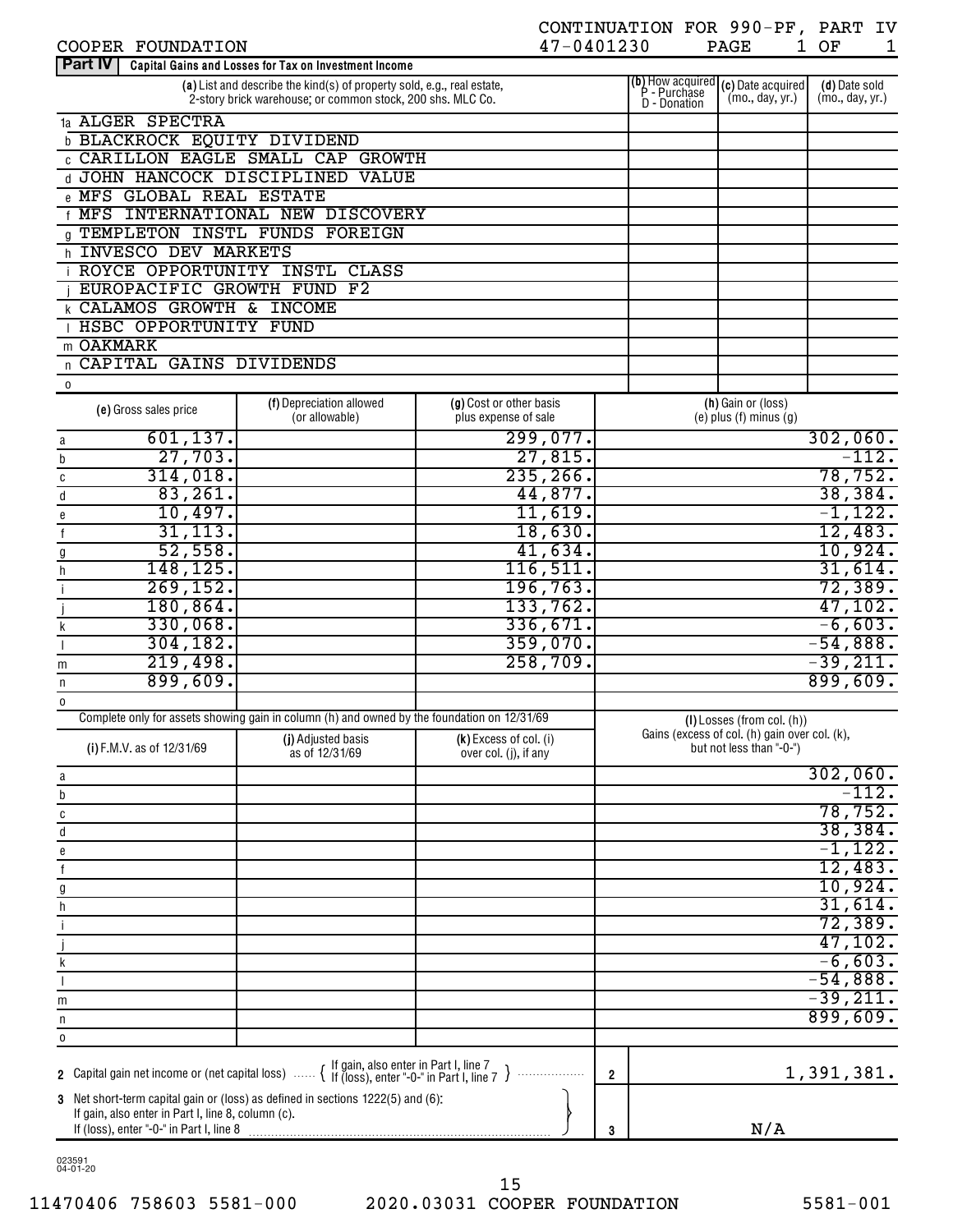| Part XV<br><b>Supplementary Information</b>                    |                                                                                      |                         |                                     |          |
|----------------------------------------------------------------|--------------------------------------------------------------------------------------|-------------------------|-------------------------------------|----------|
| 3 Grants and Contributions Paid During the Year (Continuation) |                                                                                      |                         |                                     |          |
| Recipient<br>Name and address (home or business)               | If recipient is an individual,<br>show any relationship to<br>any foundation manager | Foundation<br>status of | Purpose of grant or<br>contribution | Amount   |
|                                                                | or substantial contributor                                                           | recipient               |                                     |          |
|                                                                |                                                                                      |                         |                                     |          |
| LUX CENTER FOR THE ARTS                                        |                                                                                      | ÞС                      | GENERAL OPERATING                   |          |
| 2601 N 48TH STREET                                             |                                                                                      |                         | SUPPORT                             |          |
| LINCOLN, NE 68504                                              |                                                                                      |                         |                                     | 20,000.  |
|                                                                |                                                                                      |                         |                                     |          |
| MEADOWLARK MUSIC FESTIVAL                                      |                                                                                      | ÞС                      | GENERAL OPERATING                   |          |
| 1135 M ST. SUITE A                                             |                                                                                      |                         | SUPPORT                             |          |
| LINCOLN, NE 68508                                              |                                                                                      |                         |                                     | 2,500.   |
|                                                                |                                                                                      |                         |                                     |          |
|                                                                |                                                                                      |                         |                                     |          |
| METROPOLITAN OPERA/NEBRASKA AUDITIONS                          |                                                                                      | ÞС                      | 2020-2021 NEBRASKA                  |          |
| 3116 ALDEN AVENUE<br>LINCOLN, NE 68502                         |                                                                                      |                         | AUDITIONS                           | 1,000.   |
|                                                                |                                                                                      |                         |                                     |          |
|                                                                |                                                                                      |                         |                                     |          |
| TADA PRODUCTIONS, INC.                                         |                                                                                      | ÞС                      | GENERAL OPERATING                   |          |
| 701 P STREET                                                   |                                                                                      |                         | SUPPORT                             |          |
| LINCOLN, NE 68508                                              |                                                                                      |                         |                                     | 7,500.   |
| UNIVERSITY OF NEBRASKA-LINCOLN, LIED                           |                                                                                      | ÞС                      | GENERAL OPERATING                   |          |
| CENTER FOR PERFORMING ARTS                                     |                                                                                      |                         | SUPPORT                             |          |
| 301 N. 12TH STREET                                             |                                                                                      |                         |                                     |          |
| LINCOLN, NE 68588-0151                                         |                                                                                      |                         |                                     | 5,000.   |
|                                                                |                                                                                      |                         |                                     |          |
| VISION MAKER MEDIA                                             |                                                                                      | ÞС                      | VISION MAKER FILM                   |          |
| 1800 NORTH 33RD STREET                                         |                                                                                      |                         | FESTIVAL                            |          |
| LINCOLN, NE 68503                                              |                                                                                      |                         |                                     | 2,500.   |
|                                                                |                                                                                      |                         |                                     |          |
|                                                                |                                                                                      |                         |                                     |          |
| ACLU OF NEBRASKA<br>134 S. 13TH ST., #1010                     |                                                                                      | ÞС                      | GENERAL OPERATING                   |          |
| LINCOLN, NE 68508                                              |                                                                                      |                         | SUPPORT                             | 10,000.  |
|                                                                |                                                                                      |                         |                                     |          |
|                                                                |                                                                                      |                         |                                     |          |
| BIG BROTHERS BIG SISTERS LINCOLN                               |                                                                                      | ÞС                      | GENERAL OPERATING                   |          |
| 6201 HAVELOCK AVE.                                             |                                                                                      |                         | SUPPORT                             |          |
| LINCOLN, NE 68521                                              |                                                                                      |                         |                                     | 5,000.   |
|                                                                |                                                                                      |                         |                                     |          |
| CIVIC NEBRASKA                                                 |                                                                                      | ÞС                      | GENERAL OPERATING                   |          |
| 1111 LINCOLN MALL, SUITE 350                                   |                                                                                      |                         | SUPPORT                             |          |
| LINCOLN, NE 68508                                              |                                                                                      |                         |                                     | 7,500.   |
|                                                                |                                                                                      |                         |                                     |          |
| MULTICULTURAL COALITION                                        |                                                                                      | ÞС                      | CITIZENSHIP                         |          |
| 325 WEST 4TH STREET                                            |                                                                                      |                         | COLLABORATION                       |          |
| GRAND ISLAND, NE 68801                                         |                                                                                      |                         |                                     | 7,500.   |
| Total from continuation sheets                                 |                                                                                      |                         |                                     | 630,527. |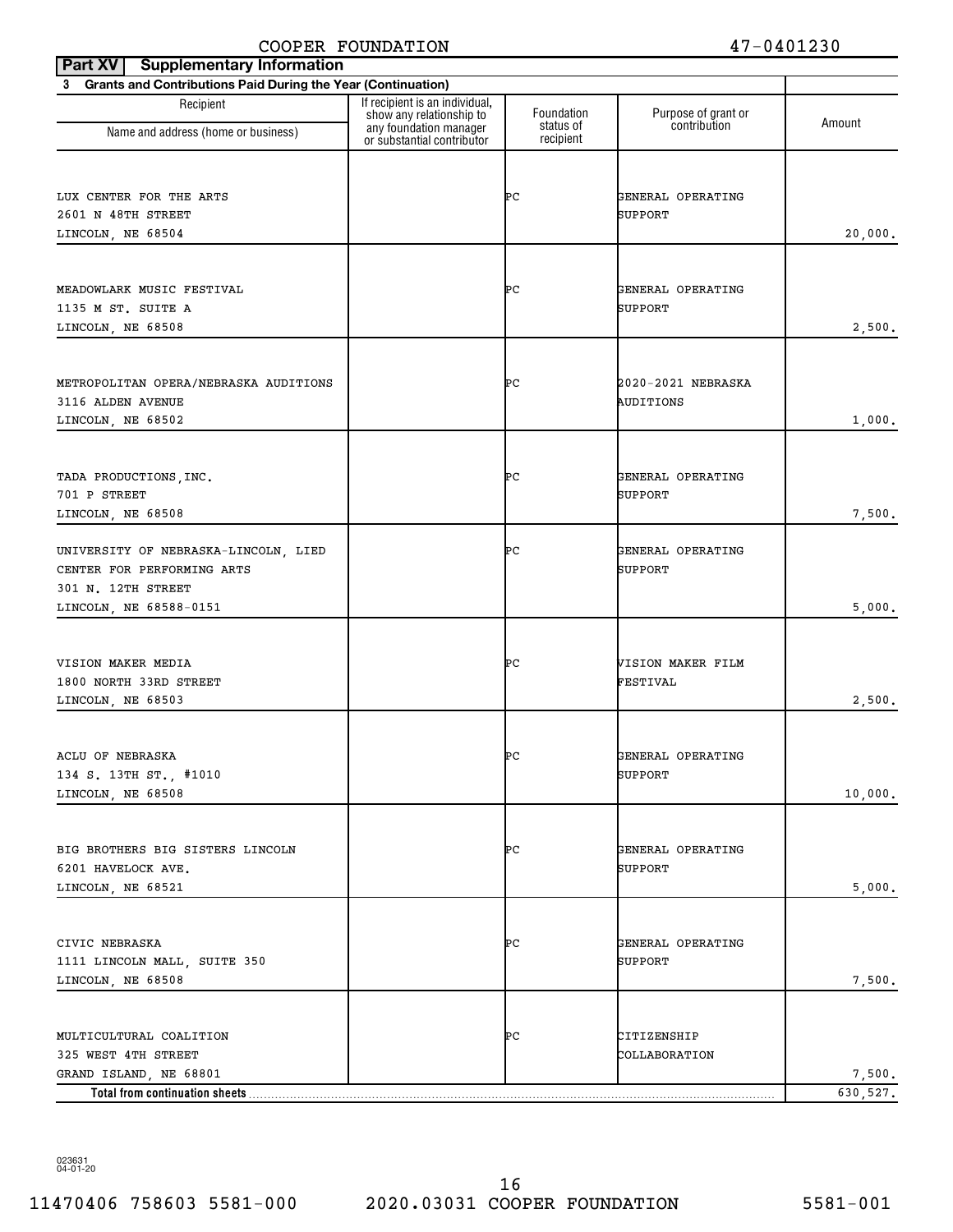| Part XV<br><b>Supplementary Information</b>                                 |                                                            |                        |                                     |         |
|-----------------------------------------------------------------------------|------------------------------------------------------------|------------------------|-------------------------------------|---------|
| Grants and Contributions Paid During the Year (Continuation)<br>$3^{\circ}$ |                                                            |                        |                                     |         |
| Recipient                                                                   | If recipient is an individual,<br>show any relationship to | Foundation             | Purpose of grant or<br>contribution | Amount  |
| Name and address (home or business)                                         | any foundation manager<br>or substantial contributor       | status of<br>recipient |                                     |         |
| NEBRASKA APPLESEED CENTER FOR LAW IN                                        |                                                            | ÞС                     | GENERAL OPERATING                   |         |
| THE PUBLIC INTEREST                                                         |                                                            |                        | SUPPORT                             |         |
| 941 O STREET, SUITE 920                                                     |                                                            |                        |                                     |         |
| LINCOLN, NE 68508-3649                                                      |                                                            |                        |                                     | 7,500.  |
|                                                                             |                                                            |                        |                                     |         |
| NEBRASKA CIVIC ENGAGEMENT TABLE                                             |                                                            | ÞС                     | LANCASTER COUNTY                    |         |
| 211 N. 14TH ST                                                              |                                                            |                        | NONPROFIT VOTER                     |         |
| LINCOLN, NE 68508                                                           |                                                            |                        | <b>TURNOUT/REGISTRATION</b>         | 5,000.  |
| NEBRASKANS FOR THE ARTS                                                     |                                                            | ÞС                     | GENERAL OPERATING                   |         |
| 1004 FARNAM STREET                                                          |                                                            |                        | SUPPORT                             |         |
| OMAHA, NE 68102                                                             |                                                            |                        |                                     | 5,000.  |
|                                                                             |                                                            |                        |                                     |         |
| OUTNEBRASKA                                                                 |                                                            | ÞС                     | GENERAL OPERATING                   |         |
| 211 N. 14TH ST.                                                             |                                                            |                        | SUPPORT                             |         |
| LINCOLN, NE 68508                                                           |                                                            |                        |                                     | 20,000. |
| SOUTH OF DOWNTOWN COMMUNITY                                                 |                                                            | ÞС                     | GENERAL OPERATING                   |         |
| DEVELOPMENT ORGANIZATION                                                    |                                                            |                        | SUPPORT                             |         |
| PO BOX 85330                                                                |                                                            |                        |                                     |         |
| LINCOLN, NE 68501-5330                                                      |                                                            |                        |                                     | 7,500.  |
|                                                                             |                                                            |                        |                                     |         |
| COMMUNITY SERVICES FUND OF NEBRASKA                                         |                                                            | ÞС                     | 2019/2020 CAMPAIGN                  |         |
| 3800 VERMAAS PLACE, STE 200                                                 |                                                            |                        |                                     |         |
| LINCOLN, NE 68502                                                           |                                                            |                        |                                     | 6,000.  |
|                                                                             |                                                            |                        |                                     |         |
| BELLEVUE UNIVERSITY                                                         |                                                            | ÞС                     | COOPER FOUNDATION                   |         |
| 1000 GALVIN ROAD SOUTH                                                      |                                                            |                        | SCHOLARSHIP FOR                     |         |
| BELLEVUE, NE 68005                                                          |                                                            |                        | STUDENTS OF COLOR                   | 3,000.  |
| BOYS AND GIRLS CLUB LINCOLN /                                               |                                                            | ÞС                     | GENERAL OPERATING                   |         |
| LANCASTER COUNTY                                                            |                                                            |                        | SUPPORT                             |         |
| PO BOX 80914                                                                |                                                            |                        |                                     |         |
| LINCOLN, NE 68501                                                           |                                                            |                        |                                     | 5,000.  |
|                                                                             |                                                            |                        |                                     |         |
| BRIGHT LIGHTS                                                               |                                                            | ÞС                     | BRIGHT LIGHTS FLIPSIDE              |         |
| 5561 S. 48TH STREET, STE 220                                                |                                                            |                        |                                     |         |
| LINCOLN, NE 68516                                                           |                                                            |                        |                                     | 2,500.  |
|                                                                             |                                                            |                        |                                     |         |
| COLLEGE OF SAINT MARY                                                       |                                                            | ÞС                     | COOPER FOUNDATION                   |         |
| 7000 MERCY RD.                                                              |                                                            |                        | SCHOLARSHIP FOR                     |         |
| OMAHA, NE 68106                                                             |                                                            |                        | STUDENTS OF COLOR                   | 3,000.  |
| Total from continuation sheets                                              |                                                            |                        |                                     |         |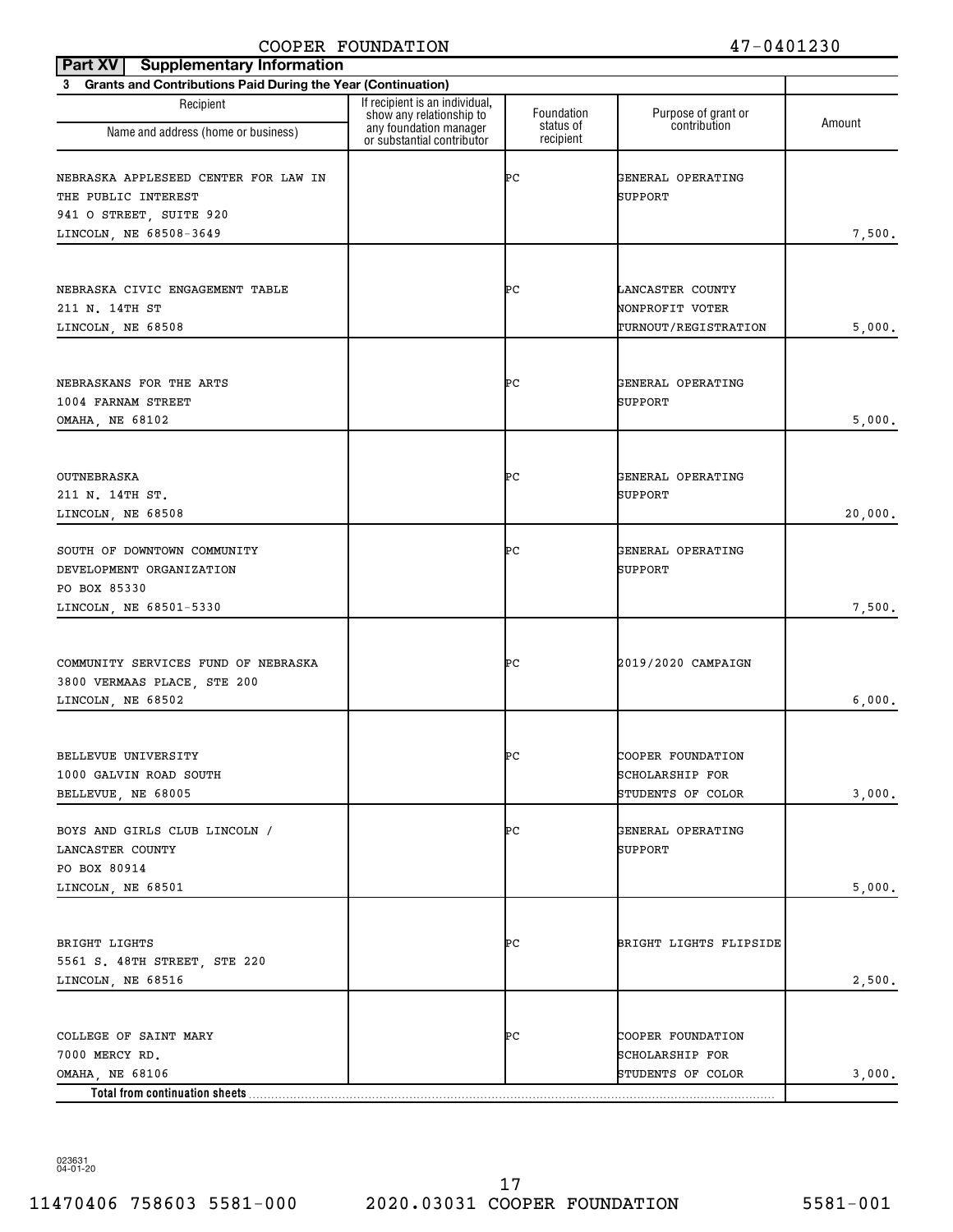| Part XV<br><b>Supplementary Information</b>                    |                                                            |                         |                                      |         |  |  |
|----------------------------------------------------------------|------------------------------------------------------------|-------------------------|--------------------------------------|---------|--|--|
| 3 Grants and Contributions Paid During the Year (Continuation) |                                                            |                         |                                      |         |  |  |
| Recipient                                                      | If recipient is an individual,<br>show any relationship to | Foundation<br>status of | Purpose of grant or<br>contribution  | Amount  |  |  |
| Name and address (home or business)                            | any foundation manager<br>or substantial contributor       | recipient               |                                      |         |  |  |
|                                                                |                                                            |                         |                                      |         |  |  |
| DOANE UNIVERSITY                                               |                                                            | ÞС                      | <b>JANE RENNER HOOD</b>              |         |  |  |
| 1014 BOSWELL AVENUE<br>CRETE, NE 68533                         |                                                            |                         | DESIGNATION                          |         |  |  |
|                                                                |                                                            |                         |                                      | 2,500.  |  |  |
| DOANE UNIVERSITY                                               |                                                            | ÞС                      |                                      |         |  |  |
| 1014 BOSWELL AVENUE                                            |                                                            |                         | COOPER FOUNDATION<br>SCHOLARSHIP FOR |         |  |  |
| CRETE, NE 68533                                                |                                                            |                         | STUDENTS OF COLOR                    | 3,000.  |  |  |
|                                                                |                                                            |                         |                                      |         |  |  |
| FOUNDATION FOR LINCOLN PUBLIC SCHOOLS                          |                                                            | ÞС                      | GENERAL OPERATING                    |         |  |  |
| 5905 O STREET                                                  |                                                            |                         | SUPPORT                              |         |  |  |
| LINCOLN, NE 68510                                              |                                                            |                         |                                      | 10,000. |  |  |
|                                                                |                                                            |                         |                                      |         |  |  |
| FOUNDATION FOR LINCOLN PUBLIC SCHOOLS                          |                                                            | ÞС                      | 2020 SPARK SUMMER                    |         |  |  |
| 5905 O STREET                                                  |                                                            |                         | LEARNING SCHOLARSHIPS                |         |  |  |
| LINCOLN, NE 68510                                              |                                                            |                         |                                      | 15,000. |  |  |
|                                                                |                                                            |                         |                                      |         |  |  |
| GIRL SCOUTS SPIRIT OF NEBRASKA                                 |                                                            | ÞС                      | LINCOLN OUTREACH                     |         |  |  |
| 8230 BEECHWOOD DRIVE<br>LINCOLN, NE 68510                      |                                                            |                         | SUMMER SERIES DAY CAMP               | 5,000.  |  |  |
|                                                                |                                                            |                         |                                      |         |  |  |
| HASTINGS COLLEGE                                               |                                                            | ÞС                      | COOPER FOUNDATION                    |         |  |  |
| 710 N. TURNER AVE                                              |                                                            |                         | SCHOLARSHIP FOR                      |         |  |  |
| HASTINGS, NE 68901                                             |                                                            |                         | STUDENTS OF COLOR                    | 3,000.  |  |  |
| JEWISH FEDERATION OF OMAHA -                                   |                                                            | ÞС                      | GENERAL OPERATING                    |         |  |  |
| INSTITUTE FOR HOLOCAUST EDUCATION                              |                                                            |                         | SUPPORT                              |         |  |  |
| 333 SOUTH 132ND STREET                                         |                                                            |                         |                                      |         |  |  |
| OMAHA, NE 68154                                                |                                                            |                         |                                      | 7,500.  |  |  |
|                                                                |                                                            |                         |                                      |         |  |  |
| JUNIOR ACHIEVEMENT OF LINCOLN, INC.                            |                                                            | ÞС                      | GENERAL OPERATING                    |         |  |  |
| 300 S. 68TH ST. PL, STE 110                                    |                                                            |                         | SUPPORT                              |         |  |  |
| LINCOLN, NE 68510                                              |                                                            |                         |                                      | 5,000.  |  |  |
|                                                                |                                                            |                         |                                      |         |  |  |
| LINCOLN CHILDREN'S MUSEUM<br>1420 P STREET                     |                                                            | ÞС                      | GENERAL OPERATING<br>SUPPORT         |         |  |  |
| LINCOLN, NE 68508                                              |                                                            |                         |                                      | 10,000. |  |  |
|                                                                |                                                            |                         |                                      |         |  |  |
| LINCOLN LITERACY                                               |                                                            | ÞС                      | <b>JANE RENNER HOOD</b>              |         |  |  |
| 745 S. 9TH ST.                                                 |                                                            |                         | DESIGNATION                          |         |  |  |
| LINCOLN, NE 68508                                              |                                                            |                         |                                      | 2,500.  |  |  |
| Total from continuation sheets                                 |                                                            |                         |                                      |         |  |  |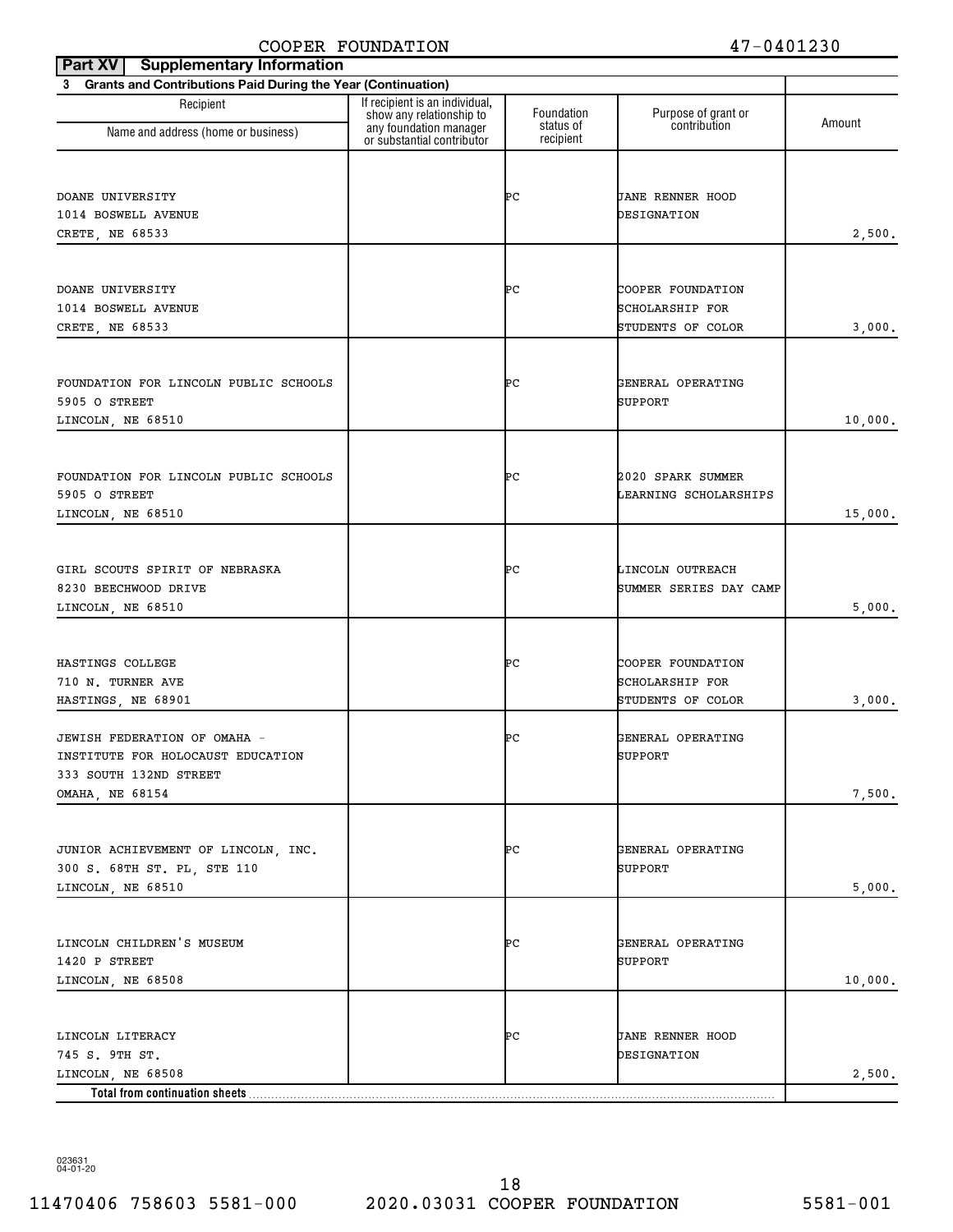| <b>Supplementary Information</b><br>Part XV                    |                                                                                      |                         |                                     |         |
|----------------------------------------------------------------|--------------------------------------------------------------------------------------|-------------------------|-------------------------------------|---------|
| 3 Grants and Contributions Paid During the Year (Continuation) |                                                                                      |                         |                                     |         |
| Recipient                                                      | If recipient is an individual,<br>show any relationship to<br>any foundation manager | Foundation<br>status of | Purpose of grant or<br>contribution | Amount  |
| Name and address (home or business)                            | or substantial contributor                                                           | recipient               |                                     |         |
|                                                                |                                                                                      |                         |                                     |         |
| MIDLAND UNIVERSITY                                             |                                                                                      | ÞС                      | COOPER FOUNDATION                   |         |
| 900 N. CLARKSON STREET                                         |                                                                                      |                         | SCHOLARSHIP FOR                     |         |
| FREMONT, NE 68025-4254                                         |                                                                                      |                         | STUDENTS OF COLOR                   | 3,000.  |
|                                                                |                                                                                      |                         |                                     |         |
| NEBRASKA WESLEYAN UNIVERSITY                                   |                                                                                      | ÞС                      | COOPER FOUNDATION                   |         |
| 5000 ST. PAUL AVENUE                                           |                                                                                      |                         | SCHOLARSHIP FOR                     |         |
| LINCOLN, NE 68504-2794                                         |                                                                                      |                         | STUDENTS OF COLOR                   | 3,000.  |
|                                                                |                                                                                      |                         |                                     |         |
| RABBLE MILL                                                    |                                                                                      | ÞС                      | GENERAL OPERATING                   |         |
| 2005 Y STREET                                                  |                                                                                      |                         | SUPPORT                             |         |
| LINCOLN, NE 68503                                              |                                                                                      |                         |                                     | 10,000. |
| SOUTHEAST COMMUNITY COLLEGE                                    |                                                                                      | ÞС                      | SCC COVID-19 EMERGENCY              |         |
| EDUCATIONAL FOUNDATION                                         |                                                                                      |                         | FUND                                |         |
| 301 S 68TH STREET PL                                           |                                                                                      |                         |                                     |         |
| LINCOLN, NE 68510-2449                                         |                                                                                      |                         |                                     | 10,000. |
| THE HUB CENTRAL ACCESS POINT FOR                               |                                                                                      | ÞС                      | GED ONLINE PLATFORM                 |         |
| YOUNG ADULTS                                                   |                                                                                      |                         | <b>EXPANSION</b>                    |         |
| 1037 S 12TH STREET                                             |                                                                                      |                         |                                     |         |
| LINCOLN, NE 68508                                              |                                                                                      |                         |                                     | 2,000.  |
|                                                                |                                                                                      |                         |                                     |         |
| UNIVERSITY OF NEBRASKA STATE MUSEUM                            |                                                                                      | ÞС                      | GENERAL OPERATING                   |         |
| 307 MORRILL HALL                                               |                                                                                      |                         | SUPPORT                             |         |
| LINCOLN, NE 68588-0338                                         |                                                                                      |                         |                                     | 5,000.  |
| UNIVERSITY OF NEBRASKA-LINCOLN, E.N.                           |                                                                                      | ÞС                      | THOMPSON FAMILY FUND                |         |
| THOMPSON FORUM ON WORLD ISSUES                                 |                                                                                      |                         | 2020                                |         |
| 440 N. 17 STREET                                               |                                                                                      |                         |                                     |         |
| LINCOLN, NE 68588-0659                                         |                                                                                      |                         |                                     | 21,093. |
|                                                                |                                                                                      |                         |                                     |         |
| LINCOLN CHILDREN'S ZOO                                         |                                                                                      | ÞС                      | GENERAL OPERATING                   |         |
| 1222 S. 27TH ST.                                               |                                                                                      |                         | SUPPORT                             |         |
| LINCOLN, NE 68502                                              |                                                                                      |                         |                                     | 10,000. |
|                                                                |                                                                                      |                         |                                     |         |
| NATIONAL AUDUBON SOCIETY                                       |                                                                                      | ÞС                      | GENERAL OPERATING                   |         |
| 11700 SW 100TH ST.                                             |                                                                                      |                         | SUPPORT                             |         |
| DENTON, NE 68339-0117                                          |                                                                                      |                         |                                     | 5,000.  |
|                                                                |                                                                                      |                         |                                     |         |
| NEBRASKA LAND TRUST, INC.                                      |                                                                                      | ÞС                      | GENERAL OPERATING                   |         |
| 9200 ANDERMATT DRIVE, STE 7                                    |                                                                                      |                         | SUPPORT                             |         |
| LINCOLN, NE 68526                                              |                                                                                      |                         |                                     | 7,500.  |
| Total from continuation sheets                                 |                                                                                      |                         |                                     |         |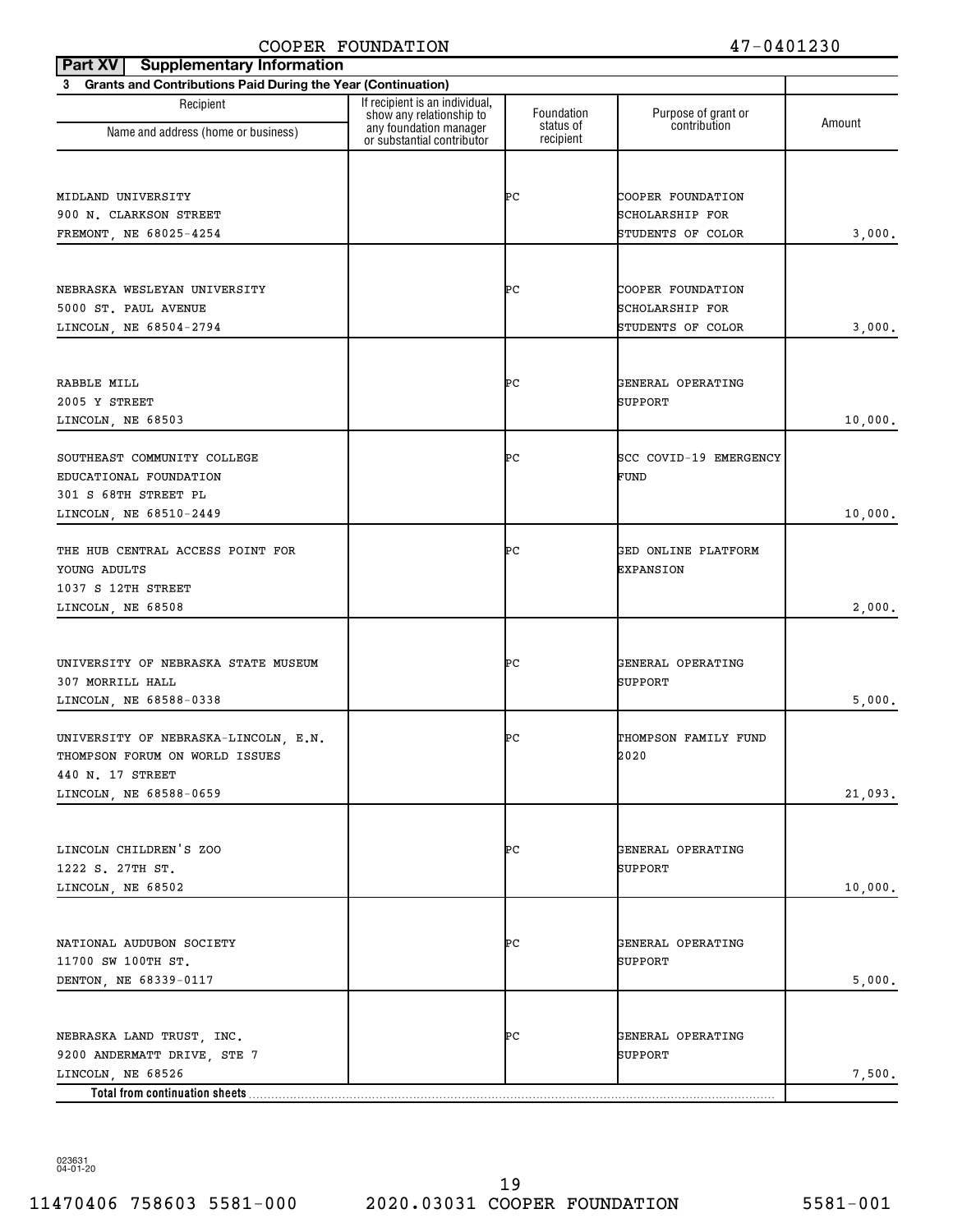| <b>Supplementary Information</b><br>Part XV                    |                                                                                      |                         |                                     |         |
|----------------------------------------------------------------|--------------------------------------------------------------------------------------|-------------------------|-------------------------------------|---------|
| 3 Grants and Contributions Paid During the Year (Continuation) |                                                                                      |                         |                                     |         |
| Recipient<br>Name and address (home or business)               | If recipient is an individual,<br>show any relationship to<br>any foundation manager | Foundation<br>status of | Purpose of grant or<br>contribution | Amount  |
|                                                                | or substantial contributor                                                           | recipient               |                                     |         |
|                                                                |                                                                                      |                         |                                     |         |
| NEBRASKA STATEWIDE ARBORETUM, INC.                             |                                                                                      | ÞС                      | GENERAL OPERATING                   |         |
| PO BOX 830964                                                  |                                                                                      |                         | <b>SUPPORT</b>                      |         |
| LINCOLN, NE 68583-0964                                         |                                                                                      |                         |                                     | 5,000.  |
|                                                                |                                                                                      |                         |                                     |         |
| NEBRASKA TRAILS FOUNDATION                                     |                                                                                      | ÞС                      | ROCK ISLAND-JAMAICA                 |         |
| 5935 S. 56TH ST, SUITE A                                       |                                                                                      |                         | NORTH TRAIL BRIDGE                  |         |
| LINCOLN, NE 68516                                              |                                                                                      |                         |                                     | 10,000. |
|                                                                |                                                                                      |                         |                                     |         |
| PRAIRIE LOFT CENTER FOR OUTDOOR AND                            |                                                                                      | ÞС                      | GENERAL OPERATING                   |         |
| AGRICULTURAL LEARNING                                          |                                                                                      |                         | <b>SUPPORT</b>                      |         |
| PO BOX 1731<br>HASTINGS, NE 68902-1731                         |                                                                                      |                         |                                     | 5,000.  |
|                                                                |                                                                                      |                         |                                     |         |
|                                                                |                                                                                      |                         |                                     |         |
| BIG BROTHERS BIG SISTERS LINCOLN                               |                                                                                      | ÞС                      | GENERAL OPERATING                   |         |
| 6201 HAVELOCK AVE.                                             |                                                                                      |                         | SUPPORT                             |         |
| LINCOLN, NE 68521                                              |                                                                                      |                         |                                     | 15,000. |
|                                                                |                                                                                      |                         |                                     |         |
| BRIDGES TO HOPE                                                |                                                                                      | ÞС                      | GENERAL OPERATING                   |         |
| 3107 S. 6TH STREET, STE 107                                    |                                                                                      |                         | SUPPORT                             |         |
| LINCOLN, NE 68502                                              |                                                                                      |                         |                                     | 7,500.  |
|                                                                |                                                                                      |                         |                                     |         |
| CEDARS YOUTH SERVICES                                          |                                                                                      | ÞС                      | YOUTH OPPORTUNITY                   |         |
| 6601 PIONEERS BOULEVARD                                        |                                                                                      |                         | CENTER SUPPORT                      |         |
| LINCOLN, NE 68506                                              |                                                                                      |                         |                                     | 10,000. |
|                                                                |                                                                                      |                         |                                     |         |
| CENTER FOR LEGAL IMMIGRATION                                   |                                                                                      | ÞС                      | GENERAL OPERATING                   |         |
| ASSISTANCE                                                     |                                                                                      |                         | SUPPORT                             |         |
| 3047 N. 70TH STREET<br>LINCOLN, NE 68507                       |                                                                                      |                         |                                     | 10,000. |
|                                                                |                                                                                      |                         |                                     |         |
|                                                                |                                                                                      |                         |                                     |         |
| CENTERPOINTE                                                   |                                                                                      | ÞС                      | GENERAL OPERATING                   |         |
| 2633 P ST                                                      |                                                                                      |                         | SUPPORT                             |         |
| LINCOLN, NE 68503                                              |                                                                                      |                         |                                     | 10,000. |
|                                                                |                                                                                      |                         |                                     |         |
| CHILD ADVOCACY CENTER                                          |                                                                                      | ÞС                      | ACCOUNTING SUPPORT                  |         |
| 5025 GARLAND ST.                                               |                                                                                      |                         |                                     |         |
| LINCOLN, NE 68504                                              |                                                                                      |                         |                                     | 10,000. |
|                                                                |                                                                                      |                         |                                     |         |
| CHILD ADVOCACY CENTER                                          |                                                                                      | ÞС                      | GENERAL OPERATING                   |         |
| 5025 GARLAND ST.                                               |                                                                                      |                         | SUPPORT                             |         |
| LINCOLN, NE 68504                                              |                                                                                      |                         |                                     | 10,000. |
| Total from continuation sheets                                 |                                                                                      |                         |                                     |         |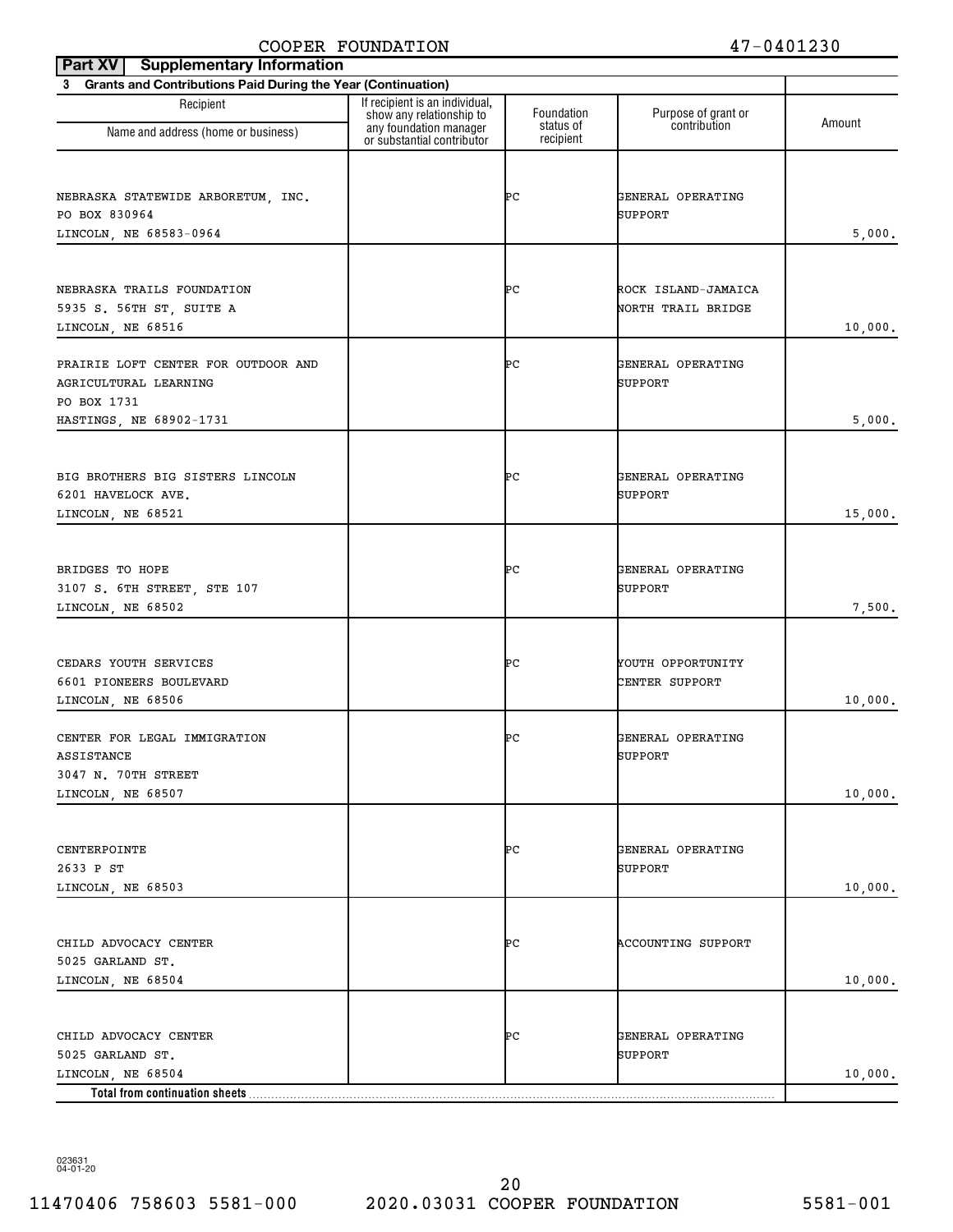| <b>Supplementary Information</b><br>Part XV                                                                      |                                                            |                         |                                                         |         |
|------------------------------------------------------------------------------------------------------------------|------------------------------------------------------------|-------------------------|---------------------------------------------------------|---------|
| 3 Grants and Contributions Paid During the Year (Continuation)                                                   |                                                            |                         |                                                         |         |
| Recipient                                                                                                        | If recipient is an individual,<br>show any relationship to | Foundation<br>status of | Purpose of grant or<br>contribution                     | Amount  |
| Name and address (home or business)                                                                              | any foundation manager<br>or substantial contributor       | recipient               |                                                         |         |
| CLYDE MALONE COMMUNITY CENTER<br>2032 U STREET<br>LINCOLN, NE 68503                                              |                                                            | ÞС                      | GENERAL OPERATING<br><b>SUPPORT</b>                     | 10,000. |
| CLYDE MALONE COMMUNITY CENTER<br>2032 U STREET<br>LINCOLN, NE 68503                                              |                                                            | ÞС                      | <b>IMPACT GRANT</b><br>SUPPORTING GENERAL<br>OPERATIONS | 40,000. |
| EL CENTRO DE LAS AMERICAS<br>210 O STREET<br>LINCOLN, NE 68508                                                   |                                                            | ÞС                      | GENERAL OPERATING<br><b>SUPPORT</b>                     | 10,000. |
| FOOD BANK OF LINCOLN<br>4840 DORIS BAIR CIRCLE, SUITE A<br>LINCOLN, NE 68504-1465                                |                                                            | ÞС                      | COVID-19 FOOD<br>DISTRIBUTION                           | 10,000. |
| FOUNDATION FOR LINCOLN PUBLIC SCHOOLS<br>5905 O STREET<br>LINCOLN, NE 68510                                      |                                                            | ÞС                      | LPS COVID-19 CRISIS<br><b>RESPONSE FUND</b>             | 10,000. |
| FRESH START, INC.<br>6433 HAVELOCK AVE.<br>LINCOLN, NE 68507                                                     |                                                            | ÞС                      | GENERAL OPERATING<br><b>SUPPORT</b>                     | 10,000. |
| HOPESPOKE<br>2444 "O" STREET<br>LINCOLN, NE 68510                                                                |                                                            | ÞС                      | GENERAL OPERATING<br>SUPPORT                            | 10,000. |
| LEGAL AID OF NEBRASKA<br>209 S. 19TH STREET, STE. 200<br>OMAHA, NE 68102                                         |                                                            | ÞС                      | COVID-19 RESPONSE IN<br>LANCASTER CO                    | 10,000. |
| LINCOLN COMMUNITY FOUNDATION<br>215 CENTENNIAL MALL S STE 100<br>LINCOLN, NE 68508                               |                                                            | ÞС                      | LINCOLN COVID-19<br><b>RESPONSE FUND</b>                | 10,000. |
| LINCOLN MEDICAL EDUCATION PARTNERSHIP<br>4600 VALLEY ROAD<br>LINCOLN, NE 68510<br>Total from continuation sheets |                                                            | ÞС                      | SCHOOL-COMMUNITY<br><b>INTERVENTION PROGRAM</b>         | 5,000.  |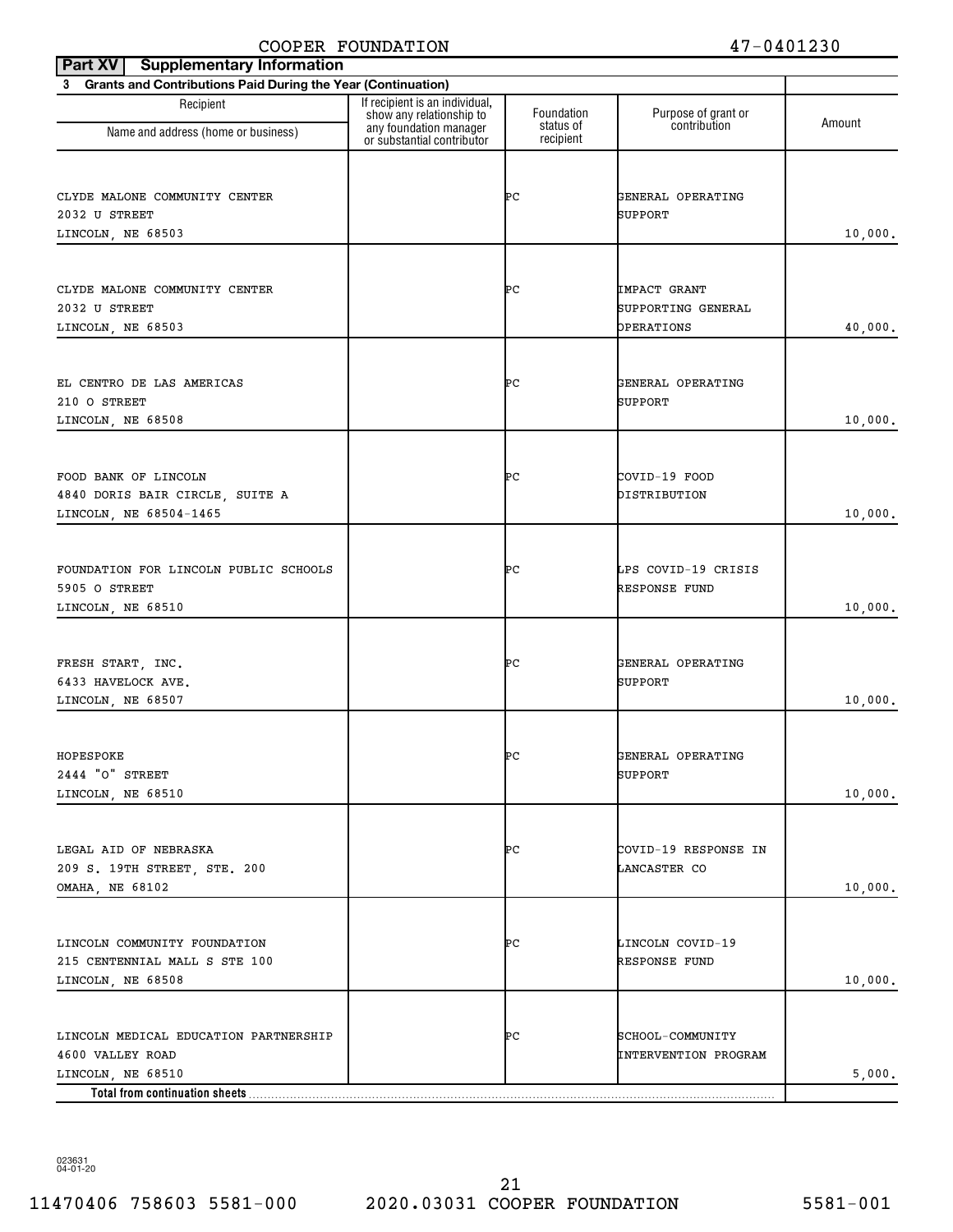| Part XV   Supplementary Information                            |                                                                                      |                         |                                     |         |
|----------------------------------------------------------------|--------------------------------------------------------------------------------------|-------------------------|-------------------------------------|---------|
| 3 Grants and Contributions Paid During the Year (Continuation) |                                                                                      |                         |                                     |         |
| Recipient                                                      | If recipient is an individual,<br>show any relationship to<br>any foundation manager | Foundation<br>status of | Purpose of grant or<br>contribution | Amount  |
| Name and address (home or business)                            | or substantial contributor                                                           | recipient               |                                     |         |
| LINCOLN/LANCASTER COUNTY HABITAT FOR                           |                                                                                      | ÞС                      | GENERAL OPERATING                   |         |
| HUMANITY                                                       |                                                                                      |                         | SUPPORT                             |         |
| 4615 ORCHARD ST                                                |                                                                                      |                         |                                     |         |
| LINCOLN, NE 68503                                              |                                                                                      |                         |                                     | 5,000.  |
|                                                                |                                                                                      |                         |                                     |         |
| MATT TALBOT KITCHEN & OUTREACH                                 |                                                                                      | ÞС                      | GENERAL OPERATING                   |         |
| 2121 NORTH 27TH STREET                                         |                                                                                      |                         | SUPPORT                             |         |
| LINCOLN, NE 68501                                              |                                                                                      |                         |                                     | 10,000. |
|                                                                |                                                                                      |                         |                                     |         |
| MOURNING HOPE GRIEF CENTER<br>4919 BALDWIN AVENUE              |                                                                                      | ÞС                      | GENERAL OPERATING<br>SUPPORT        |         |
| LINCOLN, NE 68504                                              |                                                                                      |                         |                                     | 7,500.  |
| NEBRASKA CHILDREN AND FAMILIES                                 |                                                                                      | ÞС                      | GENERAL OPERATING                   |         |
| FOUNDATION                                                     |                                                                                      |                         | SUPPORT                             |         |
| 215 CENTENNIAL MALL SOUTH, STE 200                             |                                                                                      |                         |                                     |         |
| LINCOLN, NE 68508                                              |                                                                                      |                         |                                     | 10,000. |
| NEBRASKA COALITION TO END SEXUAL AND                           |                                                                                      | ÞС                      | GENERAL OPERATING                   |         |
| DOMESTIC VIOLENCE                                              |                                                                                      |                         | SUPPORT                             |         |
| 245 SOUTH 84TH STREET, STE 200                                 |                                                                                      |                         |                                     |         |
| LINCOLN, NE 68510                                              |                                                                                      |                         |                                     | 5,000.  |
|                                                                |                                                                                      |                         |                                     |         |
| NORTHEAST FAMILY CENTER                                        |                                                                                      | ÞС                      | GENERAL OPERATING                   |         |
| 6220 LOGAN AVE                                                 |                                                                                      |                         | <b>SUPPORT</b>                      |         |
| LINCOLN, NE 68506                                              |                                                                                      |                         |                                     | 10,000. |
|                                                                |                                                                                      |                         |                                     |         |
| ST. MONICA'S                                                   |                                                                                      | ÞС                      | GENERAL OPERATING                   |         |
| 120 WEDGEWOOD DRIVE                                            |                                                                                      |                         | SUPPORT                             |         |
| LINCOLN, NE 68510                                              |                                                                                      |                         |                                     | 10,000. |
| UNITED WAY OF LINCOLN/LANCASTER                                |                                                                                      | ÞС                      | 2020 ANNUAL CAMPAIGN                |         |
| COUNTY                                                         |                                                                                      |                         |                                     |         |
| 238 S. 13TH STREET                                             |                                                                                      |                         |                                     |         |
| LINCOLN, NE 68508-2004                                         |                                                                                      |                         |                                     | 19,934. |
|                                                                |                                                                                      |                         |                                     |         |
| VOICES OF HOPE                                                 |                                                                                      | ÞС                      | GENERAL OPERATING                   |         |
| 2545 N ST.                                                     |                                                                                      |                         | SUPPORT                             |         |
| LINCOLN, NE 68510                                              |                                                                                      |                         |                                     | 10,000. |
|                                                                |                                                                                      |                         |                                     |         |
| WILLARD COMMUNITY CENTER<br>1245 FOLSOM STREET                 |                                                                                      | ÞС                      | GENERAL OPERATING<br>SUPPORT        |         |
| LINCOLN, NE 68522                                              |                                                                                      |                         |                                     | 10,000. |
| Total from continuation sheets                                 |                                                                                      |                         |                                     |         |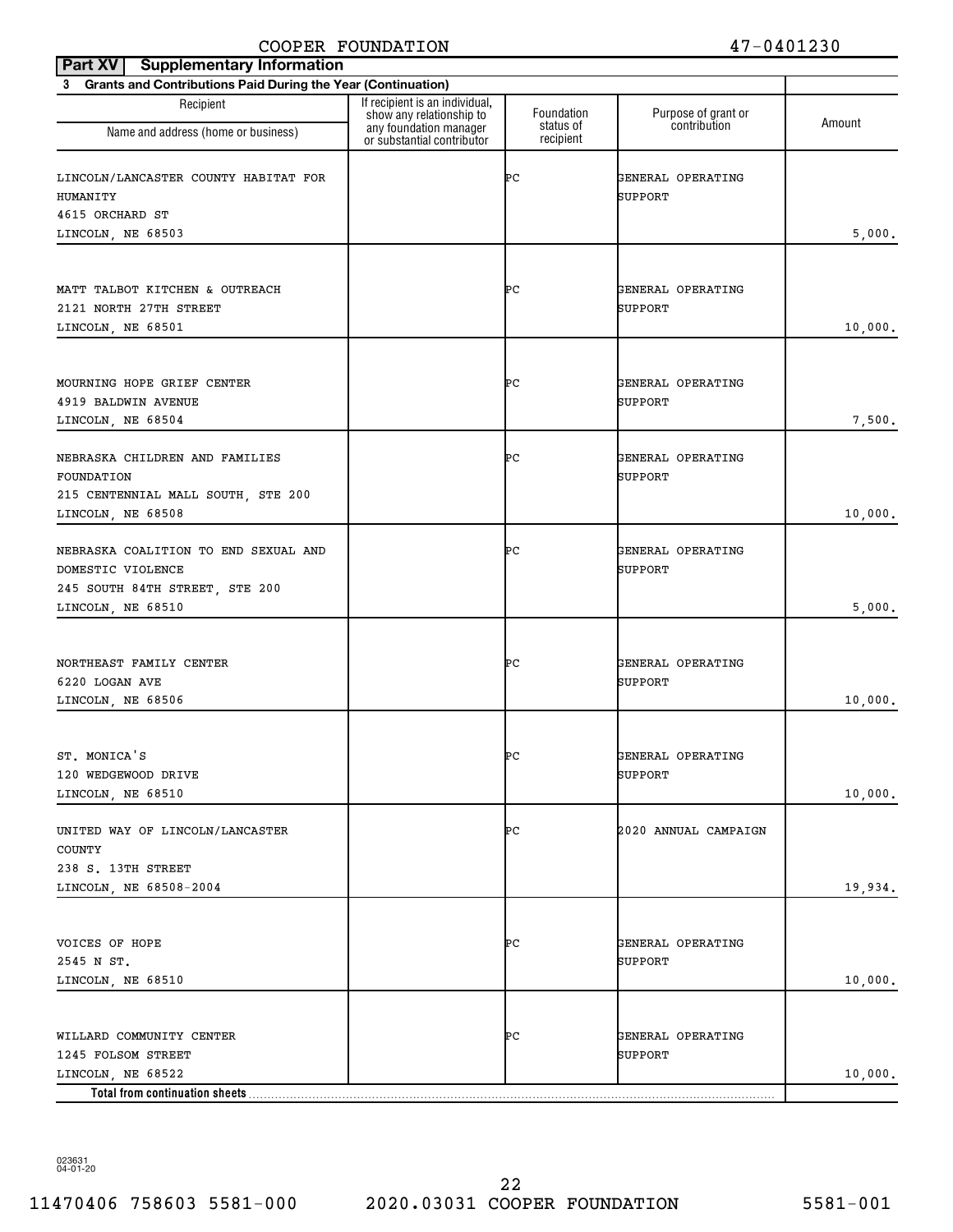| <b>Supplementary Information</b><br>Part XV                                       |                                                                                                                    |                         |                                                           |         |
|-----------------------------------------------------------------------------------|--------------------------------------------------------------------------------------------------------------------|-------------------------|-----------------------------------------------------------|---------|
| 3 Grants and Contributions Paid During the Year (Continuation)                    |                                                                                                                    |                         |                                                           |         |
| Recipient<br>Name and address (home or business)                                  | If recipient is an individual,<br>show any relationship to<br>any foundation manager<br>or substantial contributor | Foundation<br>status of | Purpose of grant or<br>contribution                       | Amount  |
|                                                                                   |                                                                                                                    | recipient               |                                                           |         |
| YWCA LINCOLN<br>1701 S. 17TH ST., #2D<br>LINCOLN, NE 68502                        |                                                                                                                    | ÞС                      | GENERAL OPERATING<br><b>SUPPORT</b>                       | 10,000. |
| <b>DURHAM MUSEUM</b><br>801 S. 10TH STREET<br>OMAHA, NE 68108-3205                |                                                                                                                    | ÞС                      | BEYOND THE VOTE<br><b>EXHIBITION</b>                      | 5,000.  |
| HUMANITIES NEBRASKA<br>215 CENTENNIAL MALL SOUTH, STE 330<br>LINCOLN, NE 68508    |                                                                                                                    | ÞС                      | <b>JANE RENNER HOOD</b><br>DESIGNATION                    | 2,500.  |
| NEBRASKA CULTURAL ENDOWMENT<br>1004 FARNAM STREET, PLAZA LEVEL<br>OMAHA, NE 68102 |                                                                                                                    | ÞС                      | <b>JANE RENNER HOOD</b><br>DESIGNATION                    | 2,500.  |
| NEBRASKA WRITERS COLLECTIVE<br>9712 NORTH 34TH STREET<br>OMAHA, NE 68112          |                                                                                                                    | ÞС                      | LOUDER THAN A BOMB:<br>GREAT PLAINS AND<br>WRITERS' BLOCK | 7,500.  |
| UNIVERSITY OF NEBRASKA-LINCOLN,<br>INTERNATIONAL QUILT MUSEUM<br>1523 N 33RD ST   |                                                                                                                    | ÞС                      | GENERAL OPERATING<br><b>SUPPORT</b>                       |         |
| LINCOLN, NE 68583-0838                                                            |                                                                                                                    |                         |                                                           | 5,000.  |
| WILLA CATHER FOUNDATION<br>413 N. WEBSTER STREET<br>RED CLOUD, NE 68970-2466      |                                                                                                                    | ÞС                      | GENERAL OPERATING<br><b>SUPPORT</b>                       | 10,000. |
|                                                                                   |                                                                                                                    |                         |                                                           |         |
|                                                                                   |                                                                                                                    |                         |                                                           |         |
|                                                                                   |                                                                                                                    |                         |                                                           |         |
|                                                                                   |                                                                                                                    |                         |                                                           |         |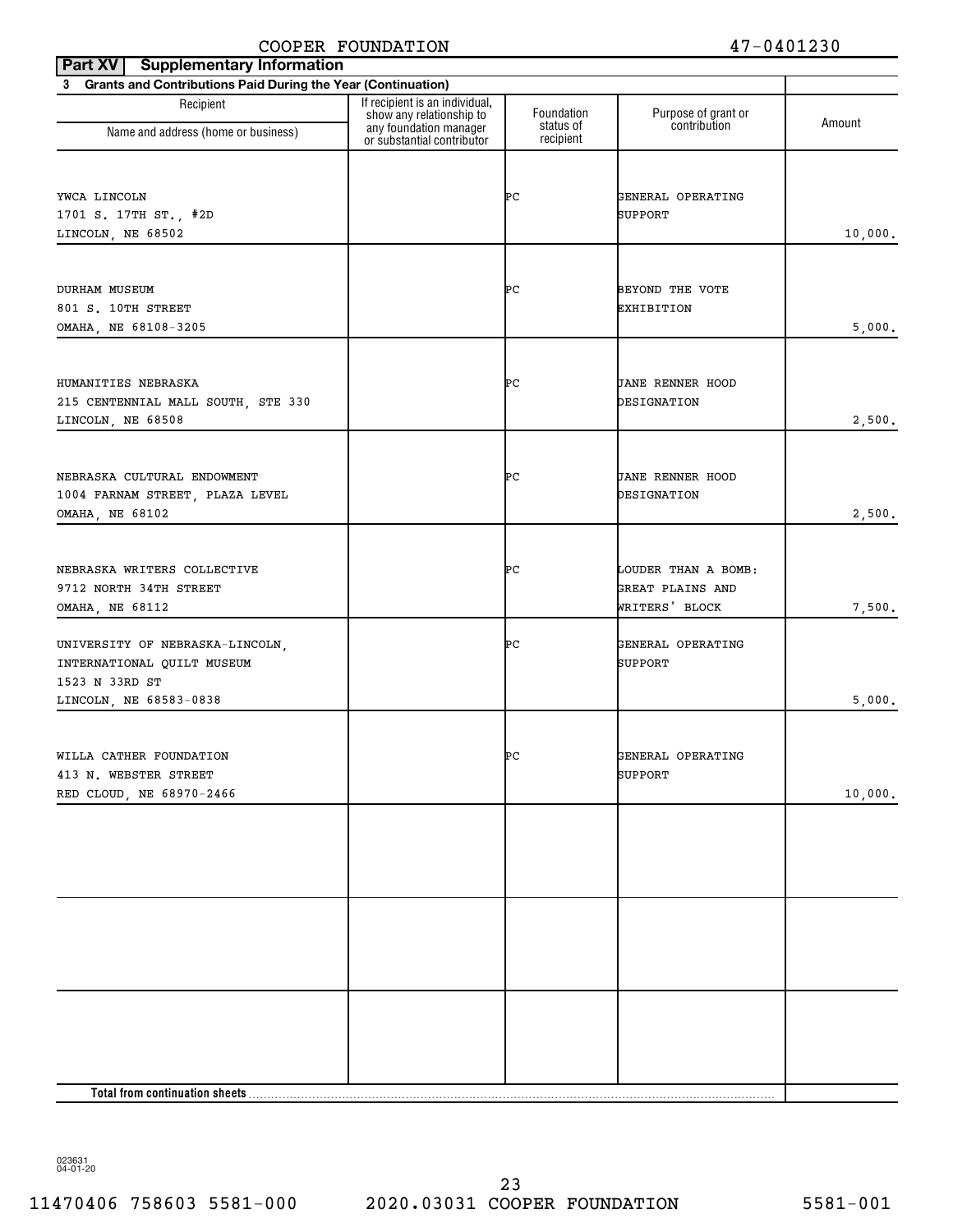| <b>Supplementary Information</b><br><b>Part XV</b>                                |                                                                                                                    |                        |                                                                                       |          |
|-----------------------------------------------------------------------------------|--------------------------------------------------------------------------------------------------------------------|------------------------|---------------------------------------------------------------------------------------|----------|
| 3 Grants and Contributions Approved for Future Payment (Continuation)             |                                                                                                                    |                        |                                                                                       |          |
| Recipient                                                                         | If recipient is an individual,<br>show any relationship to<br>any foundation manager<br>or substantial contributor | Foundation             | Purpose of grant or<br>contribution                                                   | Amount   |
| Name and address (home or business)                                               |                                                                                                                    | status of<br>recipient |                                                                                       |          |
| NEBRASKA WESLEYAN UNIVERSITY<br>5000 ST. PAUL AVENUE<br>LINCOLN, NE 68504-2794    |                                                                                                                    | ÞС                     | COMMUNITY-DRIVEN<br><b>JUSTICE EDUCATION</b><br>USING PROJECT-BASED<br>COLLABORATIONS | 17,500.  |
|                                                                                   |                                                                                                                    |                        |                                                                                       |          |
| RABBLE MILL<br>2005 Y STREET<br>LINCOLN, NE 68503                                 |                                                                                                                    | ÞС                     | HIGH SCHOOL FOCUS<br>PROGRAM                                                          | 150,000. |
|                                                                                   |                                                                                                                    |                        |                                                                                       |          |
| ASIAN COMMUNITY & CULTURAL CENTER<br>144 N 44TH STREET STE A<br>LINCOLN, NE 68503 |                                                                                                                    | ÞС                     | GENERAL OPERATING<br>SUPPORT                                                          | 30,000.  |
|                                                                                   |                                                                                                                    |                        |                                                                                       |          |
|                                                                                   |                                                                                                                    |                        |                                                                                       |          |
|                                                                                   |                                                                                                                    |                        |                                                                                       |          |
|                                                                                   |                                                                                                                    |                        |                                                                                       |          |
|                                                                                   |                                                                                                                    |                        |                                                                                       |          |
|                                                                                   |                                                                                                                    |                        |                                                                                       |          |
|                                                                                   |                                                                                                                    |                        |                                                                                       |          |
|                                                                                   |                                                                                                                    |                        |                                                                                       |          |
|                                                                                   |                                                                                                                    |                        |                                                                                       |          |
|                                                                                   |                                                                                                                    |                        |                                                                                       |          |
|                                                                                   |                                                                                                                    |                        |                                                                                       |          |
|                                                                                   |                                                                                                                    |                        |                                                                                       |          |
|                                                                                   |                                                                                                                    |                        |                                                                                       |          |
|                                                                                   |                                                                                                                    |                        |                                                                                       |          |
|                                                                                   |                                                                                                                    |                        |                                                                                       |          |
| Total from continuation sheets                                                    |                                                                                                                    |                        |                                                                                       | 197,500. |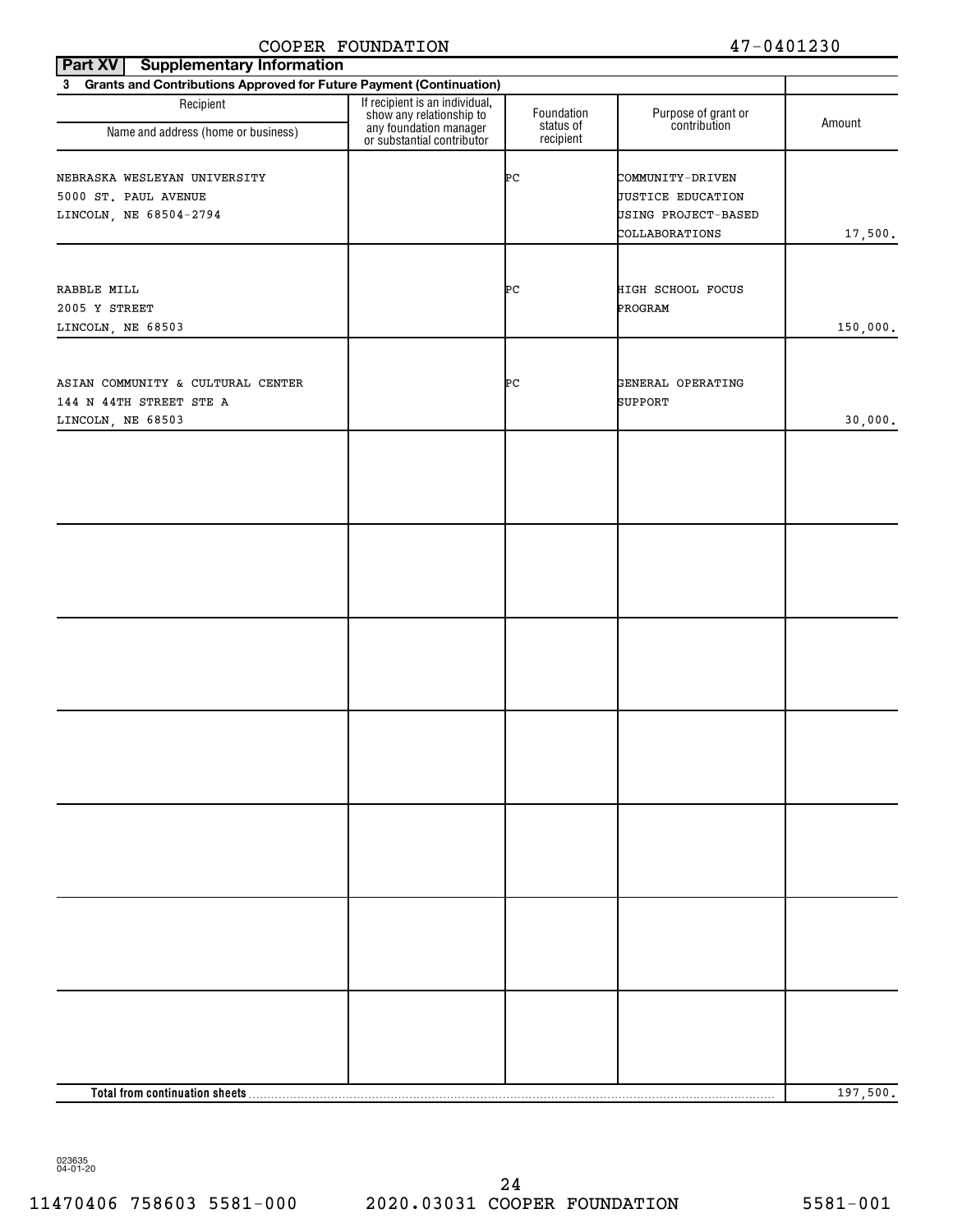| FORM 990-PF                  | INTEREST ON SAVINGS AND TEMPORARY CASH INVESTMENTS |                                     |                                      |      |                                    |                                           | <b>STATEMENT</b><br>1                |
|------------------------------|----------------------------------------------------|-------------------------------------|--------------------------------------|------|------------------------------------|-------------------------------------------|--------------------------------------|
| <b>SOURCE</b>                |                                                    |                                     | (A)<br><b>REVENUE</b><br>PER BOOKS   |      | NET                                | (B)<br><b>INVESTMENT</b><br><b>INCOME</b> | (C)<br><b>ADJUSTED</b><br>NET INCOME |
| <b>INTEREST</b>              |                                                    |                                     |                                      | 132. |                                    | 132.                                      |                                      |
| TOTAL TO PART I, LINE 3      |                                                    |                                     |                                      | 132. |                                    | 132.                                      |                                      |
| FORM $990-PF$                | DIVIDENDS AND INTEREST FROM SECURITIES             |                                     |                                      |      |                                    |                                           | 2<br><b>STATEMENT</b>                |
| <b>SOURCE</b>                | GROSS<br><b>AMOUNT</b>                             |                                     | CAPITAL<br>GAINS<br><b>DIVIDENDS</b> |      | (A)<br><b>REVENUE</b><br>PER BOOKS | (B)<br>NET INVEST-<br>MENT INCOME         | (C)<br><b>ADJUSTED</b><br>NET INCOME |
| <b>DIVIDENDS</b>             | 1,041,725.                                         |                                     | 899,609.                             |      | 142, 116.                          | 142, 116.                                 |                                      |
| TO PART I, LINE 4            | 1,041,725.                                         |                                     | 899,609.                             |      | 142,116.                           | 142,116.                                  |                                      |
| FORM 990-PF                  |                                                    |                                     | <b>ACCOUNTING FEES</b>               |      |                                    |                                           | 3<br><b>STATEMENT</b>                |
| DESCRIPTION                  |                                                    | (A)<br><b>EXPENSES</b><br>PER BOOKS |                                      | (B)  | NET INVEST-<br>MENT INCOME         | (C)<br><b>ADJUSTED</b><br>NET INCOME      | (D)<br>CHARITABLE<br><b>PURPOSES</b> |
| ACCOUNTING AND AUDIT         |                                                    |                                     | 12,696.                              |      | 3,174.                             |                                           | 9,522.                               |
| TO FORM 990-PF, PG 1, LN 16B |                                                    |                                     | 12,696.                              |      | 3,174.                             |                                           | 9,522.                               |
| FORM 990-PF                  |                                                    |                                     | OTHER PROFESSIONAL FEES              |      |                                    |                                           | <b>STATEMENT</b><br>4                |
| DESCRIPTION                  |                                                    | (A)<br><b>EXPENSES</b>              | PER BOOKS                            | (B)  | NET INVEST-<br>MENT INCOME         | (C)<br>ADJUSTED<br>NET INCOME             | (D)<br>CHARITABLE<br>PURPOSES        |
| INVESTMENT FEES              |                                                    |                                     | 35,369.                              |      | 35, 369.                           |                                           | 0.                                   |
| TO FORM 990-PF, PG 1, LN 16C |                                                    |                                     | 35,369.                              |      | 35,369.                            |                                           | $0$ .                                |
|                              |                                                    |                                     |                                      |      |                                    |                                           |                                      |

}}}}}}}}}}}}}}}}} }}}}}}}}}}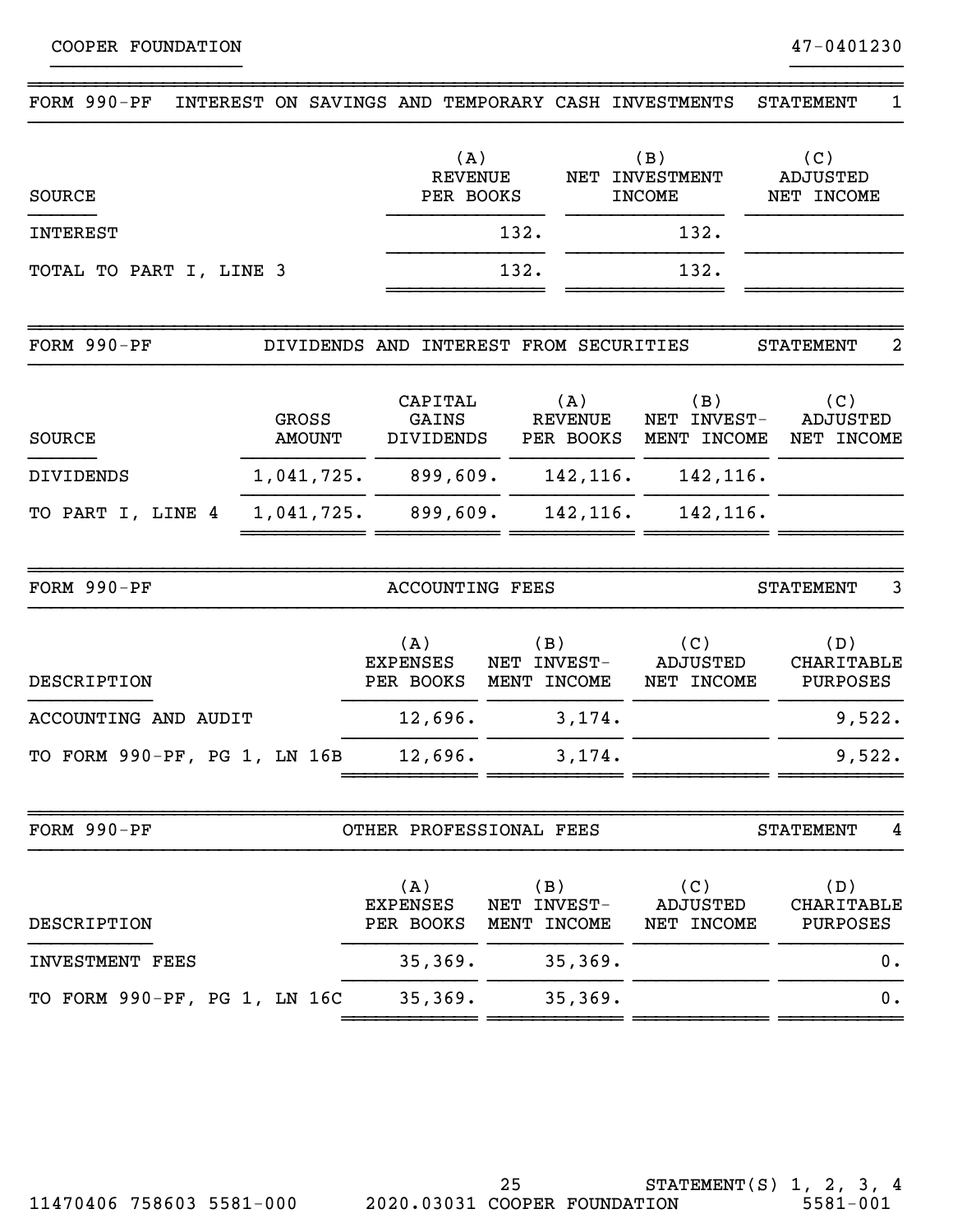| FORM 990-PF                         | TAXES                               |                                                        |                               | 5<br><b>STATEMENT</b>                       |  |  |
|-------------------------------------|-------------------------------------|--------------------------------------------------------|-------------------------------|---------------------------------------------|--|--|
| DESCRIPTION                         | (A)<br><b>EXPENSES</b><br>PER BOOKS | $\langle$ B $\rangle$<br>INVEST-<br>NET<br>MENT INCOME | (C)<br>ADJUSTED<br>NET INCOME | (D)<br><b>CHARITABLE</b><br><b>PURPOSES</b> |  |  |
| PAYROLL TAXES<br>FEDERAL EXCISE TAX | 14,693.<br>1,279.                   | 533.<br>0.                                             |                               | 14, 160.<br>0.                              |  |  |
| TO FORM 990-PF, PG 1, LN 18         | 15,972.                             | 533.                                                   |                               | 14, 160.                                    |  |  |

}}}}}}}}}}}}}}}}} }}}}}}}}}}

| $FORM 990-PF$                                                                                                                                                     | OTHER EXPENSES                                                                      |                                                            | <b>STATEMENT</b><br>6         |                                                                                     |
|-------------------------------------------------------------------------------------------------------------------------------------------------------------------|-------------------------------------------------------------------------------------|------------------------------------------------------------|-------------------------------|-------------------------------------------------------------------------------------|
| DESCRIPTION                                                                                                                                                       | (A)<br><b>EXPENSES</b><br>PER BOOKS                                                 | (B)<br>INVEST-<br>NET<br><b>INCOME</b><br>MENT             | (C)<br>ADJUSTED<br>NET INCOME | (D)<br>CHARITABLE<br>PURPOSES                                                       |
| <b>DUES</b><br>POSTAGE<br><b>TECHNOLOGY</b><br><b>SUPPLIES</b><br><b>MISCELLANEOUS</b><br><b>INSURANCE</b><br>COMMUNICATIONS<br>SPECIAL SERVICES<br><b>COPIER</b> | 7,039.<br>536.<br>11,993.<br>1,402.<br>1,448.<br>2,637.<br>4,565.<br>900.<br>3,337. | 0.<br>20.<br>435.<br>51.<br>53.<br>96.<br>0.<br>0.<br>121. |                               | 7,039.<br>516.<br>11,558.<br>1,351.<br>1,396.<br>2,541.<br>4,565.<br>900.<br>3,216. |
| FORM 990-PF, PG 1, LN 23<br>TO                                                                                                                                    | 33,857.                                                                             | 776.                                                       |                               | 33,082.                                                                             |

| $FORM 990-PF$                                                                                                                                                                                                                                                       | OTHER INVESTMENTS                                                  |                                                                                                                            | 7<br><b>STATEMENT</b>                                                                                                        |
|---------------------------------------------------------------------------------------------------------------------------------------------------------------------------------------------------------------------------------------------------------------------|--------------------------------------------------------------------|----------------------------------------------------------------------------------------------------------------------------|------------------------------------------------------------------------------------------------------------------------------|
| DESCRIPTION                                                                                                                                                                                                                                                         | VALUATION<br>METHOD                                                | <b>BOOK VALUE</b>                                                                                                          | <b>FAIR MARKET</b><br>VALUE                                                                                                  |
| ALGER SPECTRA<br>BLACKROCK EQUITY DIVIDEND<br>CARILLON EAGLE SMALL CAP<br>GROWTH FD<br>JOHN HANCOCK DISCIPLINED VALUE<br>MFS GLOBAL REAL ESTATE<br>MFS INTERNATIONAL NEW DISCOVERY<br>TEMPLETON INSTL FDS FOREIGN<br>INVESTCO DEV MARKETS<br>ROYCE OPPORTUNITY FUND | FMV<br>FMV<br>FMV<br><b>FMV</b><br>FMV<br>FMV<br>FMV<br>FMV<br>FMV | 2,347,015.<br>2,336,373.<br>2,187,205.<br>2,065,536.<br>1,486,670.<br>1,771,414.<br>1,770,207.<br>3,863,101.<br>2,172,015. | 2,347,015.<br>2,336,373.<br>2,187,205.<br>2,065,536.<br>1,486,670.<br>1,771,414.<br>1,770,207.<br>3,863,101.<br>2, 172, 015. |
| EUROPACIFIC GROWTH FUND<br>CALAMOS GROWTH & INCOME<br>HSBC OPPORTUNITY FUND                                                                                                                                                                                         | FMV<br>FMV<br>FMV                                                  | 2,413,112.<br>1,484,886.<br>2, 174, 727.                                                                                   | 2, 413, 112.<br>1,484,886.<br>2, 174, 727.                                                                                   |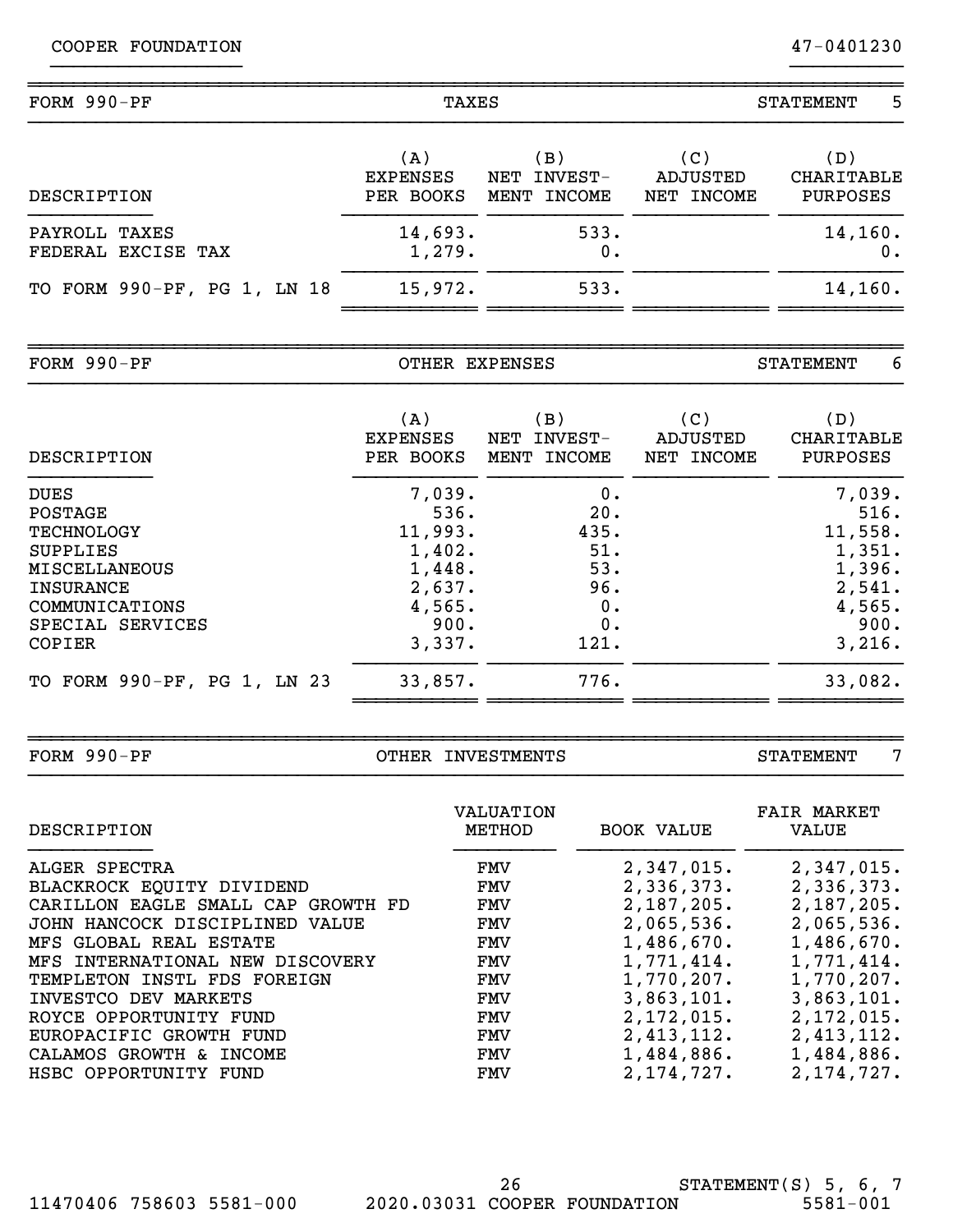| COOPER FOUNDATION                                                   |                                                       |                                    |                 | 47-0401230                                |
|---------------------------------------------------------------------|-------------------------------------------------------|------------------------------------|-----------------|-------------------------------------------|
| <b>OAKMARK</b>                                                      | <b>FMV</b>                                            | 2,363,741.                         |                 | 2,363,741.                                |
| TOTAL TO FORM 990-PF, PART II, LINE 13                              |                                                       | 28,436,002.                        |                 | 28,436,002.                               |
| FORM $990-PF$<br>DEPRECIATION OF ASSETS NOT HELD FOR INVESTMENT     |                                                       |                                    |                 | <b>STATEMENT</b><br>8                     |
| DESCRIPTION                                                         | COST OR<br>OTHER BASIS                                | <b>ACCUMULATED</b><br>DEPRECIATION |                 | <b>BOOK VALUE</b>                         |
| LAND<br>FURNITURE AND FIXTURES<br>COMPUTER EQUIPMENT AND            | 60.<br>100, 251.                                      | 100, 204.                          | 0.              | 60.<br>47.                                |
| <b>SOFTWARE</b>                                                     | 40,515.                                               | 30,880.                            |                 | 9,635.                                    |
| TOTAL TO FM 990-PF, PART II, LN 14                                  | 140,826.                                              | 131,084.                           |                 | 9,742.                                    |
| FORM 990-PF<br>PART VIII - LIST OF OFFICERS, DIRECTORS              | TRUSTEES AND FOUNDATION MANAGERS<br>TITLE AND COMPEN- |                                    | <b>EMPLOYEE</b> | <b>STATEMENT</b><br>9<br>BEN PLAN EXPENSE |
| NAME AND ADDRESS                                                    | AVRG HRS/WK                                           | SATION                             |                 | CONTRIB ACCOUNT                           |
| E. ARTHUR THOMPSON<br>1248 O ST. SUITE 870<br>LINCOLN, NE 68508     | <b>CHAIR</b><br>2.00                                  |                                    | 12,277.2,645.   | 0.                                        |
| KIM ROBAK<br>1248 O ST. SUITE 870<br>LINCOLN, NE 68508              | VICE CHAIR<br>2.00                                    | 1,650.                             | 0.              | 0.                                        |
| <b>BRAD KORELL</b><br>1248 O ST. SUITE 870<br>LINCOLN, NE 68508     | <b>TREASURER</b><br>2.00                              | 1,750.                             | 0.              | 0.                                        |
| <b>JACK D CAMPBELL</b><br>1248 O ST. SUITE 870<br>LINCOLN, NE 68508 | TRUSTEE<br>2.00                                       | 1,700.                             | 0.              | 0.                                        |
| CONNIE DUNCAN<br>1248 O ST. SUITE 870<br>LINCOLN, NE 68508          | TRUSTEE<br>2.00                                       | 1,800.                             | 0.              | 0.                                        |
| TYRE J. MCDOWELL<br>1248 O ST. SUITE 870<br>LINCOLN, NE 68508       | TRUSTEE<br>2.00                                       | 1,750.                             | 0.              | 0.                                        |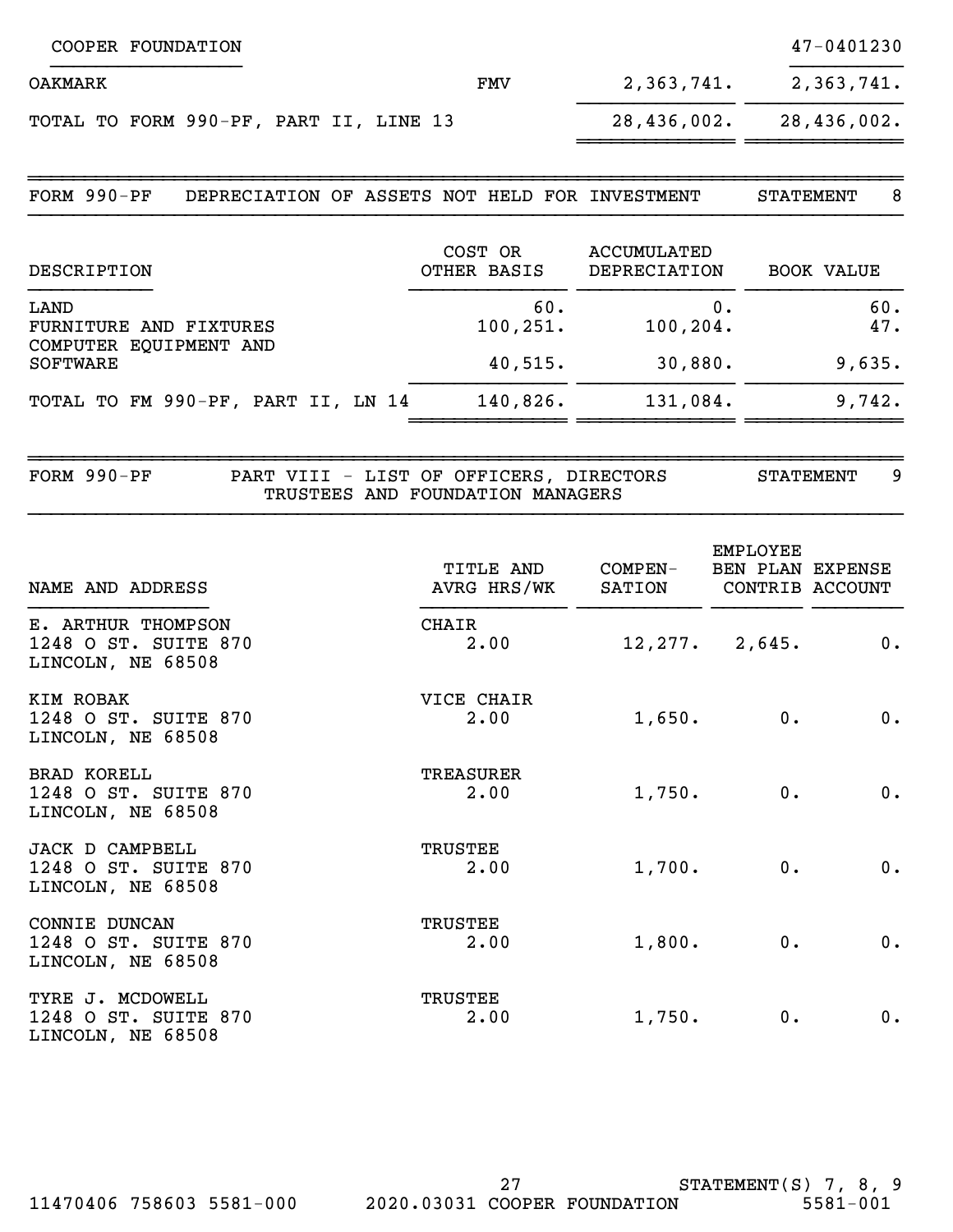| COOPER FOUNDATION                                               |                        |                     |       | 47-0401230 |
|-----------------------------------------------------------------|------------------------|---------------------|-------|------------|
| ROBERT NEFSKY<br>1248 O ST. SUITE 870<br>LINCOLN, NE 68508      | <b>TRUSTEE</b><br>2.00 | 1,850.              | $0$ . | $0$ .      |
| PAMELA HILTON SNOW<br>1248 O ST. SUITE 870<br>LINCOLN, NE 68508 | <b>TRUSTEE</b><br>2.00 | 1,850.              | 0.    | $0$ .      |
| RICHARD J. VIERK<br>1248 O ST. SUITE 870<br>LINCOLN, NE 68508   | <b>TRUSTEE</b><br>2.00 | 1,750.              | 0.    | $0$ .      |
| VICTORIA GRASSO<br>1248 O ST. SUITE 870<br>LINCOLN, NE 68508    | PRESIDENT<br>40.00     | $108,032.$ 26,850.  |       | 420.       |
| TOTALS INCLUDED ON 990-PF, PAGE 6, PART VIII                    |                        | $134,409$ . 29,495. |       | 420.       |